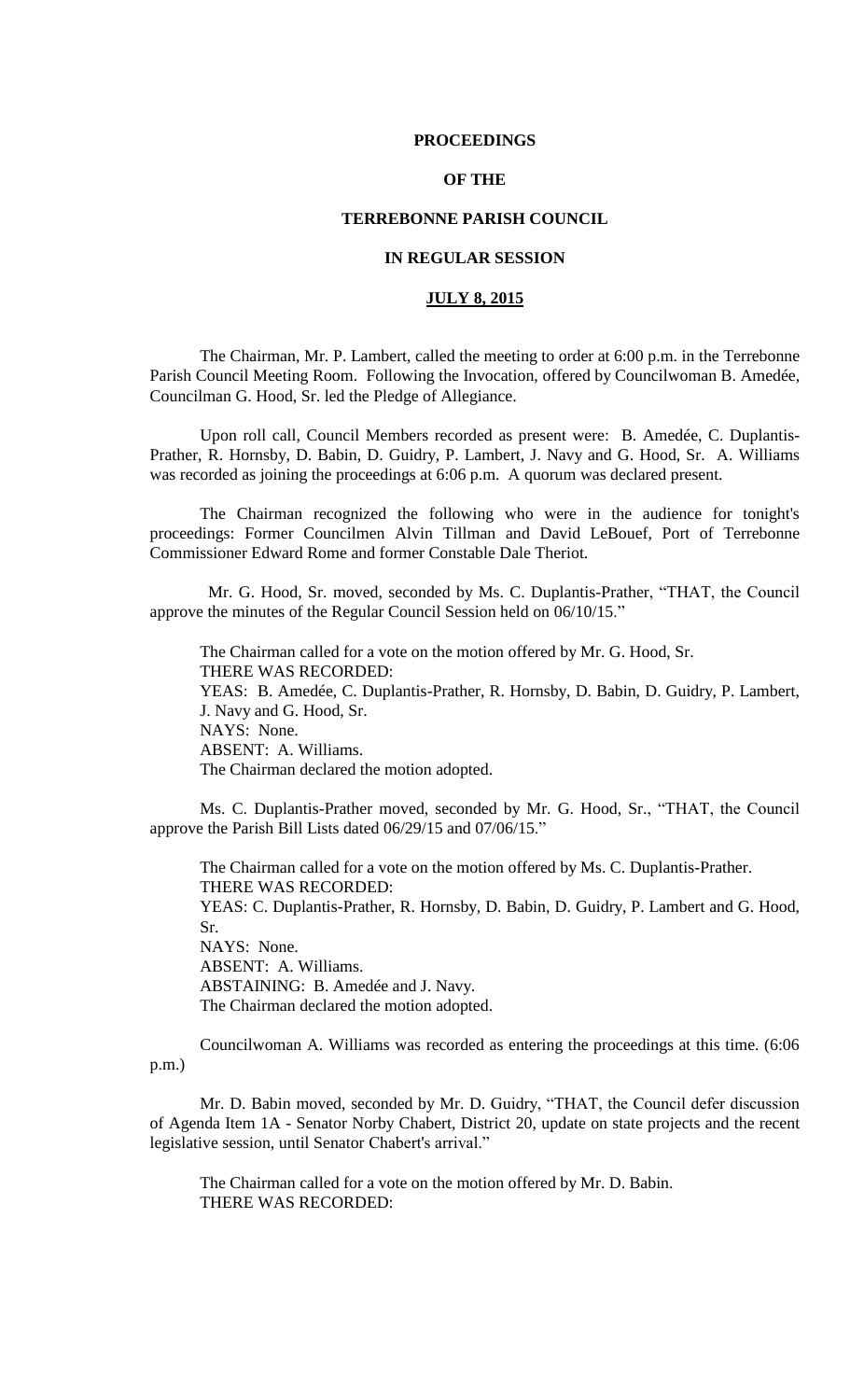YEAS: B. Amedée, C. Duplantis-Prather, R. Hornsby, D. Babin, D. Guidry, P. Lambert, J. Navy, A. Williams and G. Hood, Sr. NAYS: None. ABSENT: None. The Chairman declared the motion adopted.

OFFERED BY: Mr. D. Guidry SECONDED: Mr. G. Hood, Sr.

RESOLUTION NO. 15-375

A RESOLUTION AUTHORIZING THE PARISH PRESIDENT TO EXECUTE THE EMERGENCY MANAGEMENT PERFORMANCE GRANT - FY 2015 NO. EMW-2015-EP-00009-S01 FROM THE GOVERNOR'S OFFICE OF HOMELAND SECURITY AND EMERGENCY PREPAREDNESS (GOHSEP) FOR OPERATIONAL EXPENSES OF THE TERREBONNE PARISH OFFICE OF HOMELAND SECURITY AND EMERGENCY PREPAREDNESS.

WHEREAS, the Parish has received a grant from the Governor's Office of Homeland Security and Emergency Preparedness in the amount of \$36,277.00, which the period of this grant expires May 31, 2016, and

WHEREAS, the Parish agrees to apply said funds towards salaries or expenses related directly to the operations of the Parish's Office of Emergency Preparedness Department including the attendance of the Director of the Office of Emergency Preparedness at the annual Parish Director's Conference, which these expenditures were implemented in the original 2009 Adopted Budget.

NOW THEREFORE, BE IT RESOLVED, by the Terrebonne Parish Council, on behalf of the Terrebonne Parish Consolidated Government, does authorize Parish President Michel H. Claudet to execute any and all documents relative to this grant.

THERE WAS RECORDED:

YEAS: B. Amedée, C. Duplantis-Prather, R. Hornsby, D. Babin, D. Guidry, P. Lambert, J. Navy, A. Williams, and G. Hood, Sr. NAYS: None. ABSTAINING: None. ABSENT: None. The Chairman declared the resolution adopted on this, the 8th day of July 2015.

OFFERED BY: Mr. G. Hood, Sr. SECONDED: Mr. D. Babin

RESOLUTION NO. 15-376

# A RESOLUTION AUTHORIZING THE PARISH PRESIDENT TO EXECUTE A COOPERATIVE ENDEAVOR AGREEMENT BETWEEN THE TERREBONNE PARISH CONSOLIDATED GOVERNMENT AND THE SOUTH CENTRAL PLANNING AND DEVELOPMENT COMMISSION ("SCPDC")

WHEREAS, Article VII, Section 14 of the Louisiana Constitution provides that, "[F]or a public purpose, the state and its political subdivisions or political corporations may engage in cooperative endeavors with each other, with the United States or its agencies, or with any public or private association, corporation or individual"; and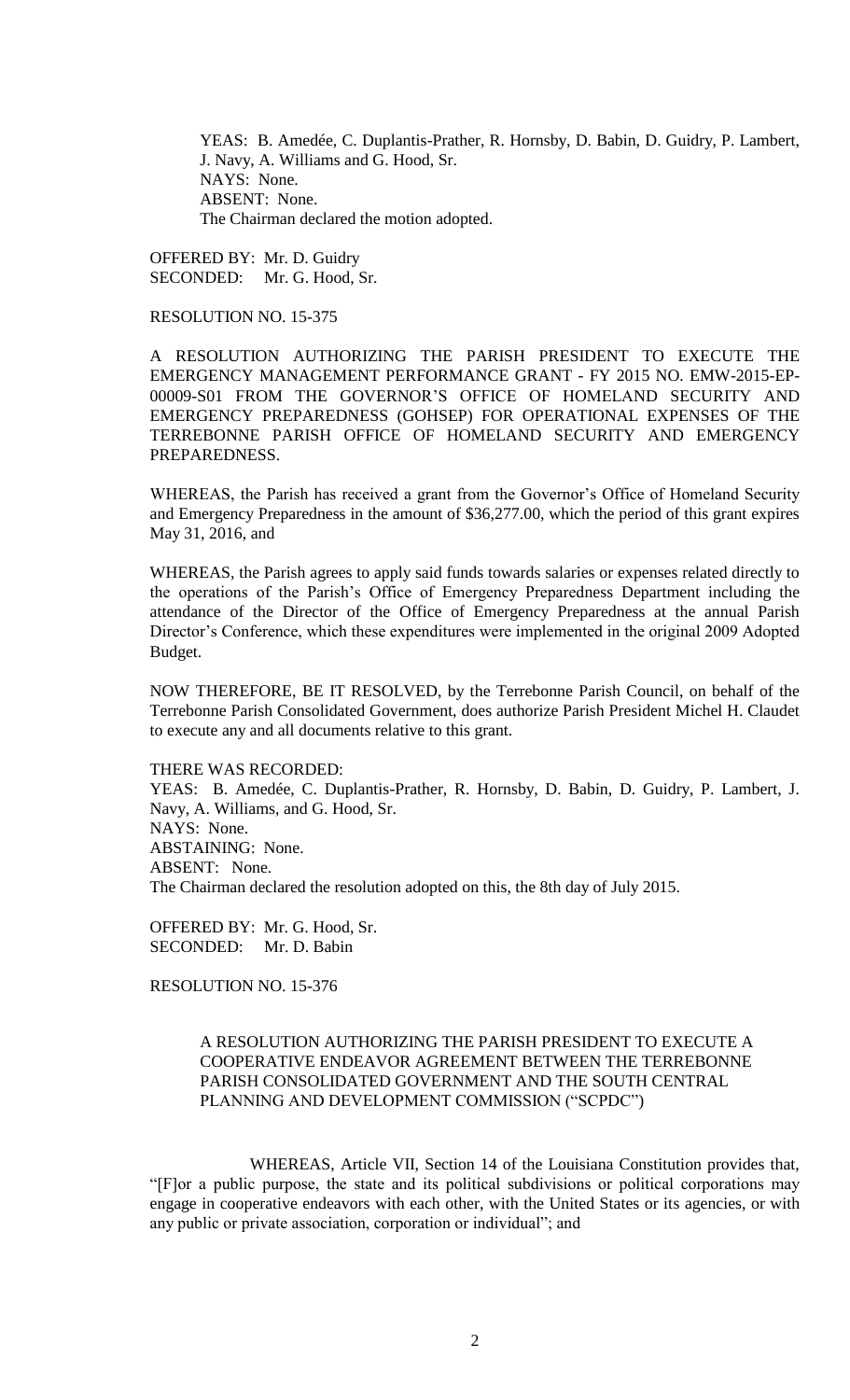WHEREAS, TPCG and the SCPDC seek to perform & provide for public services and protection for the citizens, population, and businesses of Terrebonne Parish, so as to be better prepared in emergency situations in order to reduce the loss of life and property through an allhazards emergency management program of prevention, mitigation, preparedness, response, and recovery, that would not otherwise be available to the citizens, population, and businesses of Terrebonne Parish; and

WHEREAS, SCPCD, in accordance with the Department of Homeland Security/GOHSEP Grant Number EMW-2013-SS-00122-SO1, desires to deliver possession and ownership to TPCG of access control system, radios and accessories, tactical and medical equipment, hazmat equipment, and other emergency preparedness equipment, in consideration of the TPCG immediately putting them to full use in such a manner to achieve the purpose described above; and

WHEREAS, the TPCG requires such equipment to be better prepared in emergency situations; and

WHEREAS, SCPCD would like to donate its equipment to the TPCG for the purpose listed above;

NOW THEREFORE, BE IT RESOLVED by the Terrebonne Parish Council on behalf of Terrebonne Parish Consolidated Government the Parish President, Michel Claudet, is hereby authorized to execute a Cooperative Endeavor Agreement with the South Central Planning and Development Commission, containing substantially the same terms as those contained within attached agreement.

THERE WAS RECORDED:

YEAS: B. Amedée, C. Duplantis-Prather, R. Hornsby, D. Babin, D. Guidry, P. Lambert, J. Navy, A. Williams, and G Hood, Sr. NAYS: None. ABSTAINING: None. ABSENT: None. The Chairman declared the resolution adopted on this, the 8th day of July 2015.

Mr. D. Babin moved, seconded by Mr. D. Guidry, "THAT, the Council defer, Agenda Item 2A - Power point presentation on aquatic safety and swimming - Mr. Woodrow Parker of Aqua Safety First Community Program and Ms. Ana Karina Cardenas of ENAI Swim, LLC, until Mr. Parker and Ms. Cardenas' arrival."

The Chairman called for a vote on the motion offered by Mr. D. Babin. THERE WAS RECORDED: YEAS: B. Amedée, C. Duplantis-Prather, R. Hornsby, D. Babin, D. Guidry, P. Lambert, J. Navy, A. Williams and G. Hood, Sr. NAYS: None. ABSENT: None. The Chairman declared the motion adopted.

The Chairman recognized Mr. Carl Detiveaux, a Houma resident, who addressed the Council regarding a possible carwash that is said to be built on the corner of Barrow and Verret Streets. Mr. Detiveaux distributed booklets to each Council member displaying information regarding Houma's Historic District, Terrebonne Parish Codes and State Codes regarding Historical Districts. He asked the Council to consider opposing the carwash due to implied damage of the Houma Historic District's character, safety issues and congested traffic.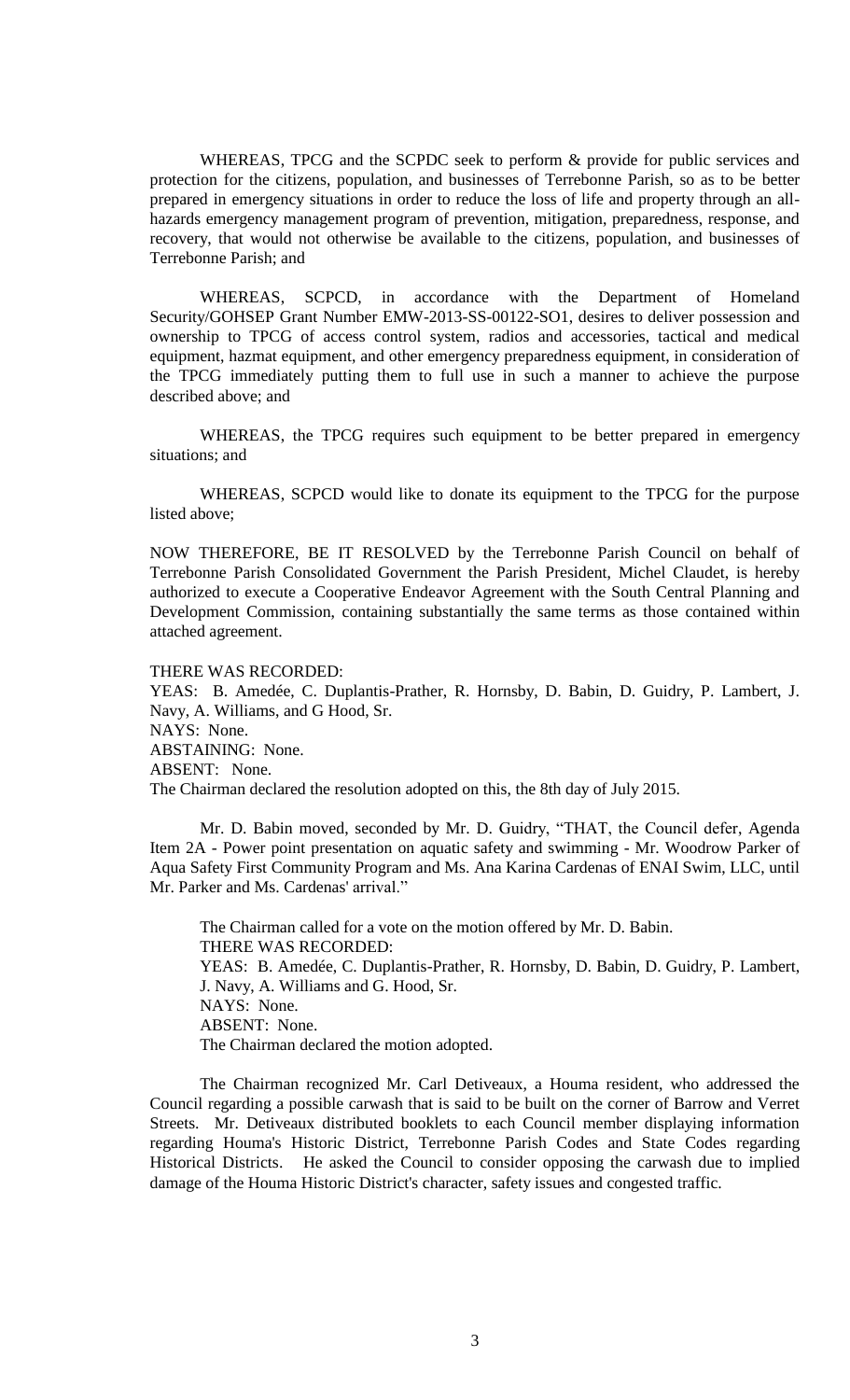Ms. C. Duplantis-Prather moved, seconded by Mr. D. Guidry, "THAT, the Council extend Mr. Detiveaux's time an additional minute."

The Chairman called for a vote on the motion offered by Ms. C. Duplantis-Prather. THERE WAS RECORDED: YEAS: B. Amedée, C. Duplantis-Prather, R. Hornsby, D. Babin, D. Guidry, P. Lambert, J. Navy, A. Williams and G. Hood, Sr. NAYS: None. ABSENT: None. The Chairman declared the motion adopted.

Mr. Detiveaux continued by expressing his opposition of the aforementioned carwash; stating that the Parish Code needs to be evaluated; and adding that new regulations are necessary in order to preserve Houma's Historic District.

Discussion ensued between several Council members, Parish Attorney C. Alcock, and Parish President Claudet regarding the aforementioned discussion brought forth by Mr. Detiveaux, noting that no permit has been applied for which means they are trying to be proactive instead of reactive.

Ms. C. Duplantis-Prather moved, seconded by Ms. A. Williams, "THAT, the Council place the matter regarding the possible carwash and Historic District in the Policy, Procedure and Legal Committee to be discussed; and also to have a sub-committee which includes Ms. A. Williams, Mr. J. Navy, Mr. G. Hood, Sr. and herself to meet with the concerned citizens for discussion relative to the aforementioned matter." *(MOTION AMENDED AFTER DISCUSSION)*

Councilman D. Babin and Councilwoman A. Williams suggested that the sub-committee include members from the Planning and Zoning Commission and Downtown Development Commission to join in meeting with the concerned citizens so that all entities are represented.

\*\*Ms. C. Duplantis-Prather amended the motion, seconded by Ms. A. Williams, "THAT, the Council place the matter regarding the possible carwash and Historic District in the Policy, Procedure and Legal Committee for discussion; and also to have a sub-committee which includes Ms. A. Williams, Mr. J. Navy, Mr. G. Hood, Sr. and herself, to meet with the concerned citizens, members from the Planning and Zoning Commission and from the Downtown Development Commission for discussion relative to the aforementioned matter."

The Chairman called for a vote on the amended motion offered by Ms. C. Duplantis-Prather.

THERE WAS RECORDED:

YEAS: B. Amedée, C. Duplantis-Prather, R. Hornsby, D. Babin, D. Guidry, P. Lambert, J. Navy, A. Williams and G. Hood, Sr. NAYS: None. ABSENT: None. The Chairman declared the amended motion adopted.

The Chairman recognized Ms. Paula Voisin, a Houma resident, who expressed her concerns relative to the matter of Houma Historic District and stated that she is in opposition of said car wash being built.

Mr. D. Guidry moved, seconded by Mr. G. Hood, Sr., "THAT, the Council extend Ms. Voisin's time an additional minute."

The Chairman called for a vote on the motion offered by Mr. D. Guidry. THERE WAS RECORDED: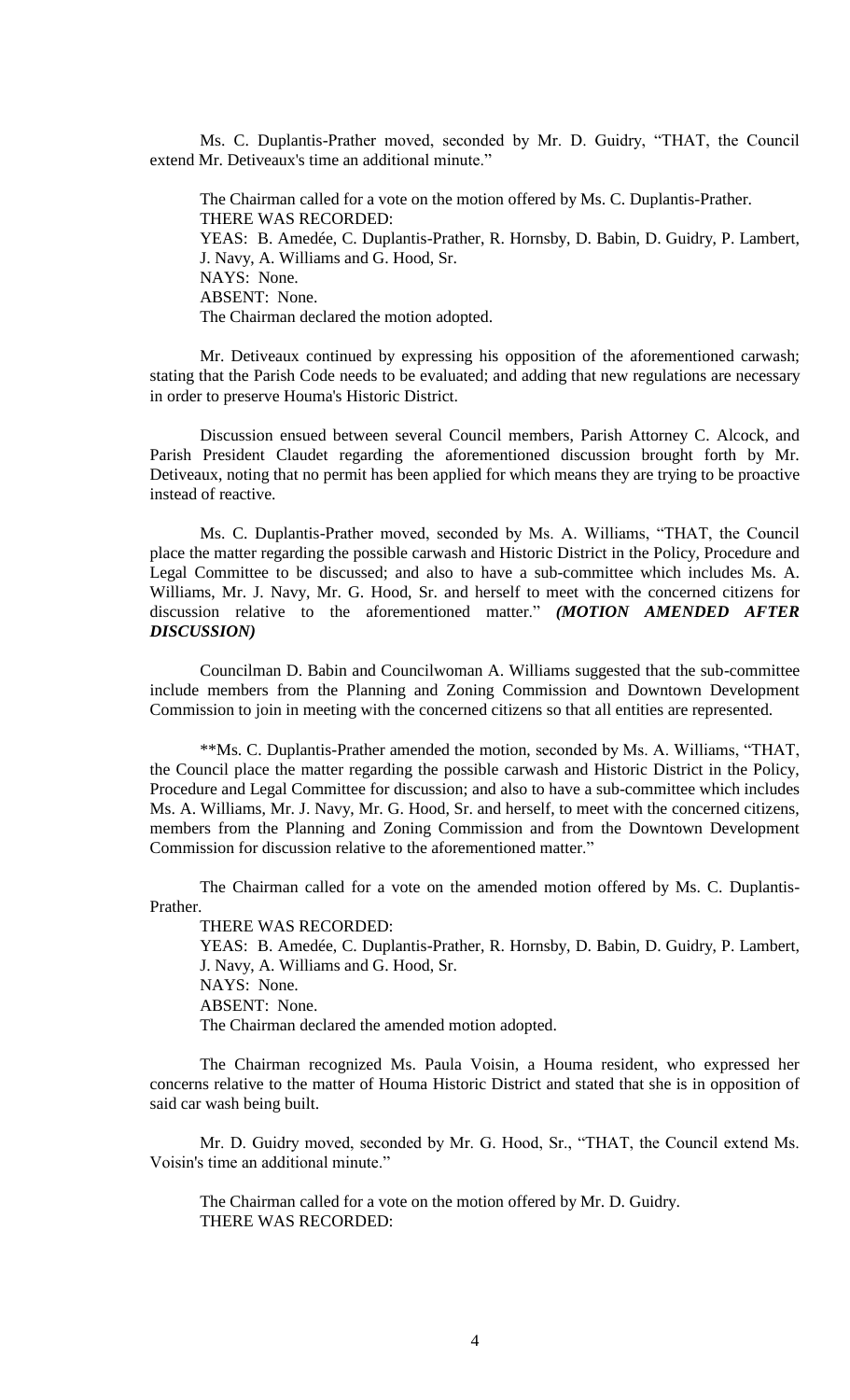YEAS: B. Amedée, C. Duplantis-Prather, R. Hornsby, D. Babin, D. Guidry, P. Lambert, J. Navy, A. Williams and G. Hood, Sr. NAYS: None. ABSENT: None. The Chairman declared the motion adopted.

Ms. Voisin continued by expressing her concerns and asking members of the Council to revisit the governing guidelines that protect the integrity of the Houma Historic District.

Council members R. Hornsby, C. Duplantis-Prather and J. Navy stated that they concur with Ms. Voisin and the concerned citizens that a carwash should not be built in the Houma Historic District.

The Chairman recognized Ms. Linda Faulk, a Houma resident, who expressed her opposition regarding the aforementioned matter.

Mr. D. Guidry moved, seconded by Ms. C. Duplantis-Prather, "THAT, the Council extend Ms. Faulk's time an additional minute."

The Chairman called for a vote on the motion offered by Mr. D. Guidry. THERE WAS RECORDED: YEAS: B. Amedée, C. Duplantis-Prather, R. Hornsby, D. Babin, D. Guidry, P. Lambert, J. Navy, A. Williams and G. Hood, Sr. NAYS: None. ABSENT: None. The Chairman declared the motion adopted.

Ms. Faulk continued by expressing her concerns and posed questions for the Council to address.

The Chairman recognized Mr. William Stark, a Houma resident, who thanked the Council for their time; expressed his concerns regarding the aforementioned matters; and noted that it is not possible to have a historic carwash.

Ms. A. Williams moved, seconded by Mr. D. Babin, "THAT, it now being 6:51 p.m., the Council open public hearings."

The Chairman called for a vote on the motion offered by Ms. A. Williams. THERE WAS RECORDED: YEAS: B. Amedée, C. Duplantis-Prather, R. Hornsby, D. Babin, D. Guidry, P. Lambert, J. Navy, A. Williams and G. Hood, Sr. NAYS: None. ABSENT: None. The Chairman declared the motion adopted.

The Chairman announced that Senator Norby Chabert was present in the audience.

A. A proposed ordinance to dedicate and accept the maintenance/operation of the street(s), drainage servitudes, and rights-of-way for the extension of "Valhi Boulevard" (between Civic Center Boulevard & Choctaw Drive) into the Enhanced 911 Emergency Response System for the purpose of providing a better means of locating addresses.

There were no comments from the public on the proposed ordinance.

Mr. D. Babin moved, seconded by Mr. R. Hornsby, "THAT, the Council close the aforementioned public hearing."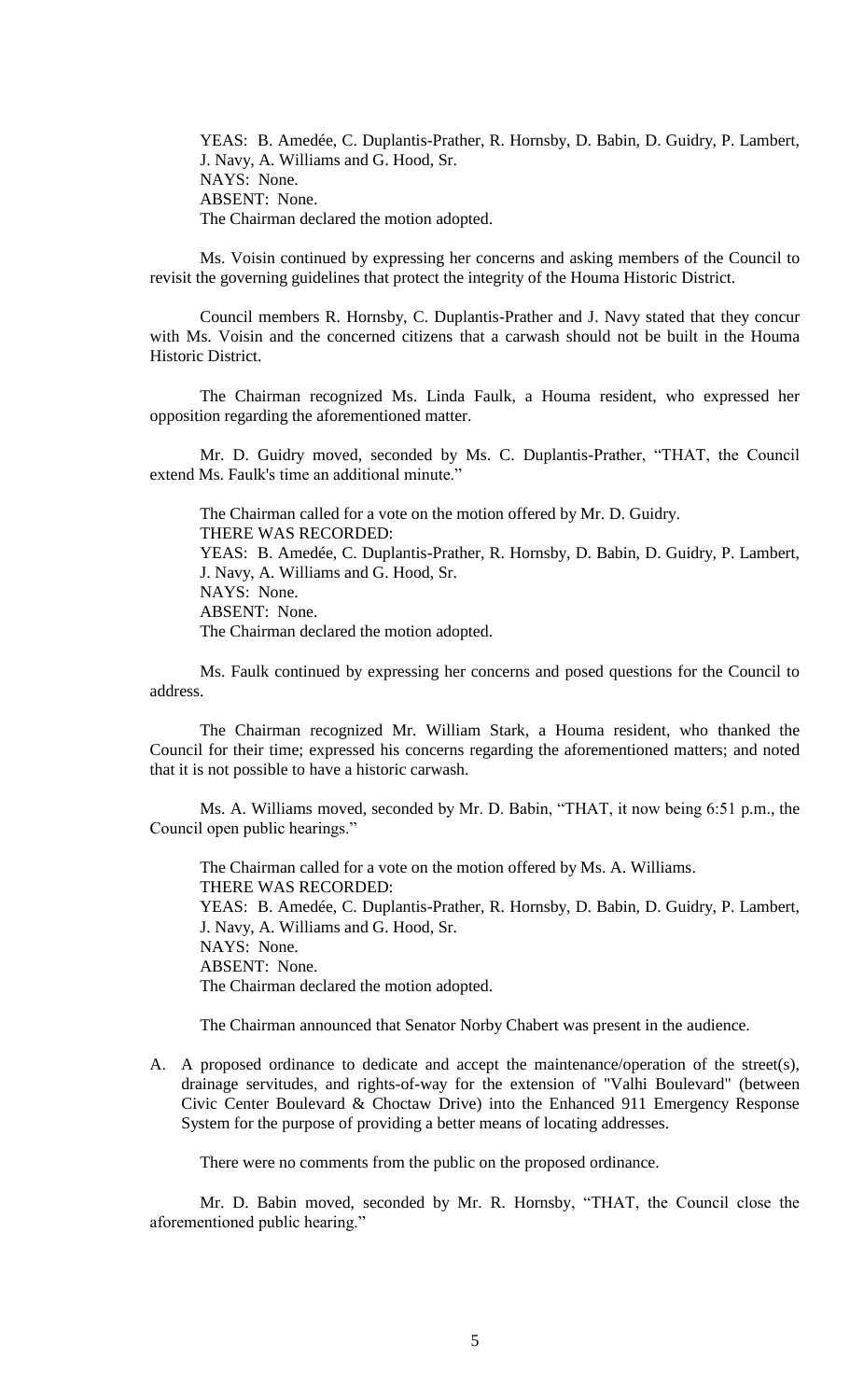The Chairman called for a vote on the motion offered by Mr. D. Babin. THERE WAS RECORDED: YEAS: B. Amedée, C. Duplantis-Prather, R. Hornsby, D. Babin, D. Guidry, P. Lambert, J. Navy, A. Williams and G. Hood, Sr. NAYS: None. ABSENT: None. The Chairman declared the motion adopted.

OFFERED BY: Mr. R. Hornsby SECONDED BY: Mr. D. Guidry

## ORDINANCE NO. 8570

AN ORDINANCE DEDICATING AND ACCEPTING THE MAINTENANCE/OPERATION OF THE STREET(S), DRAINAGE SERVITUDES, AND RIGHTS-OF-WAY FOR THE EXTENSION OF "VALHI BOULEVARD" (BETWEEN CIVIC CENTER BOULEVARD & CHOCTAW DRIVE); AND TO INCORPORATE INTO THE ENHANCED 911 EMERGENCY RESPONSE SYSTEM FOR THE PURPOSE OF PROVIDING A BETTER MEANS OF LOCATING ADDRESSES; AND TO SET FORTH AN EFFECTIVE DATE FOR THE INCORPORATION OF STREET NAME(S), TO INFORM THE PROPER AGENCIES OF THE STREET NAME(S), AND TO AUTHORIZE THE INSTALLATION OF THE APPROPRIATE STREET SIGN(S), AND TO ADDRESS OTHER MATTERS RELATIVE THERETO.

### SECTION I

BE IT ORDAINED that the Terrebonne Parish Council, on behalf of Terrebonne Parish Consolidated Government, dedicates and accepts the maintenance/operation of the street(s), drainage servitudes, and rights-of-way for the extension of "Valhi Boulevard" (between Civic Center Boulevard & Choctaw Drive) as depicted on the plat, a copy of which is attached hereto and made a part hereof;

BE IT FURTHER ORDAINED effective on the 15th day of July, 2015, that the extension of "Valhi Boulevard" (between Civic Center Boulevard and Choctaw Drive) be incorporated into the Enhanced 911 Emergency Response System;

BE IT FURTHER ORDAINED that a copy of this ordinance be submitted to the Terrebonne Parish Communications Board, local U.S. Postal Services, fire districts, Acadian Ambulance, Terrebonne Parish Sheriff's Office, and any other appropriate agency; and

BE IT FURTHER ORDAINED that the Parish Forces be directed to install the proper street sign on the appropriate street, and that any other actions relative thereto be addressed.

## SECTION II

If any word, clause, phrase, section or other portion of this ordinance shall be declared null, void, invalid, illegal, or unconstitutional, the remaining words, clauses, phrases, sections and other portions of this ordinance shall remain in full force and effect, the provisions of this ordinance hereby being declared to be severable.

#### SECTION III

This ordinance shall become effective upon approval by the Parish President or as otherwise provided in Section 2-13(b) of the Home Rule Charter for a Consolidated Government for Terrebonne Parish, whichever occurs sooner.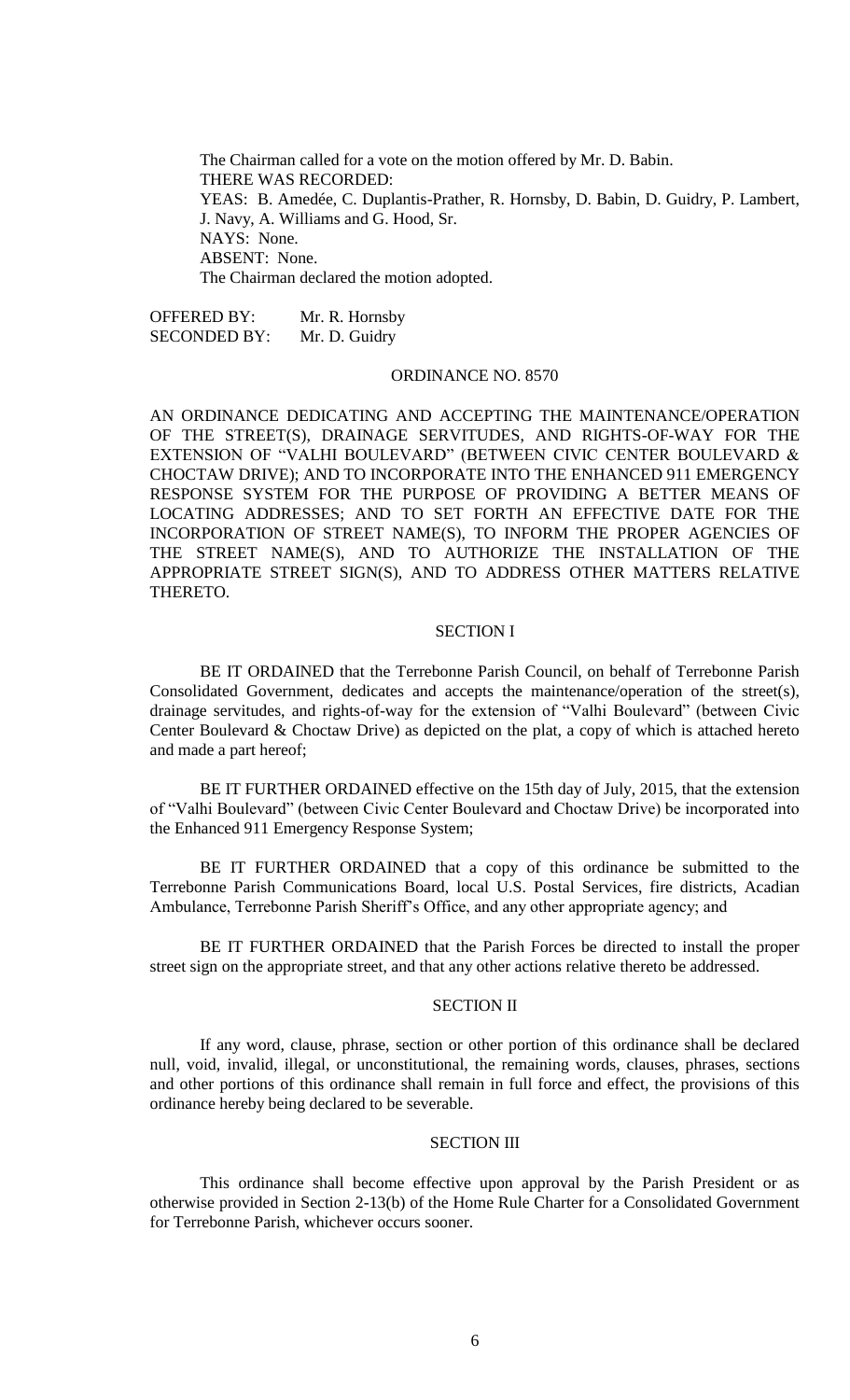This ordinance, having been introduced and laid on the table for at least two weeks, was voted upon as follows:

THERE WAS RECORDED: YEAS: B. Amedẻe, C. Duplantis-Prather, R. Hornsby, D. Babin, D. Guidry, P. Lambert, J. Navy, A. Williams, and G. Hood, Sr. NAYS: None. NOT VOTING: None. ABSTAINING: None. ABSENT: None. The Chairman declared the ordinance adopted on this, the 8th day of July 2015.

The Chairman recognized the public for comments on the following:

B. A proposed ordinance to declare equipment with a value in excess of \$5,000.00, as surplus and authorizing said items to be disposed of through legally approved methods.

There were no comments from the public on the proposed ordinance.

Ms. C. Duplantis-Prather moved, seconded by Ms. A. Williams, "THAT, the Council close the aforementioned public hearing."

The Chairman called for a vote on the motion offered by Ms. C. Duplantis-Prather. THERE WAS RECORDED: YEAS: B. Amedée, C. Duplantis-Prather, R. Hornsby, D. Babin, D. Guidry, P. Lambert, J. Navy, A. Williams and G. Hood, Sr. NAYS: None. ABSENT: None. The Chairman declared the motion adopted.

OFFERED BY: Mr. D. Babin SECONDED BY: Ms. A. Williams

### ORDINANCE NO. 8571

An Ordinance to declare equipment with a value of Five Thousand Dollars (\$5,000.00) or greater from the Electric Distribution Division of the Utilities Department as surplus as described in the attached Exhibit "A" and authorizing said item to be disposed of by public bid, negotiated sale, junked or by any other legally approved method.

#### SECTION I

WHEREAS, the movable property listed in the attached Exhibit "A" has a value of \$5,000.00 or greater as indicated by the value set out next to the item on the attached Exhibit A; and

#### SECTION II

NOW THEREFORE BE IT ORDAINED that the Terrebonne Parish Council, on behalf of the Terrebonne Parish Consolidated Government, does hereby declare the attached Exhibit "A" surplus and authorizes the Parish President to dispose of said item(s) by public bid, negotiated sale, junked or by any other legally approved method.

### SECTION III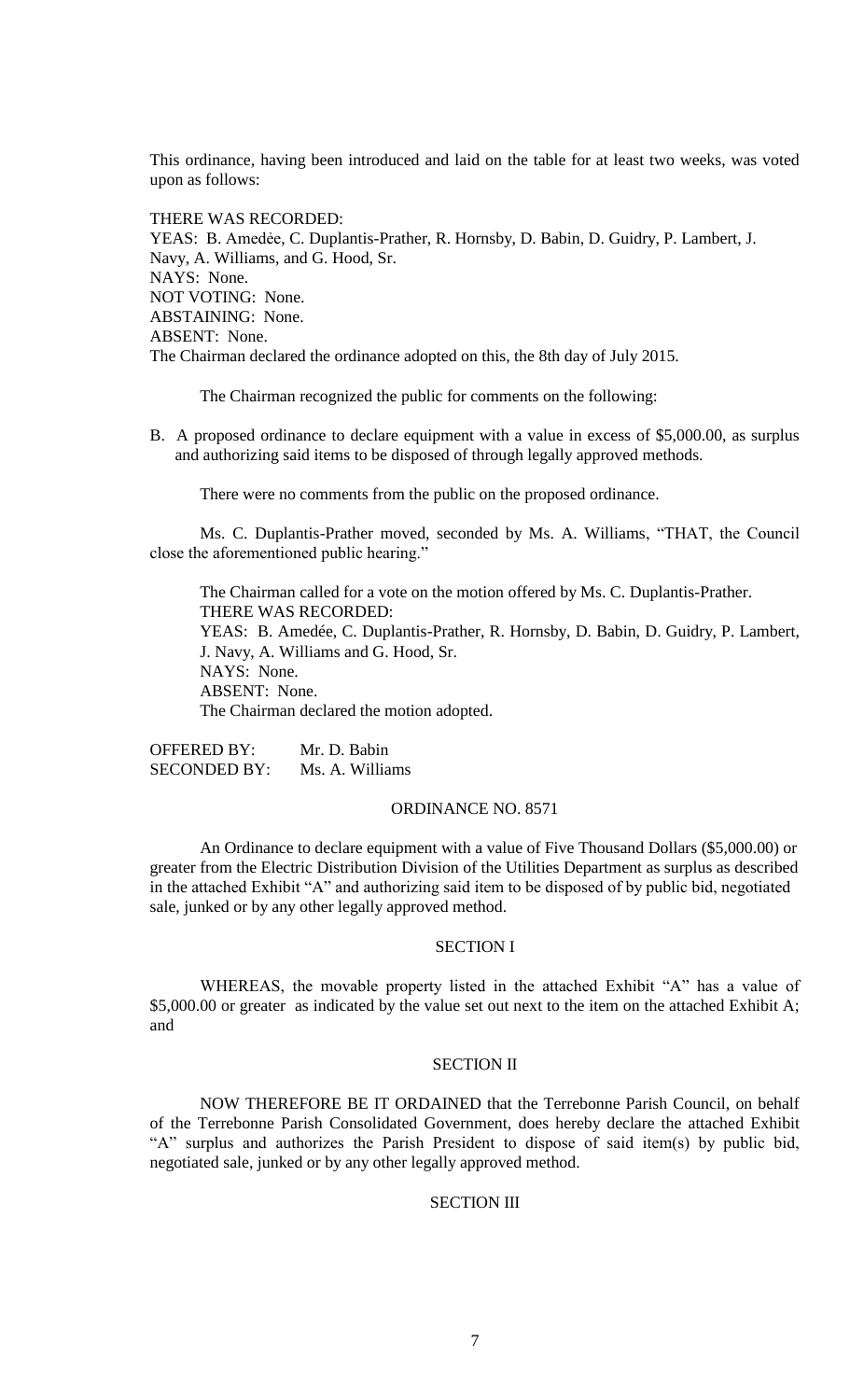If any word, clause, phrase, section or other portion of this ordinance shall be declared null, void, invalid, illegal, or unconstitutional, the remaining words, clauses, phrases, sections and other portions of this ordinance shall remain in full force and effect, the provisions of this ordinance hereby being declared to be severable.

### SECTION IV

This ordinance shall become effective upon approval by the Parish President or as otherwise provided in Section 2-13(b) of the Home Rule Charter for a Consolidated Government for Terrebonne Parish, whichever occurs sooner.

This ordinance, having been introduced and laid on the table for at least two weeks, was voted upon as follows:

THERE WAS RECORDED:

YEAS: B. Amedẻe, C. Duplantis-Prather, R. Hornsby, D. Babin, D. Guidry, P. Lambert, J. Navy, A. Williams, and G. Hood, Sr. NAYS: None. NOT VOTING: None. ABSTAINING: None. ABSENT: None. The Chairman declared the ordinance adopted on this, the 8th day of July 2015.

The Chairman recognized the public for comments on the following:

- C. A proposed ordinance to amend the 2015 Adopted Operating Budget and the 5-Year Capital Outlay of the Terrebonne Parish Consolidated Government for the following items as well as grant the Parish President the authority to enter into a cooperative endeavor agreement on the appropriate matter below:
	- I. Ashland Weigh Scales and Administrative Bldg., \$100,000
	- II. Livestock Arena/Pavilion Improvement, \$10,000
	- III. Criminal Court Fund Drug Court Department, \$47,514.

There were no comments from the on the proposed ordinance.

Ms. A. Williams moved, seconded by Mr. G. Hood, Sr., "THAT, the Council close the aforementioned public hearing."

The Chairman called for a vote on the motion offered by Ms. A. Williams. THERE WAS RECORDED:

YEAS: B. Amedée, C. Duplantis-Prather, R. Hornsby, D. Babin, D. Guidry, P. Lambert, J. Navy, A. Williams and G. Hood, Sr. NAYS: None. ABSENT: None. The Chairman declared the motion adopted.

OFFERED BY: Mr. G. Hood, Sr. SECONDED BY: Ms. A. Williams and Mr. D. Babin.

# ORDINANCE NO. 8572

AN ORDINANCE TO AMEND THE 2015 ADOPTED OPERATING BUDGET AND THE 5 YEAR CAPITAL OUTLAY OF THE TERREBONNE PARISH CONSOLIDATED GOVERNMENT FOR THE FOLLOWING ITEMS AS WELL AS GRANT THE PARISH PRESIDENT THE AUTHORITY TO ENTER INTO A COOPERATIVE ENDEAVOR AGREEMENT ON THE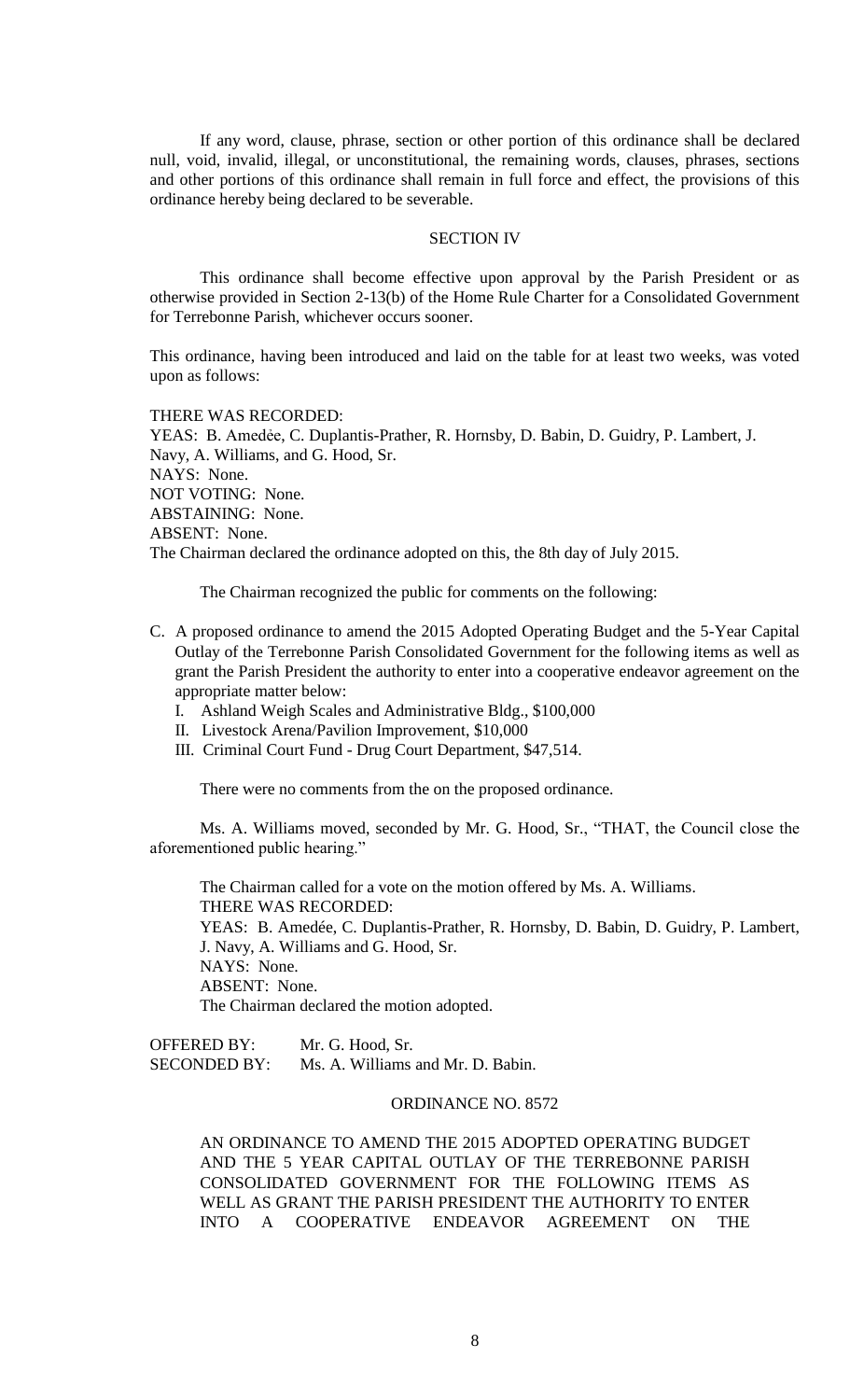### APPROPRIATE MATTERS BELOW:

- I. ASHLAND WEIGH SCALES AND ADMINISTRATIVE BLDG, \$100,000
- II. LIVESTOCK ARENA/PAVILION IMPROVEMENT, \$10,000
- III. CRIMINAL COURT FUND DRUG COURT DEPARTMENT, \$47,514

## SECTION I

WHEREAS, the Ashland Weigh Scales and Administrative Building Project needs the additional funding of \$100,000 after a review of the budget was conducted in order to fund a pending/proposed change order to construct a transitional road section from the recently constructed elevation of the Ashland Landfill Road east of the Ashland Pickup Station to the existing Ashland Road west of the station, and,

WHEREAS, the funding source is from the Sanitation/Solid Waste Net Position Balance, and

WHEREAS, this additional funding would allow the ability to match the elevations of the new Ashland Pickup Station entrance and scales.

NOW, THEREFORE BE IT ORDAINED, by the Terrebonne Parish Council, on behalf of the Terrebonne Parish Consolidated Government, that the 2015 Adopted Budget and the 5 Year Capital Outlay of the Terrebonne Parish Consolidated Government be amended for the Ashland Weigh Scales and Administration Building Project. (Attachment A)

## SECTION II

WHEREAS, Administration is requesting an additional \$10,000 to work on the Lighting at the arena, and

WHEREAS, the funding source is from the Official Fees Department.

NOW, THEREFORE BE IT FURTHER ORDAINED, by the Terrebonne Parish Council, on behalf of the Terrebonne Parish Consolidated Government, that the 2015 Adopted Budget and the 5 Year Capital Outlay of the Terrebonne Parish Consolidated Government be amended for the Livestock Arena/Pavilion Improvement Project. (Attachment B)

## SECTION III

WHEREAS, the Criminal Court Fund-Drug Court Department is in need of additional funding in the amount of \$47,514 for personnel costs that are being transferred from the District Attorney's Office to the Criminal Court Fund, and

WHEREAS, the funding source is from the Treatment Center component of the Mental Health Millage to assist with the treatment programs in the Drug Court System.

NOW, THEREFORE BE IT FURTHER ORDAINED, by the Terrebonne Parish Council, on behalf of the Terrebonne Parish Consolidated Government, that the 2015 Adopted Budget of the Terrebonne Parish Consolidated Government be amended for the Criminal Court Fund-Drug Court Department and grant the Parish President the authority to enter into a cooperative endeavor agreement relative to the matter. (Attachment C)

# SECTION IV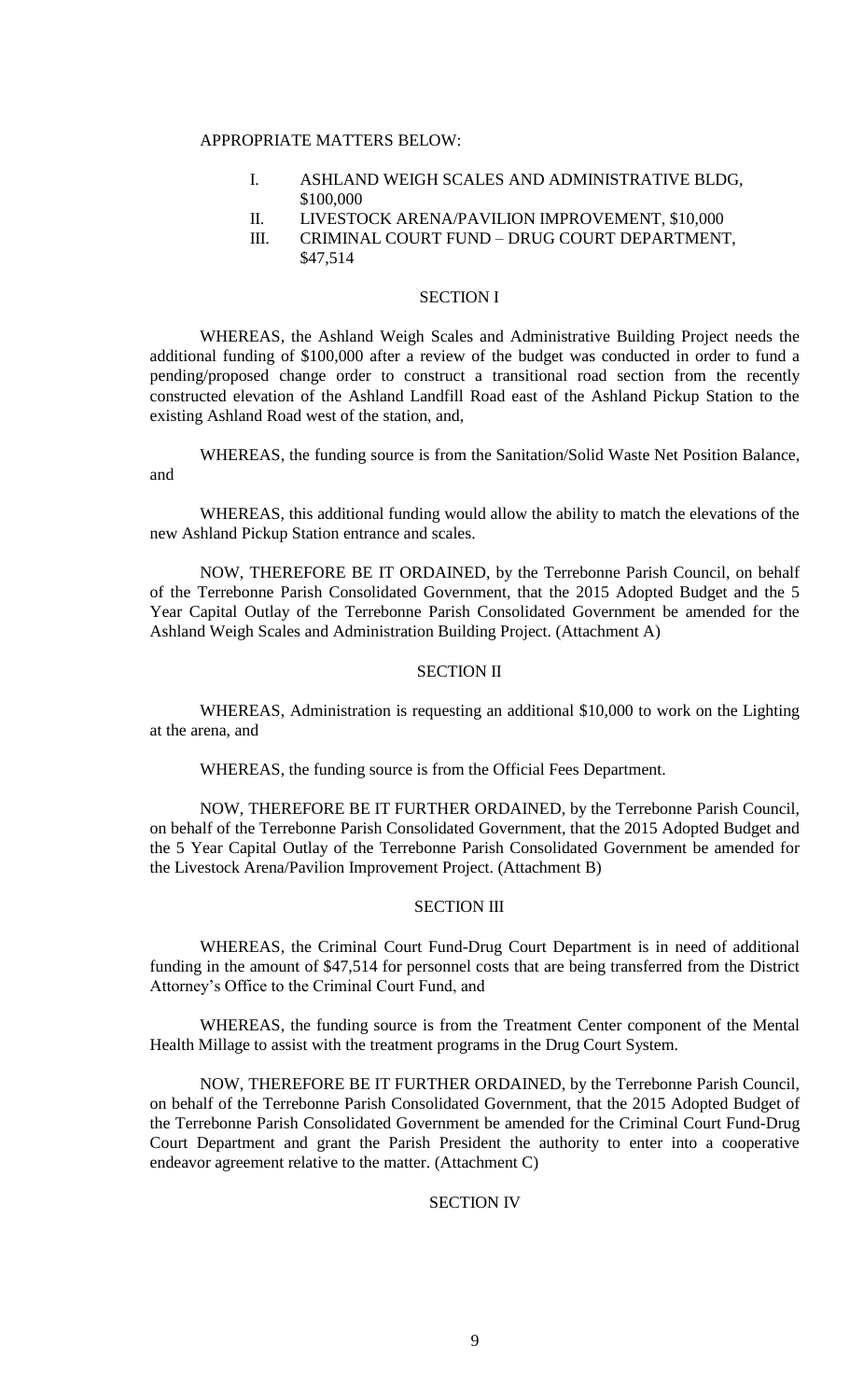If any word, clause, phrase, section or other portion of this ordinance shall be declared null, void, invalid, illegal, or unconstitutional, the remaining words, clauses, phrases, sections and other portions of this ordinance shall remain in full force and effect, the provisions of this ordinance hereby being declared to be severable.

### SECTION V

This ordinance shall become effective upon approval by the Parish President or as otherwise provided in Section 2-13(b) of the Home Rule Charter for a Consolidated Government for Terrebonne Parish, whichever occurs sooner.

This ordinance, having been introduced and laid on the table for at least two weeks, was voted upon as follows:

THERE WAS RECORDED:

YEAS: B. Amedée, C. Duplantis-Prather, R. Hornsby, D. Babin, D. Guidry, P. Lambert, J. Navy, A. Williams, and G. Hood, Sr. NAYS: None. NOT VOTING: None. ABSTAINING: None. ABSENT: None. The Chairman declared the ordinance adopted on this, the 8th day of July 2015.

| <b>ATTACHMENT A - Ashland Weigh Scales and Admin Bldg Project</b> |                |               |                |  |  |
|-------------------------------------------------------------------|----------------|---------------|----------------|--|--|
|                                                                   |                |               |                |  |  |
|                                                                   | 2015           |               |                |  |  |
|                                                                   | <b>Adopted</b> | <b>Change</b> | <b>Amended</b> |  |  |
|                                                                   |                |               |                |  |  |
| Ashland Weigh Scales and Admin Bldg                               | 1,449,216      | 100,000       | 1,549,216      |  |  |
| Transfer from Solid Waste Fund                                    | (3,232,230)    | (100,000)     | (3, 332, 230)  |  |  |
| <b>Transfer to Sanitation Construction Fund</b>                   | 150,000        | 100,000       | 250,000        |  |  |
| Net Positions (Decrease)                                          | N/A            | (100,000)     | N/A            |  |  |
|                                                                   |                |               |                |  |  |
| <b>ATTACHMENT B - Livestock Arena/Pavilion Improvement</b>        |                |               |                |  |  |
|                                                                   |                |               |                |  |  |
|                                                                   | 2015           |               |                |  |  |
|                                                                   | <b>Adopted</b> | <b>Change</b> | <b>Amended</b> |  |  |
|                                                                   |                |               |                |  |  |
| Livestock Arena/Pavilion Improvement                              | 32,201         | 10,000        | 42,201         |  |  |
| <b>Transfer from General Fund</b>                                 | (3,232,230)    | (10,000)      | (3, 242, 230)  |  |  |
| Transfer to Capital Projects Control Fund                         | 3,232,230      | 10,000        | 3,242,230      |  |  |
| <b>Legislative Services</b>                                       | 75,000         | (10,000)      | 65,000         |  |  |
| <b>ATTACHMENT C - Criminal Court Fund-Drug Court Department</b>   |                |               |                |  |  |
|                                                                   | 2015           |               |                |  |  |
|                                                                   | <b>Adopted</b> | <b>Change</b> | <b>Amended</b> |  |  |
|                                                                   |                |               |                |  |  |
| Salary Reimbursement                                              |                | 95,028        | 95,028         |  |  |
| <b>District Attorney Revenue</b>                                  | (517, 601)     | (47, 514)     | (565, 115)     |  |  |
| Transfer from Mental Health Fund                                  |                | (47, 514)     | (47, 514)      |  |  |
| <b>Mental Health Fund</b>                                         |                |               |                |  |  |
| <b>Transfer to Criminal Court Fund</b>                            |                | 47,514        | 47,514         |  |  |
| Fund Balance (Decrease)                                           | N/A            | (47, 514)     | N/A            |  |  |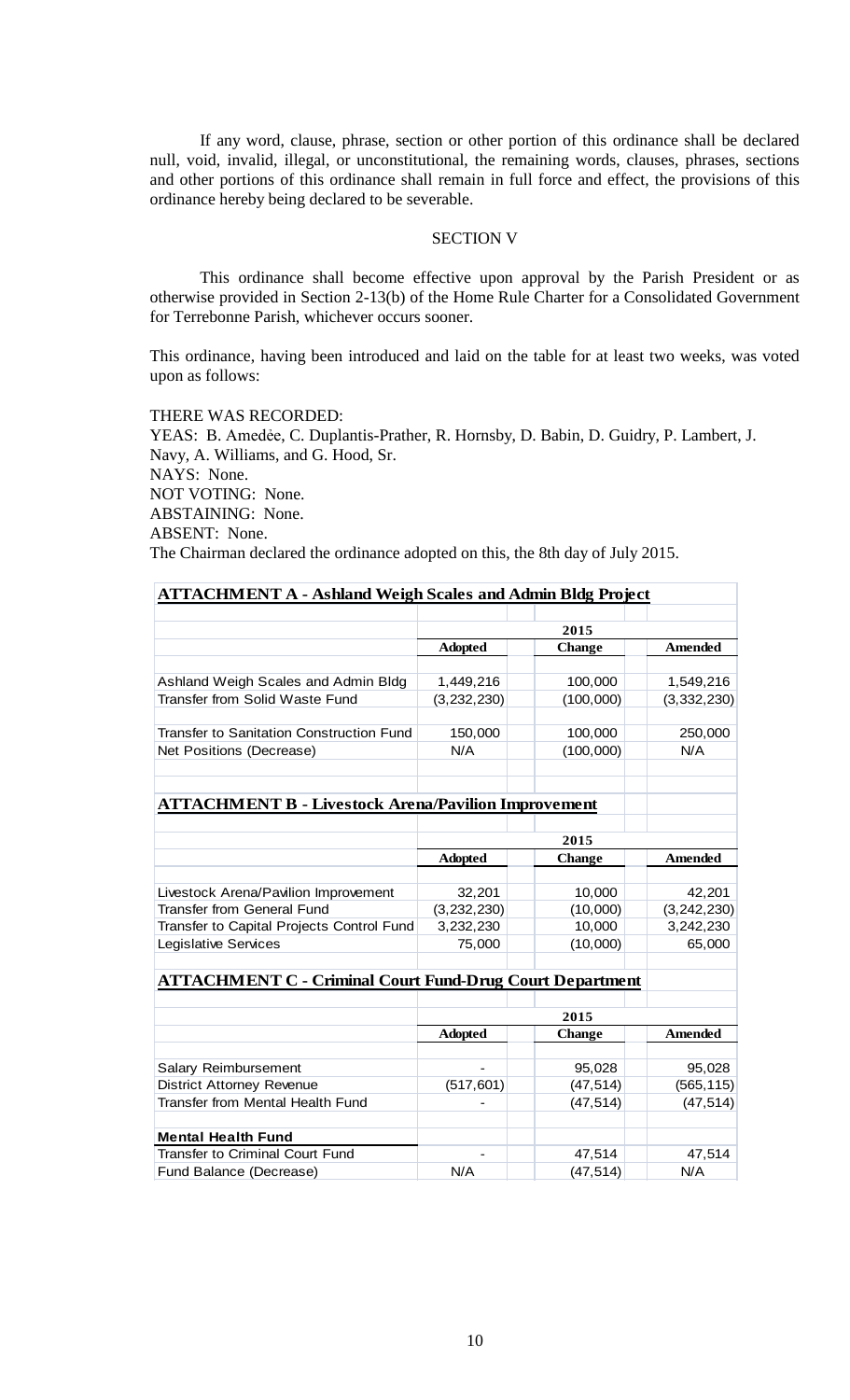The Chairman recognized the public for comments on the following:

- D. A proposed ordinance to amend the 2015 Adopted Operating Budget and the 5-Year Capital Outlay of the Terrebonne Parish Consolidated Government for the following items:
	- I. Courthouse Annex Generator Project, \$216,000
	- II. Risk Management Vehicle Repair, \$1,982
	- III. Planning Department Beautification Program, \$2,238
	- IV. Wind Retrofit Government Tower, \$1,372,138
	- V. LCLE Grant Award, \$6,466
	- VI. Police Department Drug Forfeiture, \$4,565
	- VII. Police Department Vehicle Repair, \$3,071.

There were no comments from the public on the proposed ordinance.

Mr. G. Hood, Sr. moved, seconded by Ms. C. Duplantis-Prather, "THAT, the Council close the aforementioned public hearing."

The Chairman called for a vote on the motion offered by Mr. G. Hood, Sr. THERE WAS RECORDED: YEAS: B. Amedée, C. Duplantis-Prather, R. Hornsby, D. Babin, D. Guidry, P. Lambert, J. Navy, A. Williams and G. Hood, Sr. NAYS: None. ABSENT: None. The Chairman declared the motion adopted.

OFFERED BY: Mr. G. Hood, Sr. SECONDED BY: Ms. A. Williams

### ORDINANCE NO. 8572

AN ORDINANCE TO AMEND THE 2015 ADOPTED OPERATING BUDGET AND THE 5 YEAR CAPITAL OUTLAY OF THE TERREBONNE PARISH CONSOLIDATED GOVERNMENT FOR THE FOLLOWING ITEMS AS WELL AS GRANT THE PARISH PRESIDENT THE AUTHORITY TO ENTER INTO A COOPERATIVE ENDEAVOR AGREEMENT ON THE APPROPRIATE MATTERS BELOW:

- IV. ASHLAND WEIGH SCALES AND ADMINISTRATIVE BLDG, \$100,000
- V. LIVESTOCK ARENA/PAVILION IMPROVEMENT, \$10,000
- VI. CRIMINAL COURT FUND DRUG COURT DEPARTMENT, \$47,514

## SECTION I

WHEREAS, the Ashland Weigh Scales and Administrative Building Project needs the additional funding of \$100,000 after a review of the budget was conducted in order to fund a pending/proposed change order to construct a transitional road section from the recently constructed elevation of the Ashland Landfill Road east of the Ashland Pickup Station to the existing Ashland Road west of the station, and,

WHEREAS, the funding source is from the Sanitation/Solid Waste Net Position Balance, and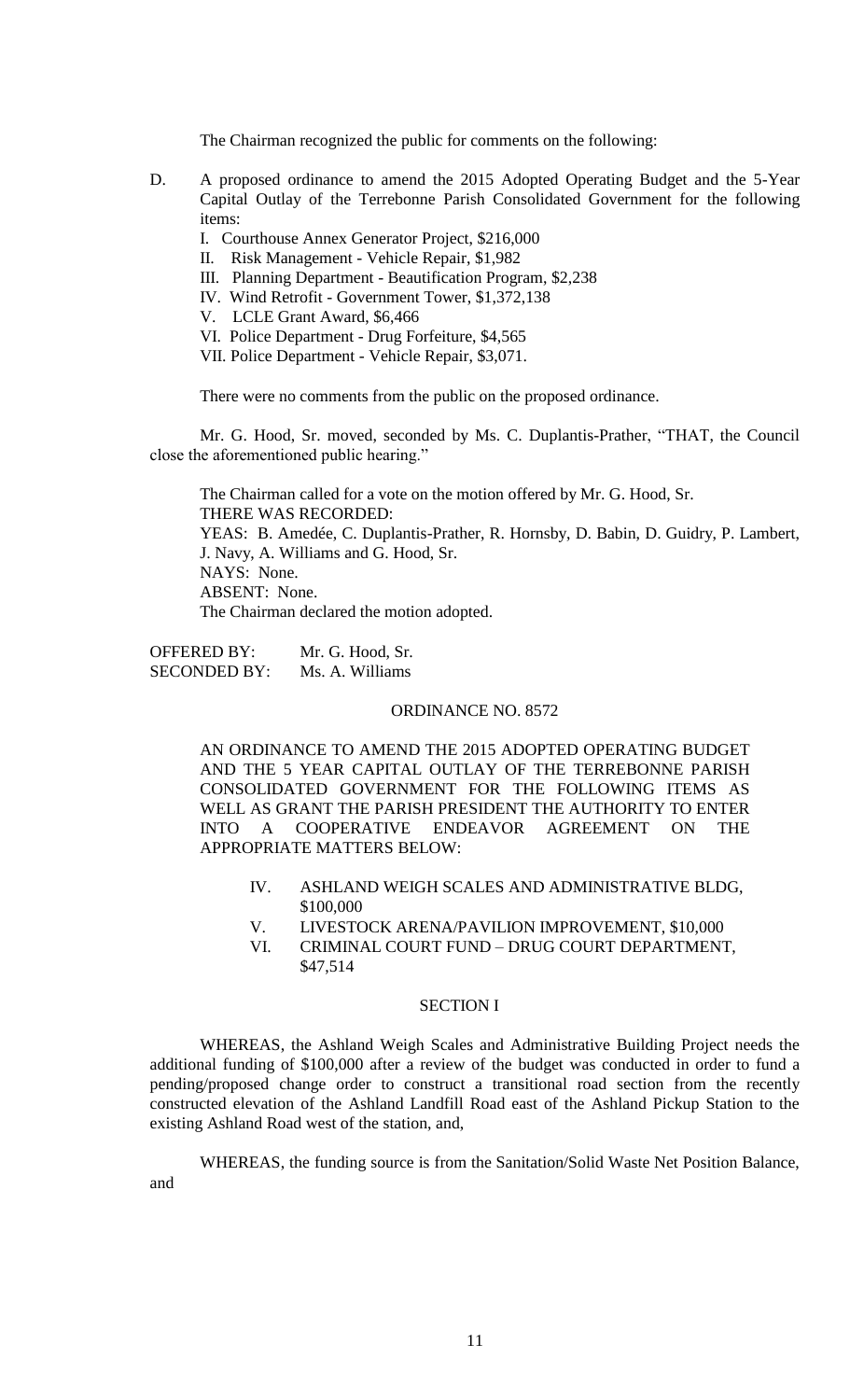WHEREAS, this additional funding would allow the ability to match the elevations of the new Ashland Pickup Station entrance and scales.

NOW, THEREFORE BE IT ORDAINED, by the Terrebonne Parish Council, on behalf of the Terrebonne Parish Consolidated Government, that the 2015 Adopted Budget and the 5 Year Capital Outlay of the Terrebonne Parish Consolidated Government be amended for the Ashland Weigh Scales and Administration Building Project. (Attachment A)

## SECTION II

WHEREAS, Administration is requesting an additional \$10,000 to work on the Lighting at the arena, and

WHEREAS, the funding source is from the Official Fees Department.

NOW, THEREFORE BE IT FURTHER ORDAINED, by the Terrebonne Parish Council, on behalf of the Terrebonne Parish Consolidated Government, that the 2015 Adopted Budget and the 5 Year Capital Outlay of the Terrebonne Parish Consolidated Government be amended for the Livestock Arena/Pavilion Improvement Project. (Attachment B)

#### SECTION III

WHEREAS, the Criminal Court Fund-Drug Court Department is in need of additional funding in the amount of \$47,514 for personnel costs that are being transferred from the District Attorney's Office to the Criminal Court Fund, and

WHEREAS, the funding source is from the Treatment Center component of the Mental Health Millage to assist with the treatment programs in the Drug Court System.

NOW, THEREFORE BE IT FURTHER ORDAINED, by the Terrebonne Parish Council, on behalf of the Terrebonne Parish Consolidated Government, that the 2015 Adopted Budget of the Terrebonne Parish Consolidated Government be amended for the Criminal Court Fund-Drug Court Department and grant the Parish President the authority to enter into a cooperative endeavor agreement relative to the matter. (Attachment C)

### SECTION IV

If any word, clause, phrase, section or other portion of this ordinance shall be declared null, void, invalid, illegal, or unconstitutional, the remaining words, clauses, phrases, sections and other portions of this ordinance shall remain in full force and effect, the provisions of this ordinance hereby being declared to be severable.

#### SECTION V

This ordinance shall become effective upon approval by the Parish President or as otherwise provided in Section 2-13(b) of the Home Rule Charter for a Consolidated Government for Terrebonne Parish, whichever occurs sooner.

This ordinance, having been introduced and laid on the table for at least two weeks, was voted upon as follows:

THERE WAS RECORDED: YEAS: B. Amedẻe, C. Duplantis-Prather, R. Hornsby, D. Babin, D. Guidry, P. Lambert, J. Navy, A. Williams, and G. Hood, Sr. NAYS: None. NOT VOTING: None.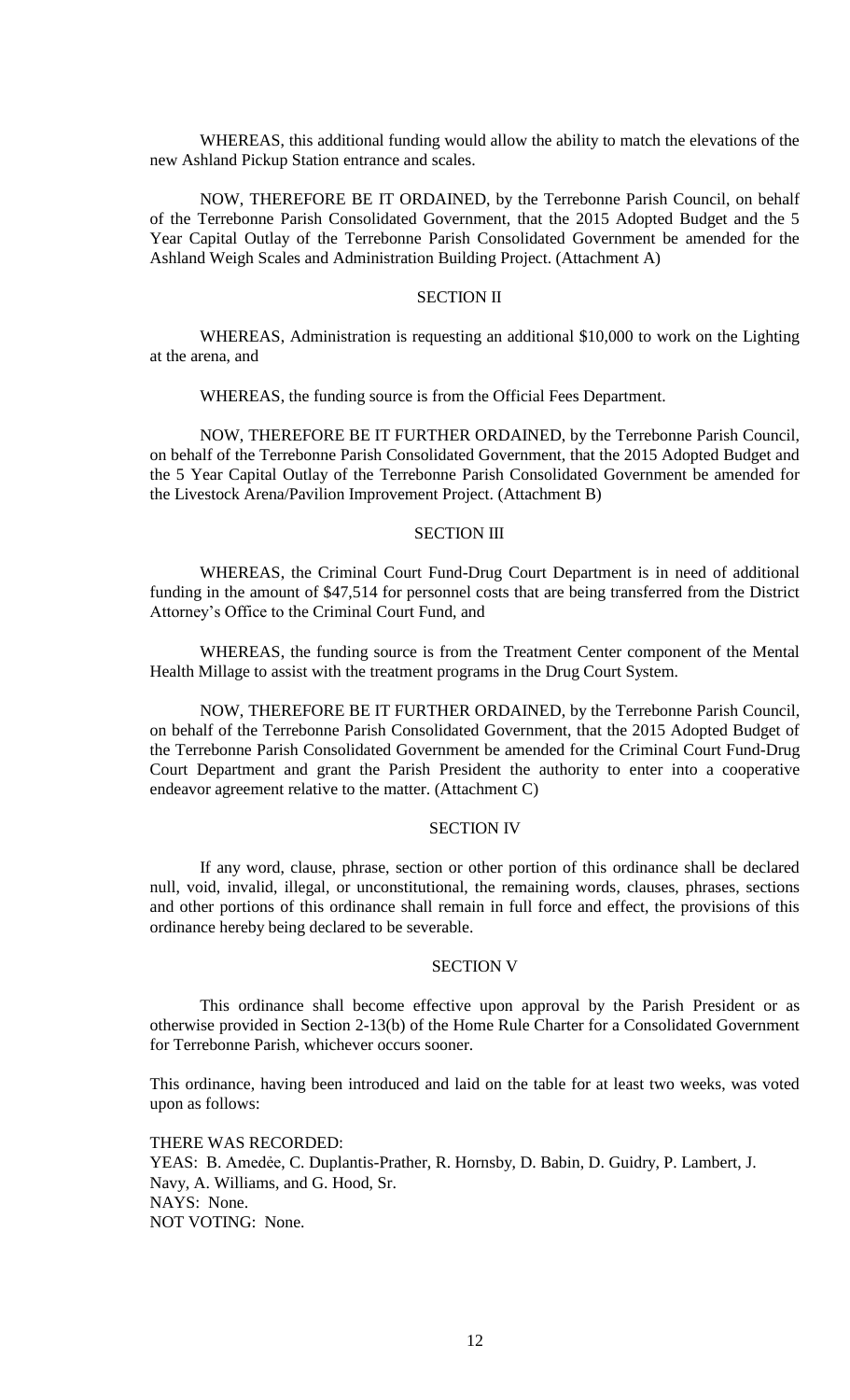ABSTAINING: None. ABSENT: None. The Chairman declared the ordinance adopted on this, the 8th day of July 2015.

| <b>ATTACHMENT A - Ashland Weigh Scales and Admin Bldg Project</b> |                |               |                |  |  |
|-------------------------------------------------------------------|----------------|---------------|----------------|--|--|
|                                                                   |                |               |                |  |  |
|                                                                   | 2015           |               |                |  |  |
|                                                                   | <b>Adopted</b> | <b>Change</b> | <b>Amended</b> |  |  |
|                                                                   |                |               |                |  |  |
| Ashland Weigh Scales and Admin Bldg                               | 1,449,216      | 100,000       | 1,549,216      |  |  |
| Transfer from Solid Waste Fund                                    | (3,232,230)    | (100,000)     | (3,332,230)    |  |  |
| <b>Transfer to Sanitation Construction Fund</b>                   | 150,000        | 100,000       | 250,000        |  |  |
| Net Positions (Decrease)                                          | N/A            | (100, 000)    | N/A            |  |  |
|                                                                   |                |               |                |  |  |
| <b>ATTACHMENT B - Livestock Arena/Pavilion Improvement</b>        |                |               |                |  |  |
|                                                                   |                |               |                |  |  |
|                                                                   | 2015           |               |                |  |  |
|                                                                   | <b>Adopted</b> | <b>Change</b> | <b>Amended</b> |  |  |
| Livestock Arena/Pavilion Improvement                              | 32,201         | 10,000        | 42,201         |  |  |
| Transfer from General Fund                                        | (3, 232, 230)  | (10,000)      | (3, 242, 230)  |  |  |
| Transfer to Capital Projects Control Fund                         | 3,232,230      | 10,000        | 3,242,230      |  |  |
| Legislative Services                                              | 75,000         | (10,000)      | 65,000         |  |  |
|                                                                   |                |               |                |  |  |
| <b>ATTACHMENT C - Criminal Court Fund-Drug Court Department</b>   |                |               |                |  |  |
|                                                                   |                |               |                |  |  |
|                                                                   | 2015           |               |                |  |  |
|                                                                   | <b>Adopted</b> | <b>Change</b> | <b>Amended</b> |  |  |
|                                                                   |                |               |                |  |  |
| Salary Reimbursement                                              |                | 95,028        | 95,028         |  |  |
| <b>District Attorney Revenue</b>                                  | (517, 601)     | (47, 514)     | (565, 115)     |  |  |
| Transfer from Mental Health Fund                                  |                | (47, 514)     | (47, 514)      |  |  |
| <b>Mental Health Fund</b>                                         |                |               |                |  |  |
| <b>Transfer to Criminal Court Fund</b>                            |                | 47,514        | 47,514         |  |  |
| Fund Balance (Decrease)                                           | N/A            | (47, 514)     | N/A            |  |  |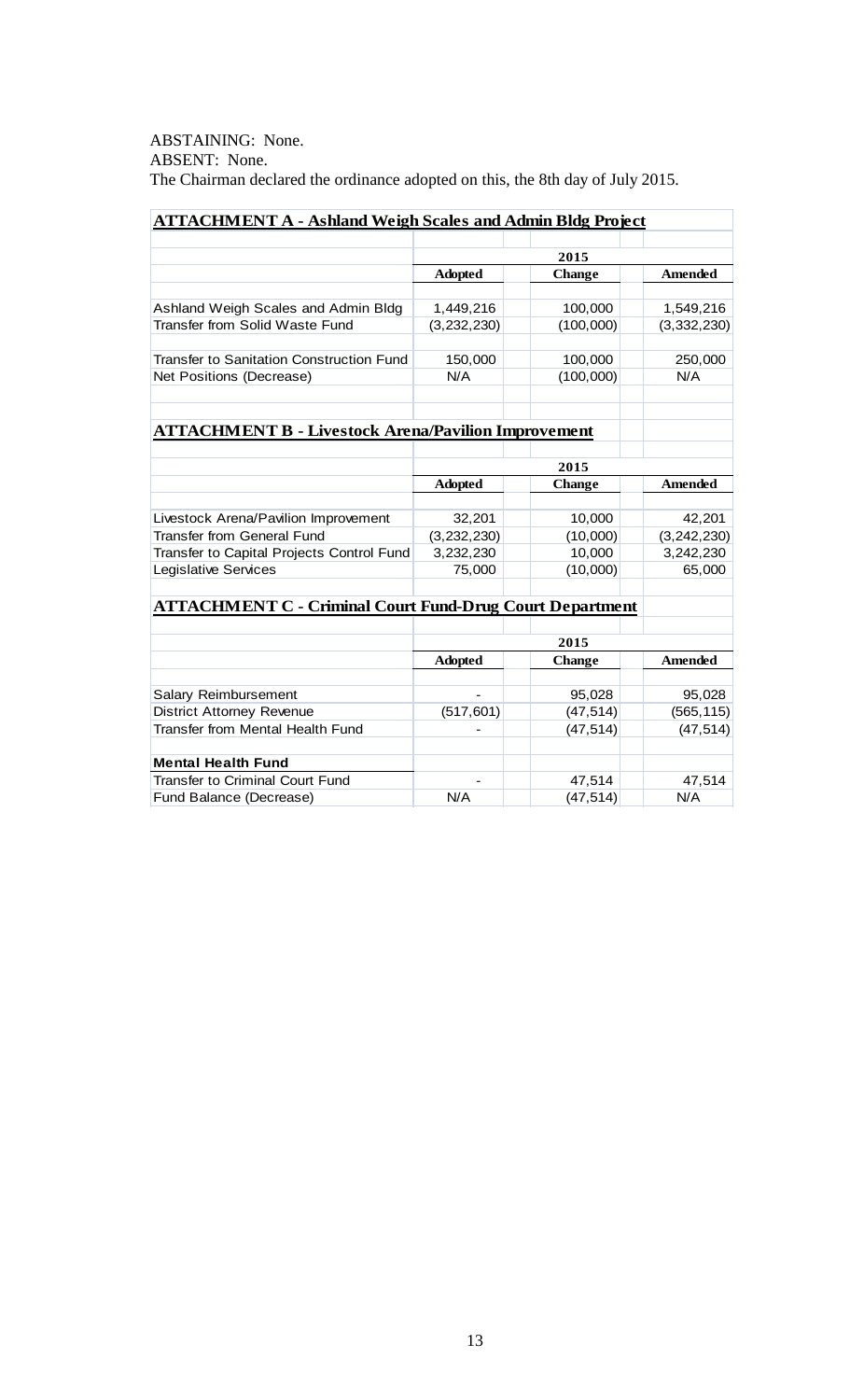The Chairman recognized the public for comments on the following:

E. A proposed ordinance to amend the 2015 Adopted Operating Budget of the Terrebonne Parish Consolidated Government for the following item: I. HMGP Wind Hardening Project Houma Generator Station, \$327,431.

There were no comments from the public on the proposed ordinance.

Mr. D. Babin moved, seconded by Ms. C. Duplantis-Prather, "THAT, the Council close the aforementioned public hearing."

The Chairman called for a vote on the motion offered by Mr. D. Babin. THERE WAS RECORDED: YEAS: B. Amedée, C. Duplantis-Prather, R. Hornsby, D. Babin, D. Guidry, P. Lambert, J. Navy, A. Williams and G. Hood, Sr. NAYS: None. ABSENT: None. The

OFFERED BY: Mr. D. Babin SECONDED BY: Ms. A. Williams

#### ORDINANCE NO. 8574

## AN ORDINANCE TO AMEND THE 2015 ADOPTED OPERATING BUDGET OF THE TERREBONNE PARISH CONSOLIDATED GOVERNMENT FOR THE FOLLOWING ITEM:

### VII. HMGP WIND HARDENING PROJECT HOUMA GENERATOR STATION, \$327,431

### SECTION I

WHEREAS, the Terrebonne Parish Wind Retrofit Project which is funded from the Hazard Mitigation Grant Program under FEMA has been approved in the amount of \$327,431 including the Parish's share of \$81,858 which will be used towards Houma Generator Station Project, and

WHEREAS, the Utilities Systems Fund will fund the Parish's match of \$81,858, and

WHEREAS, the project number is 1786-109-0002.

NOW, THEREFORE BE IT FURTHER ORDAINED, by the Terrebonne Parish Council, on behalf of the Terrebonne Parish Consolidated Government, that the 2015 Adopted Budget of the Terrebonne Parish Consolidated Government be amended for the Houma Generator Station Wind Retrofit Project. (Attachment A)

#### SECTION II

If any word, clause, phrase, section or other portion of this ordinance shall be declared null, void, invalid, illegal, or unconstitutional, the remaining words, clauses, phrases, sections and other portions of this ordinance shall remain in full force and effect, the provisions of this ordinance hereby being declared to be severable.

## SECTION III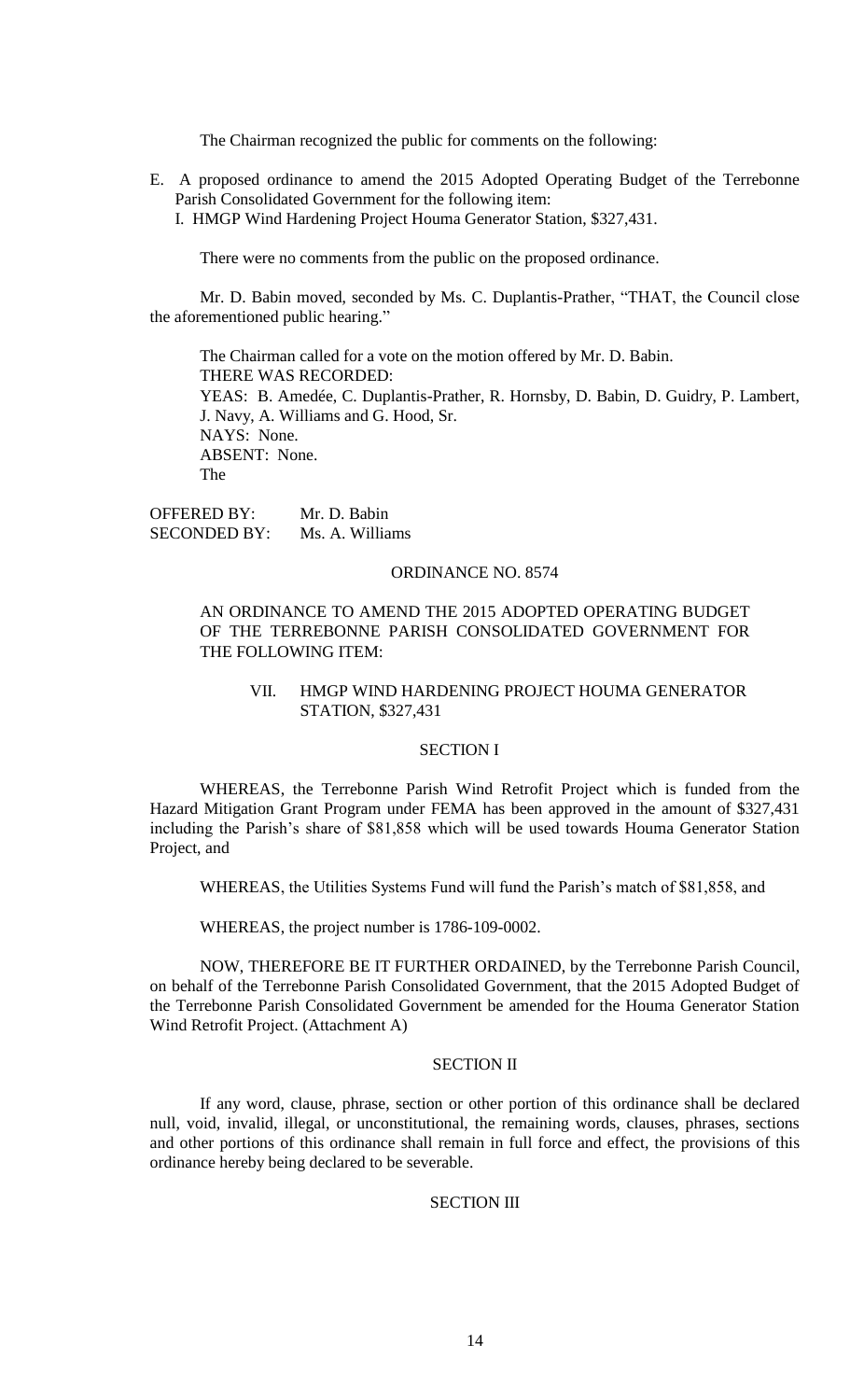This ordinance shall become effective upon approval by the Parish President or as otherwise provided in Section 2-13(b) of the Home Rule Charter for a Consolidated Government for Terrebonne Parish, whichever occurs sooner.

This ordinance, having been introduced and laid on the table for at least two weeks, was voted upon as follows:

THERE WAS RECORDED:

YEAS: B. Amedėe, C. Duplantis-Prather, R. Hornsby, D. Babin, D. Guidry, P. Lambert, J. Navy, A. Williams, and G. Hood, Sr. NAYS: None. NOT VOTING: None. ABSTAINING: None. ABSENT: None. The Chairman declared the ordinance adopted on this, the 8th day of July 2015.

| ATTACHIVIENT A "Tiouna Generator Station" (Vind Hardening Froject) |                |               |            |  |  |
|--------------------------------------------------------------------|----------------|---------------|------------|--|--|
|                                                                    |                |               |            |  |  |
|                                                                    | 2015           |               |            |  |  |
|                                                                    | <b>Adopted</b> | <b>Change</b> | Amended    |  |  |
|                                                                    |                |               |            |  |  |
| 1786-002 Generator Stn Wind                                        | 33,381         | 327,431       | 360,812    |  |  |
| 1786-002 FEMA                                                      |                | (245, 573)    | (245, 573) |  |  |
| <b>Transfer from Utilities System</b>                              |                | (81, 858)     | (81, 858)  |  |  |
|                                                                    |                |               |            |  |  |
| Transfer to HMGP - Gustav                                          |                | 81,858        | 81,858     |  |  |
| Net Positions (Decrease)                                           | N/A            | (81,858)      | N/A        |  |  |

# **ATTACHMENT A - Houma Generator Station Wind Hardening Project**

The Chairman recognized the public for comments on the following:

F. A proposed ordinance that will remove the "3-Way Stop" at the intersection of Lansdown Drive and Fair Oaks Street and establish a "Stop" intersection on Fair Oaks Street at its intersection with Lansdown Drive.

The Chairman recognized Mr. Edward Rome, a Houma resident, who expressed his concerns of opposition regarding the aforementioned proposed ordinance.

Mr. D. Guidry moved, seconded by Mr. G. Hood, Sr., "THAT, the Council extend Mr. Rome's time an additional minute."

The Chairman called for a vote on the motion offered by Mr. D. Guidry. THERE WAS RECORDED: YEAS: B. Amedée, C. Duplantis-Prather, R. Hornsby, D. Babin, D. Guidry, P. Lambert, J. Navy, A. Williams and G. Hood, Sr. NAYS: None. ABSENT: None. The Chairman declared the motion adopted.

Mr. Rome continued stating that these stop signs slow traffic in the area and asked the Council to consider leaving them in place.

The Chairman recognized Mr. Floyd Chatagnier, a Houma resident, expressed that he is in opposition of the aforementioned proposed ordinance.

The Chairman recognized Ms. Joyce Mosely, a Lansdown resident, who stated that she is in support of the aforementioned proposed ordinance and noted that one of the "stop" signs is located at the foot of her driveway and obstructs her view when backing up. She stated that these "stop" signs were put up in 2007, but were taken down because they caused an obstruction of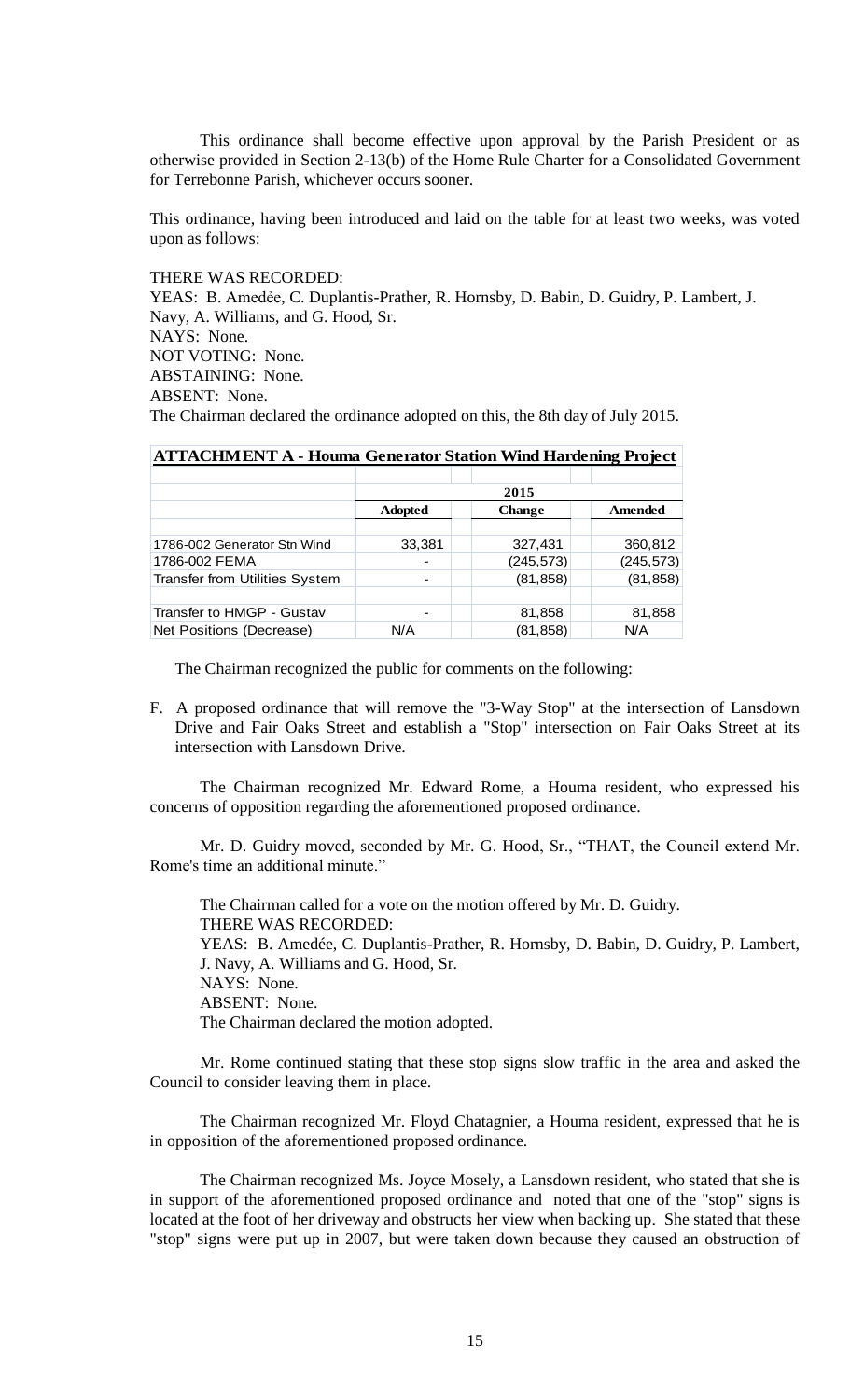view. She stated that one of the "stop" signs is hard to see because it is blocked by two trees. Ms. Mosely stated that South Central Planning Director Kevin Belanger had indicated to her after review of the matter that the "stop" signs on Lansdown were not warranted.

Ms. B. Amedée moved, seconded by Mr. D. Guidry, "THAT, the Council extend Ms. Mosely's time an additional minute."

The Chairman called for a vote on the motion offered by Ms. B. Amedée. THERE WAS RECORDED: YEAS: B. Amedée, C. Duplantis-Prather, R. Hornsby, D. Babin, D. Guidry, P. Lambert, J. Navy, A. Williams and G. Hood, Sr. NAYS: None. ABSENT: None. The Chairman declared the motion adopted.

Ms. Mosely continued by expressing her concerns regarding the aforementioned proposed ordinance and asked the Council to have the said signs on Lansdown Drive removed.

The Chairman recognized Ms. Mariah Briggs, President of the Homeowners Association, who expressed her opposition regarding the aforementioned proposed ordinance and noted that stop signs can help avoid accidents.

The Chairman recognized Ms. Dawn Oglesby, a Houma resident, who expressed her concerns and stated that she is in opposition of said proposed ordinance.

Councilman R. Hornsby gave a brief history regarding the aforementioned matter and stated that he was asked by constituents to place a stop at said intersection and then was asked by Mr. Mosely to remove it. Mr. Hornsby continued and stated that he will have to concur with the majority of the people; therefore, he wants to deny the aforementioned proposed ordinance.

Upon questioning from Councilwoman A. Williams, Councilman R. Hornsby stated that he spoke to Planning and Zoning Director Pat Gordon and was told that the aforementioned stop sign has to be a certain distance from the intersection and that there was no way to remove the stop sign out of Ms. Mosely's front yard. He noted that the stop sign can only be moved a few feet which would not help Ms. Mosely's concerns.

Discussion ensued with several members of the Council relative to the aforementioned proposed ordinance and issues and concerns of the constituents.

Mr. R. Hornsby moved, seconded by Mr. G. Hood, Sr., "THAT, the Council close the aforementioned public hearing."

The Chairman called for a vote on the motion offered by Mr. R. Hornsby. THERE WAS RECORDED: YEAS: B. Amedée, C. Duplantis-Prather, R. Hornsby, D. Babin, D. Guidry, P. Lambert, J. Navy, A. Williams and G. Hood, Sr. NAYS: None. ABSENT: None. The Chairman declared the motion adopted.

Mr. R. Hornsby moved, seconded by Mr. D. Babin, "THAT, the Council deny Agenda Item 6:30 F - A proposed ordinance that will remove the '3-Way Stop' at the intersection of Lansdown Drive and Fair Oaks Street and establish a 'Stop' intersection on Fair Oaks Street at its intersection with Lansdown Drive." *(MOTION VOTED ON AFTER DISCUSSION)*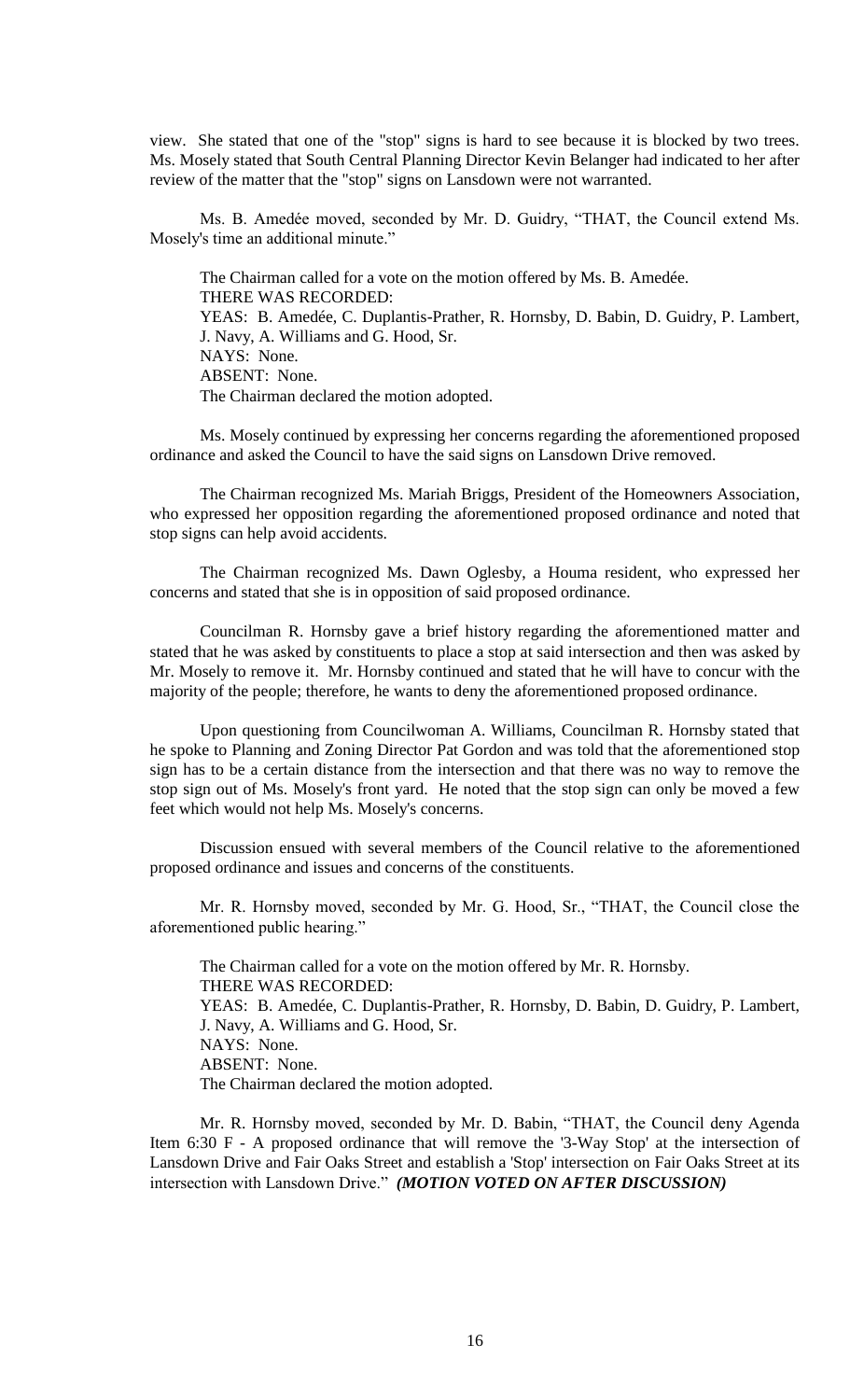Councilwoman A. Williams stated that she understands both issues brought forth; however, she has more questions and will abstain from voting on Councilman Hornsby's motion and noted that she feels as though the speed limit should be reduced in the aforementioned area.

Councilman J. Navy stated that he opposes Councilman R. Hornsby's motion and would like clarity regarding the issue.

\*\*The Chairman called for a vote on the motion offered by Mr. R. Hornsby. THERE WAS RECORDED: YEAS: B. Amedée, C. Duplantis-Prather, R. Hornsby, D. Babin, D. Guidry, P. Lambert and G. Hood, Sr. NAYS: J. Navy. ABSENT: None. ABSTAIN: A. Williams The Chairman declared the motion adopted.

Mr. D. Babin moved, seconded by Ms. C. Duplantis-Prather, "THAT, the Council continue with the regular order of business."

The Chairman called for a vote on the motion offered by Mr. D. Babin. THERE WAS RECORDED: YEAS: B. Amedée, C. Duplantis-Prather, R. Hornsby, D. Babin, D. Guidry, P. Lambert, J. Navy, A. Williams and G. Hood, Sr. NAYS: None. ABSENT: None. The Chairman declared the motion adopted.

The Chairman recognized State Senator Norby Chabert who thanked the Council for inviting him to speak tonight and who applauded the Council for their courage and leadership by being in support of the 2 million dollars which saved Chabert Medical Center. Senator Chabert continued and briefly gave an update on the recent legislative session and on current and future state projects particular to Terrebonne Parish.

Several Council members personally thanked Senator Chabert for all of his efforts and commended him for the work he has done to improve and preserve Terrebonne Parish.

The Chairman called for discussion of Agenda Item 2A - Power Point presentation on aquatic safety and swimming - Woodrow Parker of Aqua Safety First Community Program and Ms. Ana Karina Cardenas of ENAI Swim, LLC. The Chairman noted that neither individual was present at tonight's proceedings.

The Chairman acknowledged Ms. Emmia Daigs, a Riley Drive resident, who expressed her concerns relative to drug related incidents taking place in Paragon Park Subdivision and requested additional law enforcement to help alleviate this situation. She also expressed her concerns relative to trailers and movable trailers placed in the neighborhood that are not not allowed on the residential streets.

Ms. C. Duplantis-Prather moved, seconded by Mr. J. Navy, "THAT, the Council extend Ms. Daigs' time an additional minute."

The Chairman called for a vote on the motion offered by Ms. C. Duplantis-Prather. THERE WAS RECORDED: YEAS: B. Amedée, C. Duplantis-Prather, R. Hornsby, D. Babin, D. Guidry, P. Lambert,

J. Navy, A. Williams and G. Hood, Sr.

NAYS: None.

ABSENT: None.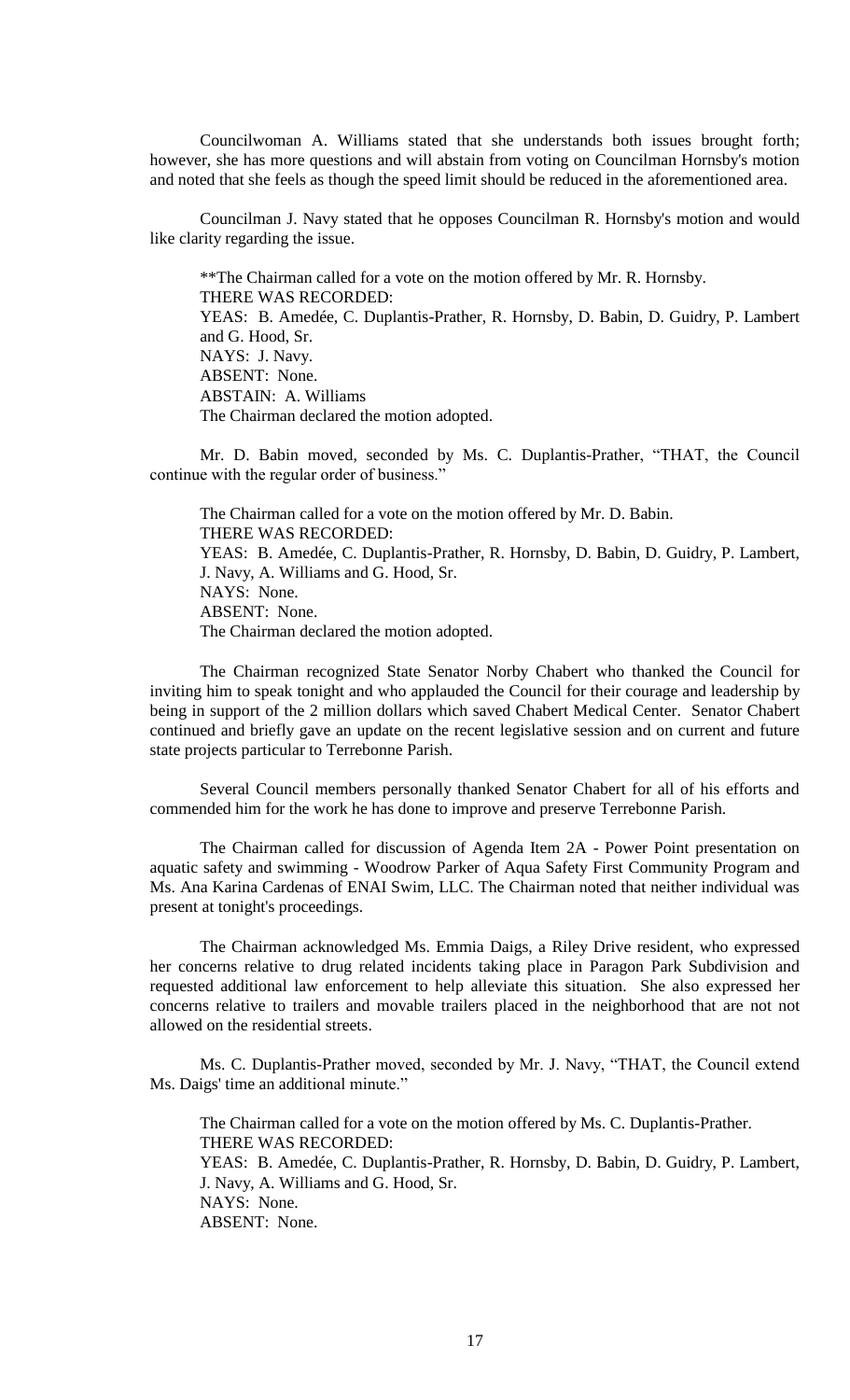The Chairman declared the motion adopted.

Ms. Daigs continued and stated that other issues include citizens placing things on empty lots in said subdivision are owned by Terrebonne Parish. Ms. Daigs explained to the Council that she has done what she can to report these matters and asked the Council's for their assistance in addressing said matters in a more timely fashion. She added there are a lot of elderly residents in the neighborhood.

Councilman J. Navy stated that he has been in contact with Ms. Daigs and the Sheriff's Department and they are reviewing the situation. He requested that administration to assist with resolving this matter, if possible.

Parish President Claudet stated that this subdivision is under the jurisdiction of the Sheriff's Office, but if Ms. Daigs has a complaint about junk and debris she can contact TPCG's Nuisance and Abatement Department to file a complaint.

Councilwoman A. Williams suggested that residents consider starting a neighborhood watch program for this area to address matters the residents are concerned with.

Councilman J. Navy requested that Ms. Daigs to leave her contact number with the Council Clerk to help coordinate efforts with the Sheriff's Department.

The Chairman called for a report on the Budget and Finance Committee meeting held on 07/06/15, whereupon the Committee Chairman noting ratification of minutes calls public hearings on July 22, 2015 at 6:30 p.m., rendered the following:

## BUDGET & FINANCE COMMITTEE

### JULY 6, 2015

The Chairman, John Navy, called the Budget & Finance Committee meeting to order at 5:30 p. m. in the Terrebonne Parish Council Meeting Room with an Invocation offered by Committee Member A. Williams and the Pledge of Allegiance by Committee Member G. Hood, Sr. Upon roll call, Committee Members recorded as present were: B. Amedee, C. Duplantis-Prather, R. Hornsby, D. Babin, D. Guidry, P. Lambert, J. Navy, A. Williams and Capt. Greg Hood, Sr. A quorum was declared present.

OFFERED BY: Ms. A. Williams SECONDED: Mr. G. Hood, Sr.

#### RESOLUTION NO. 15-377

A RESOLUTION AUTHORIZING THE PARISH PRESIDENT TO EXECUTE DNR COOPERATIVE ENDEAVOR AGREEMENT LAGOV NO; 2000098980 WITH THE LOUISIANA DEPARTMENT OF NATURAL RESOURCES WITH RESPECT TO THE "TERREBONNE PARISH LOCAL COASTAL PROGRAM IMPLEMENTATION."

WHEREAS, the Parish Administration has recommended the approval of the continued agreement with the Louisiana Department of Natural Resources for the "Terrebonne Parish Local Coastal Program Implementation"; and

NOW THEREFORE BE IT RESOLVED that the Terrebonne Parish Council, on behalf of the Terrebonne Parish Consolidated Government, that the Parish President, Michel Claudet, is hereby authorized and directed to execute DNR Cooperative Endeavor Agreement, LaGov No. 2000098980, between the Terrebonne Parish Consolidated Government and the Louisiana Department of Natural Resources for the "Terrebonne Parish Local Coastal Program Implementation."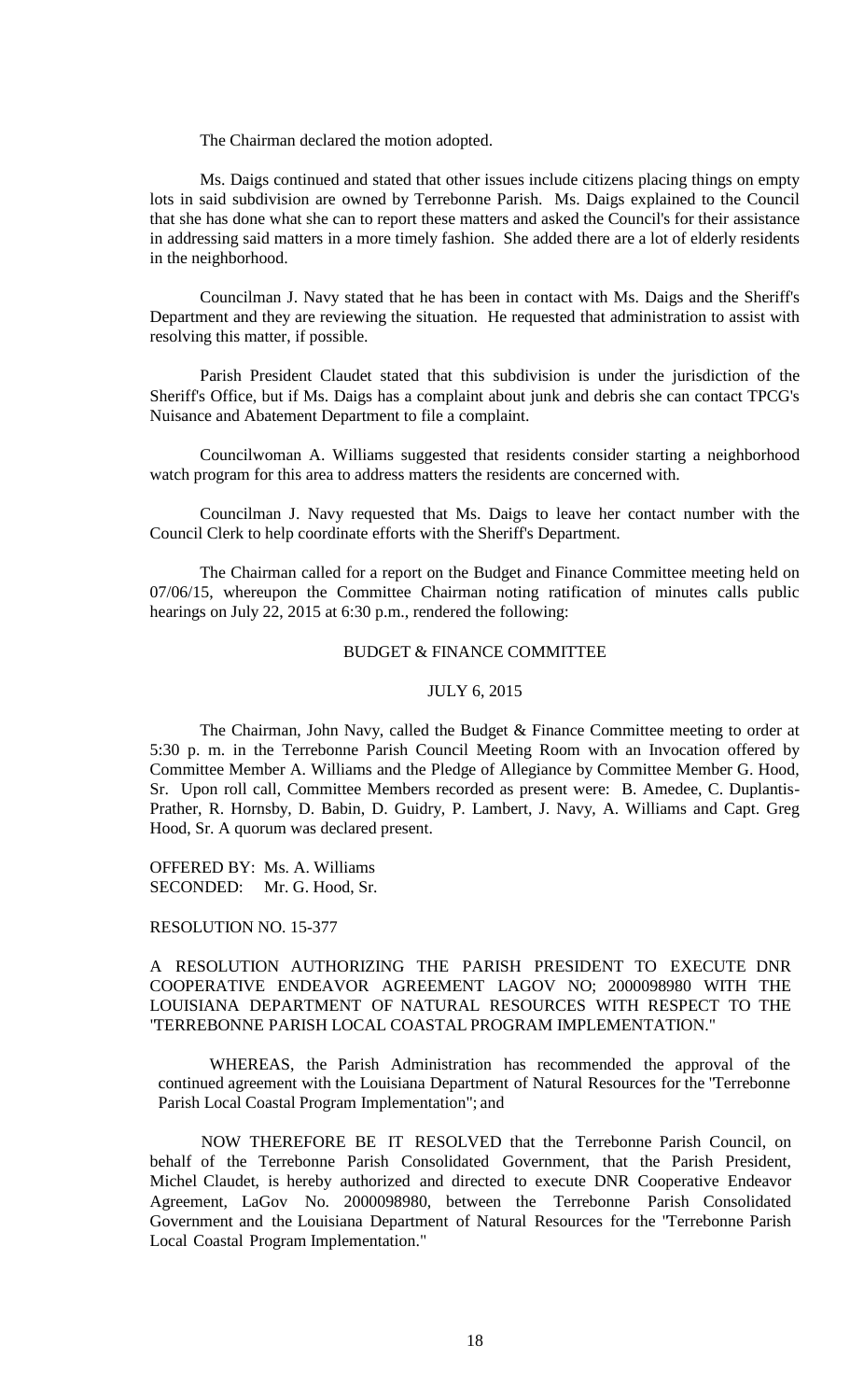THERE WAS RECORDED: YEAS: B. Amedée, C. Duplantis-Prather, R. Hornsby, D. Babin, D. Guidry, P. Lambert, J. Navy, A. Williams, and G. Hood. NAYS: None. ABSTAINING: None. ABSENT: None. The Chairman declared the resolution adopted on this, the 6th day of July 2015.

Mr. D. Babin moved, seconded by Ms. C. Duplantis-Prather, "THAT, the Budget & Finance Committee introduce an ordinance amending the 2015 Budget of the Terrebonne Parish Consolidated Government so as to adjust the 2014 Adopted Beginning Fund Balances and the Net Positions to actual as per the 2014 audited financial statements and call a public hearing on said matter on July 22, 2015 at 6:30 p.m."

The Chairman called for the vote on the motion offered by Mr. D. Babin. THERE WAS RECORDED: YEAS: B. Amedee, C. Duplantis-Prather, R. Hornsby, D. Babin, D. Guidry, P. Lambert, J. Navy, A. Williams and G. Hood, Sr. NAYS: None. ABSENT: None. The Chairman declared the motion adopted.

Mr. D. Guidry moved, seconded by Mr. D. Babin, "THAT, the Budget & Finance Committee introduce an ordinance to amend the 2015 Adopted Operating Budget of the Terrebonne Parish Consolidated Government for the following items:

- I. CDBG Ward 7 Levee Elevation, \$5,500,000
- II. Sewer Force Main Replacement, \$245,000

and call a public hearing on July 22, 2015 at 6:30 p.m."

The Chairman called for the vote on the motion offered by Mr. D. Guidry. THERE WAS RECORDED: YEAS: B. Amedee, C. Duplantis-Prather, R. Hornsby, D. Babin, D. Guidry, P. Lambert, J. Navy, A. Williams and G. Hood, Sr. NAYS: None. ABSENT: None. The Chairman declared the motion adopted.

OFFERED BY: Mr. R. Hornsby SECONDED: Ms. C. Duplantis-Prather

RESOLUTION NO. 15-378

# **A RESOLUTION AUTHORIZING THE PARISH PRESIDENT TO EXECUTE A COOPERATIVE ENDEAVOR AGREEMENT ON BEHALF OF THE TERREBONNE PARISH CONSOLIDATED GOVERNMENT FOR THE LEASE OF IMMOVABLE PROPERTY TO FRIENDS OF SOUTH LOUISIANA WETLANDS DISCOVERY FOUNDATION FOR THE CONSTRUCTION AND OPERATION OF THE SOUTH LOUISIANA WETLANDS DISCOVERY CENTER, AND RELATED MATTERS.**

WHEREAS, Article VII, Section 14 of the Louisiana Constitution provides that, "[F]or a public purpose, the state and its political subdivision or political corporations may engage in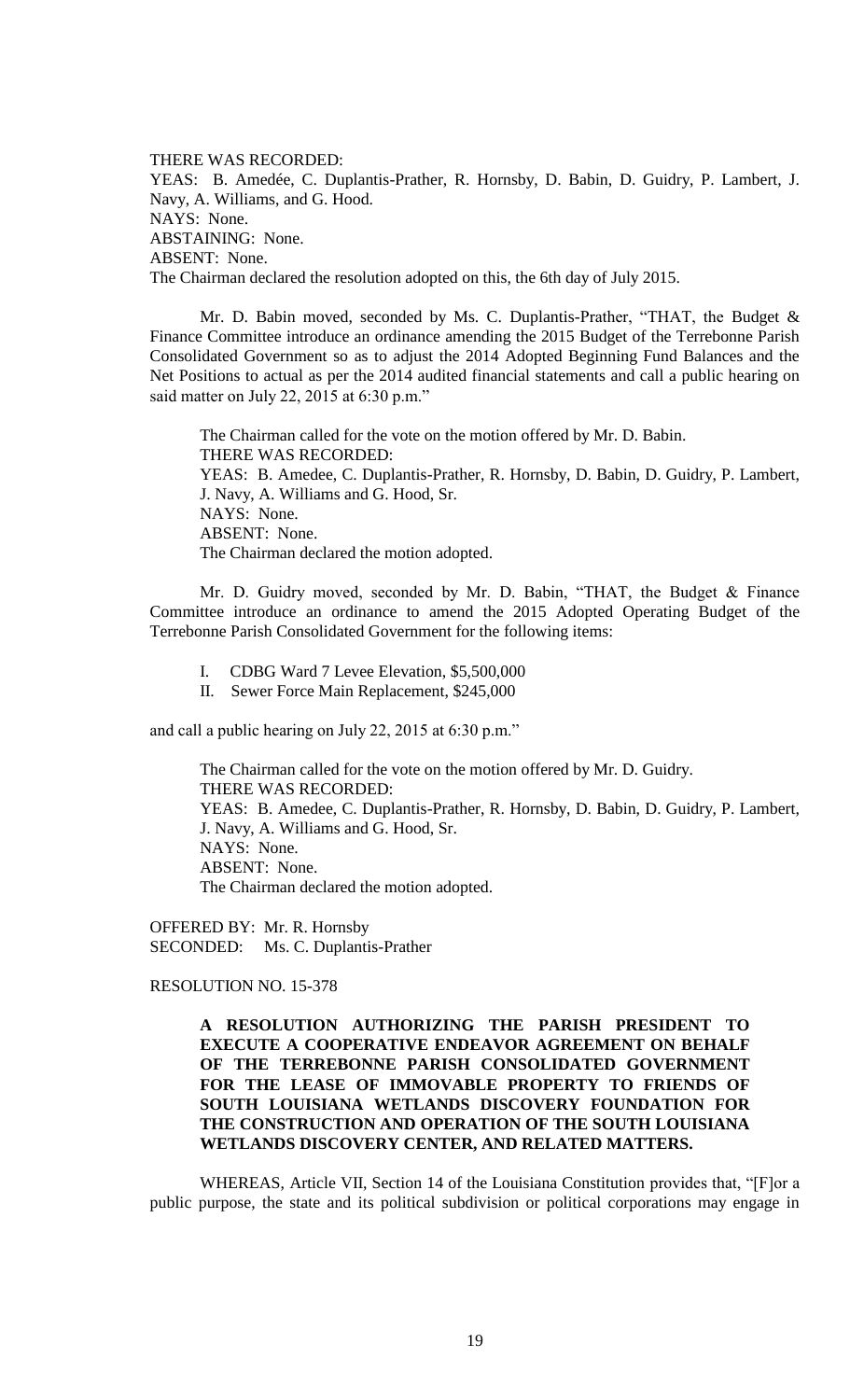cooperative endeavors with each other, with the United States or its agencies, or with any public or private association, corporation or individual"; and

WHEREAS, TPCG entered into a cooperative endeavor agreement with Foundation on the 4<sup>th</sup> of December 2012, and same was filed for record with the Terrebonne Parish Recorder of Conveyances and Mortgages on December 5, 2012, at COB 2310, page 608, entry no. 1414716; and

WHEREAS, according to the terms of the said cooperative endeavor agreement, TPCG pledged to lease certain immovable property to Foundation certain immovable property situated next to the civic center hotel upon 1) adequate documentation presented by Foundation to TPCG that Foundation has acquired funding in the amount of \$500,000.00 dedicated solely to the construction of a South Louisiana Wetlands Discovery Center and 2) approval by TPCG of Foundation's financial plan outlining the financing of the remaining construction, operation, and maintenance costs of the Center; and

WHEREAS, Foundation has presented TPCG with proof of the requisite amount of funding dedicated to construction of the center, a copy of which is attached hereto; and

WHEREAS, Foundation has also presented TPCG with documentation of Foundation's finance plan outlining the financing of the remaining construction, operation, and maintenance costs of the Center, a copy of which is attached hereto; and

WHEREAS, Terrebonne Parish Council, on behalf of Terrebonne Parish Consolidated Government hereby approves Foundation's financial plan as attached; and

NOW THEREFORE BE IT RESOLVED by the Terrebonne Parish Council on behalf of Terrebonne Parish Consolidated Government that Parish President Michel Claudet is hereby authorized to negotiate and to execute all documents necessary to effect a viable cooperative endeavor agreement between the Terrebonne Parish Consolidated Government and the Friends of South Louisiana Wetlands Discovery Foundation containing substantially the same terms as those set out in the attached agreement.

### THERE WAS RECORDED:

YEAS: B. Amedée, C. Duplantis-Prather, R. Hornsby, D. Babin, D. Guidry, P. Lambert, J. Navy, A. Williams, and G. Hood.

# NAYS: None.

ABSTAINING: None.

ABSENT: None.

The Chairman declared the resolution adopted on this, the 6th day of July 2015.

Mr. Jonathan Foret, Director of the Louisiana Wetlands Discovery Center, thanked the Council and Administration for the cooperative agreement and their support of this project; and noted that if everything goes according to schedule, construction will begin next year.

Mr. G. Hood, Sr. moved, seconded by Ms. C. Duplantis-Prather, "THAT, there being no further business to come before the Budget & Finance Committee, the meeting be adjourned."

The Chairman called for the vote on the motion offered by Mr. G. Hood, Sr. THERE WAS RECORDED: YEAS: B. Amedee, D. Babin, C. Duplantis-Prather, D. Guidry, G. Hood, Sr., R. Hornsby, P. Lambert, J. Navy, and A. Williams. NAYS: None. ABSENT: None. The Chairman declared the motion adopted and the meeting was adjourned at 5:33 p.m.

John Navy, Chairman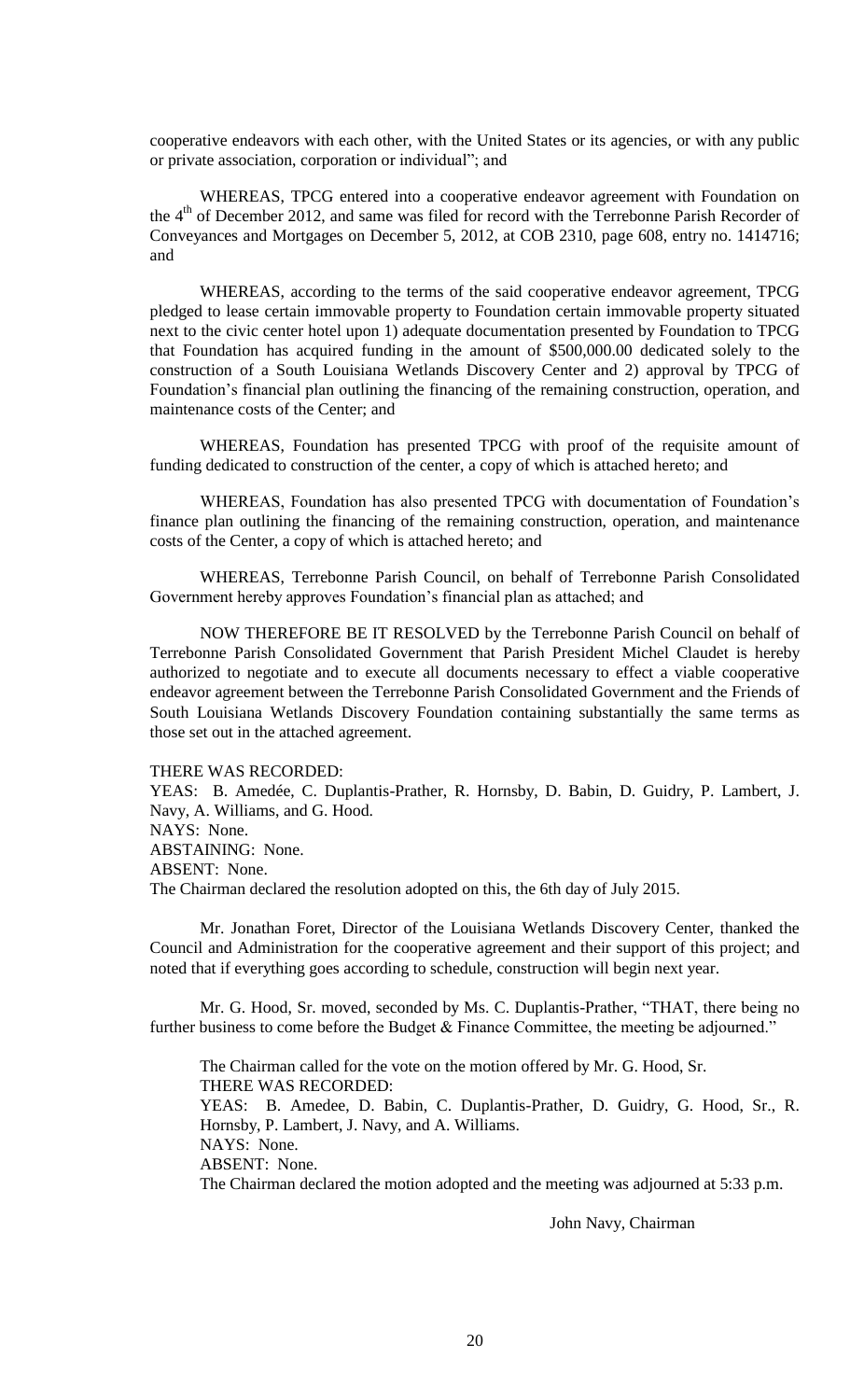Mr. J. Navy moved, seconded by Mr. D. Babin, "THAT, the Council accept and ratify the minutes of the Budget and Finance Committee meeting held on 07/06/15."

The Chairman called for a vote on the motion offered by Mr. J. Navy. THERE WAS RECORDED: YEAS: B. Amedée, C. Duplantis-Prather, R. Hornsby, D. Babin, D. Guidry, P. Lambert, J. Navy, A. Williams and G. Hood, Sr. NAYS: None. ABSENT: None. The Chairman declared the motion adopted.

The Chairman called for a report on the Public Services Committee meeting held on 7/6/15, whereupon the Committee Chairwoman rendered the following:

### PUBLIC SERVICES COMMITTEE

#### JULY 6, 2015

The Chairwoman, A. Williams, called the Public Services Committee meeting to order at 5:41 p.m. in the Terrebonne Parish Council Meeting Room with an Invocation led by Committee Member J. Navy and the Pledge of Allegiance by Committee Member C. Duplantis-Prather. Upon roll call, Committee Members recorded as present were: B. Amedee, C. Duplantis-Prather, R. Hornsby, D. Babin, D. Guidry, P. Lambert, J. Navy, A. Williams and Capt. Greg Hood, Sr., HPD Ret. A quorum was declared present.

OFFERED BY: Ms. C. Duplantis-Prather SECONDED: Mr. G Hood, Sr.

#### RESOLUTION NO. 15-379

A resolution authorizing Amendment No. 1 to the engineering agreement with Providence/GSE Parish Project No. 14-UTL-29 for Main St. lighting from Barataria to New Orleans Blvd.

WHEREAS, the Terrebonne Parish Consolidated Government, Department of Utilities entered into an Engineering agreement with Providence/GSE on September 5, 2014 to engineer the Main St. Lighting Project identified as Parish Project No. 14-UTL-29, and

WHEREAS, the Houma Downtown Development Commission (HDDC) has requested additional (11) street lights in four locations in downtown Houma, and

WHEREAS, an amendment to the engineering agreement is required to modify the original scope of work, and

 WHEREAS, Amendment No. 1 provided by Providence/GSE proposes to increase the engineering fees and services associated with the additional scope of work requested by (HDDC), and

WHEREAS, HDDC has agreed to reimburse all associated costs, and

NOW, THEREFORE BE IT RESOLVED by the Terrebonne Parish Council, on behalf of the Terrebonne Parish Consolidated Government, that Amendment No. 1 to the engineering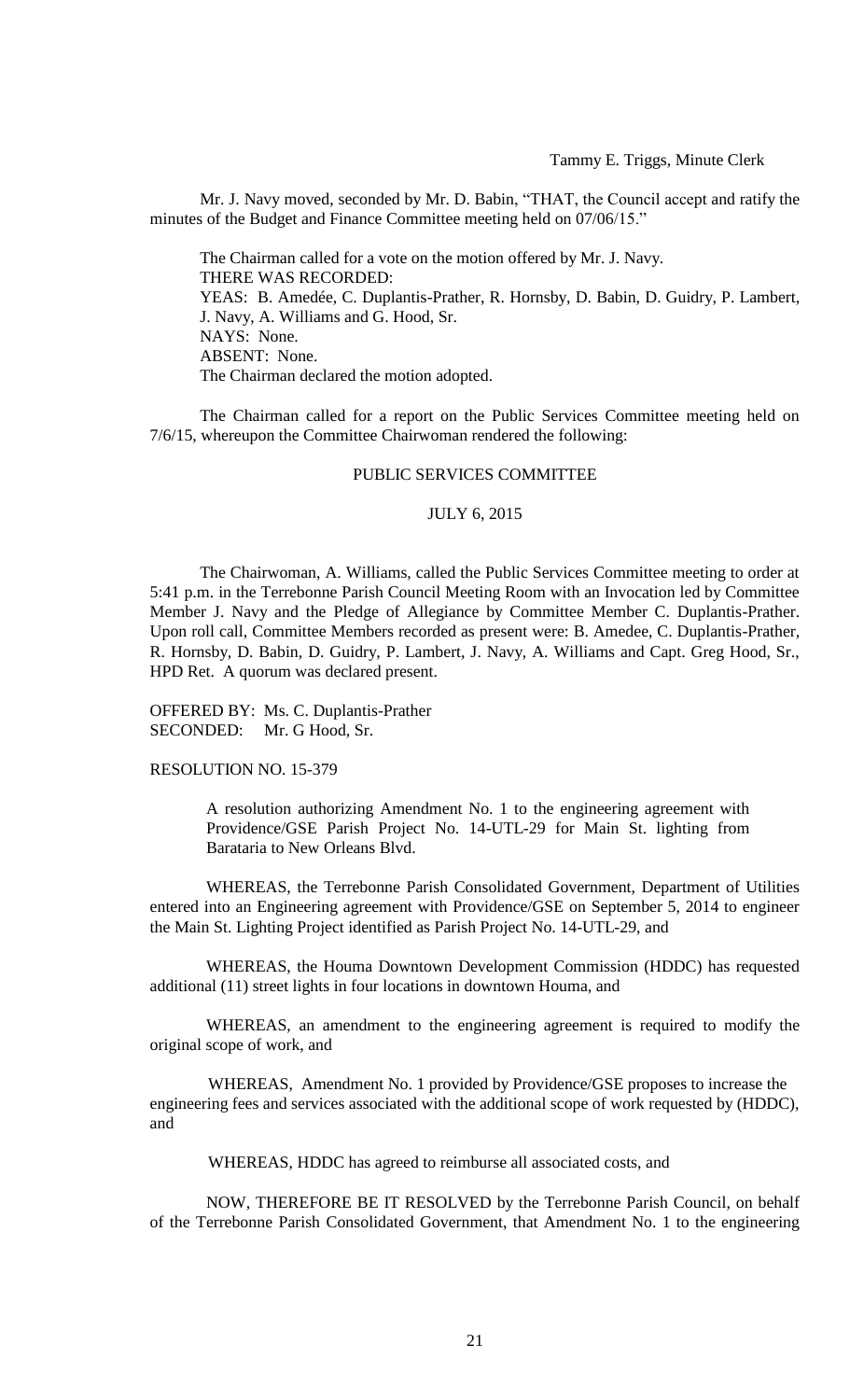agreement with Providence/GSE Parish Project No. 14-UTL-29 for Main St. Lighting from Barataria to New Orleans Blvd be, and is hereby authorized

BE IT FURTHER RESOLVED, Parish President and all other appropriate parties be, and they are hereby, authorized to execute any and all contract documents associated therewith.

THERE WAS RECORDED: YEAS: B. Amedée, C. Duplantis-Prather, R. Hornsby, D. Babin, D. Guidry, P. Lambert, J. Navy, A. Williams, and G. Hood. NAYS: None. ABSTAINING: None. ABSENT: None. The Chairwoman declared the resolution adopted on this, the 6th day of July 2015. OFFERED BY: Mr. D. Guidry SECONDED: Mr. P. Lambert

## RESOLUTION NO. 15-380

A resolution providing for the acceptance of work performed by Command Construction, LLC, in accordance with the Certificate of Substantial Completion for the Right Turning Lane for Prospect & Main Street, Parish Project No. 13-RDS-53, Terrebonne Parish, Louisiana

WHEREAS, the Terrebonne Parish Consolidated Government entered into a contract dated March 30, 2015, Command Construction, LLC for the Right Turning Lane for Prospect & Main Street, Parish Project No. 13-RDS-53, Terrebonne Parish, Louisiana, and

WHEREAS, the work performed has been inspected by authorized representatives of the Owner, Engineer, and Contractor and found to be substantially complete, and

WHEREAS, the Engineer for this project, Milford & Associates, Inc., recommends the acceptance of the substantial completion,

NOW, THEREFORE BE IT RESOLVED that the Terrebonne Parish Council, on behalf of the Terrebonne Parish Consolidated Government, does hereby accept the work performed, effective as of the date of recording of this resolution, and does authorize and direct the Clerk of Court and Ex-Officio Recorder of Mortgages of Terrebonne Parish to note this acceptance thereof in the margin of the inscription of said contract under Entry No. 1477073 of the Records of Terrebonne Parish, Louisiana, and

BE IT FURTHER RESOLVED that a certified copy of the resolution be forwarded to the Milford & Associates, Inc., and

BE IT FURTHER RESOLVED that a certified copy of the resolution be recorded in the office of the Clerk of Court of Terrebonne Parish to commence a 45-day clear lien period, and

BE IT FURTHER RESOLVED that the Administration is authorized to make payment of retainage upon the presentation of a Clear Lien Certificate.

THERE WAS RECORDED:

YEAS: B. Amedée, C. Duplantis-Prather, R. Hornsby, D. Babin, D. Guidry, P. Lambert, J. Navy, A. Williams, and G. Hood. NAYS: None. ABSTAINING: None. ABSENT: None.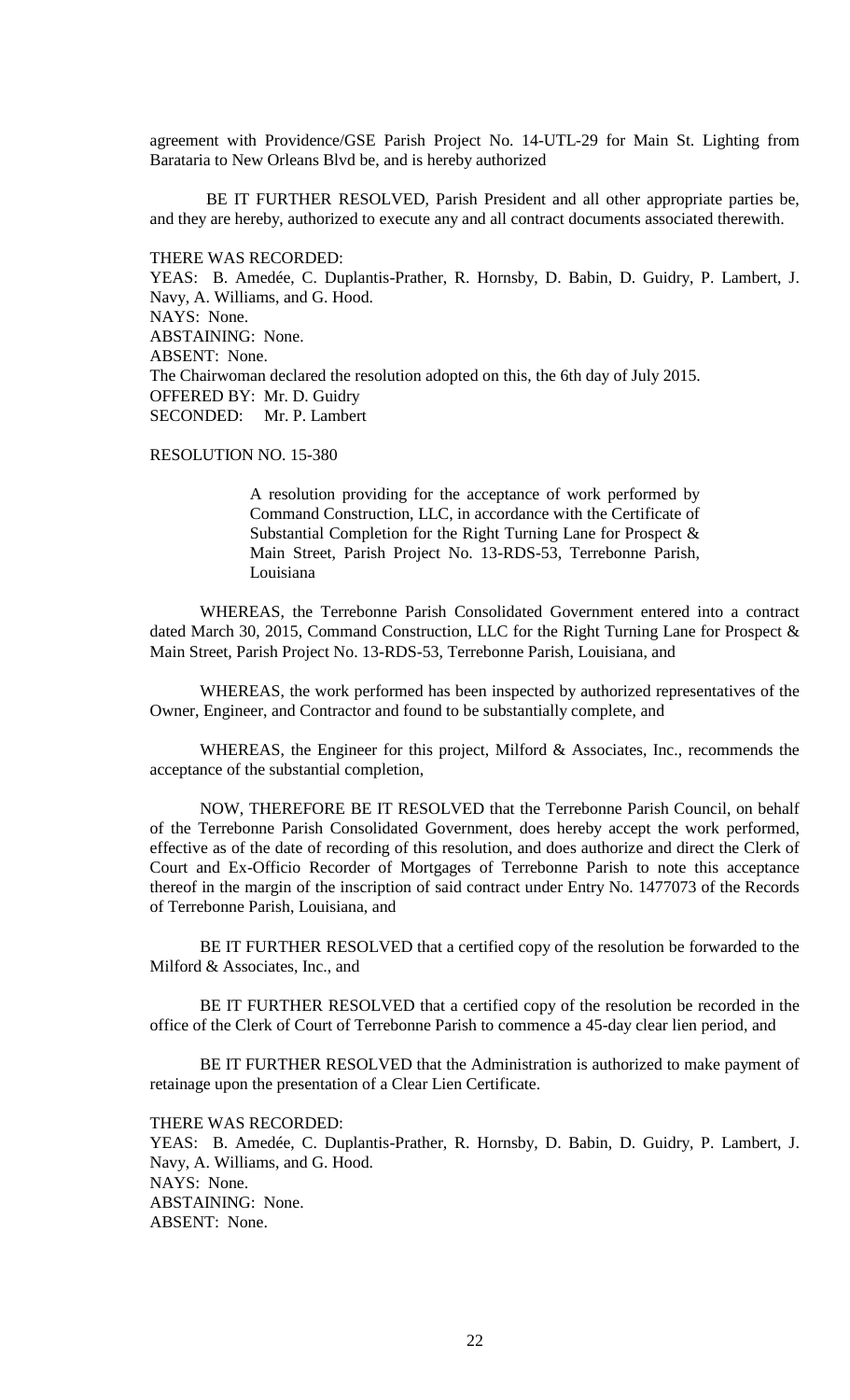The Chairwoman declared the resolution adopted on this, the 6th day of July 2015.

OFFERED BY: Mr. D. Babin SECONDED: Mr. G. Hood, Sr.

RESOLUTION NO. 15-381

A resolution providing approval of Change Order No. 2 (balancing) for Cooling Tower Improvement No. 16 for removal and replacement of Cooling Tower media along with miscellaneous repair items, Project No. 13-ELTG-45.

WHEREAS, by contract dated January 8, 2014, Terrebonne Parish Consolidated Government did award a contract to Cooling Tower Depot, Inc., for removal and replacement of Cooling Tower media along with miscellaneous repair items for the Cooling Tower Improvement, Parish Project No. 1-ELTG-45, Terrebonne Parish, Louisiana, as will be seen by reference to said contract which is recorded under Entry No. 1444993 of the records of Terrebonne Parish, Louisiana, and

WHEREAS, a change order has been recommended to decrease the contract amount by Thirteen thousand, four hundred eighty four dollars and 00/100 Dollars (\$13,484.00).

NOW THEREFORE BE IT RESOLVED by the Terrebonne Parish Council, on behalf of the Terrebonne Parish Consolidated Government, hereby approves this change order for the above referenced project.

BE IT FURTHER RESOLVED, that the Parish President be authorized to execute Change Order No. 2 (balancing), for a decrease in the amount of Thirteen thousand, four hundred eighty four dollars and 00/100 Dollars (\$13,484.00).

THERE WAS RECORDED:

YEAS: B. Amedée, C. Duplantis-Prather, R. Hornsby, D. Babin, D. Guidry, P. Lambert, J. Navy, A. Williams, and G. Hood. NAYS: None. ABSTAINING: None. ABSENT: None. The Chairwoman declared the resolution adopted on this, the 6th day of July 2015.

OFFERED BY: Mr. D. Guidry SECONDED: Mr. R. Hornsby

RESOLUTION NO. 15-382

A resolution authorizing the execution of Change Order No. 3 for the Construction Agreement for Parish Project No. 10-CDBG-R-LEV-63; Ward 7 Levee Improvements & Extension Phase I, Bayou Neuf to East Houma Surge Levee Project, Terrebonne Parish, Louisiana.

WHEREAS, the Terrebonne Parish Consolidated Government entered into a contract dated May 7, 2014, with Apeck Construction, LLC, for the Ward 7 Levee Improvements & Extension Phase I, Bayou Neuf to East Houma Surge Levee, Parish Project No. 10-CDBG-R-LEV-63, Terrebonne Parish, Louisiana, and

WHEREAS, it is necessary to cover costs associated with the testing and removal of a discovered gas line and the preparation of expanding the borrow pit, and

WHEREAS, this change order is also required to increase contract time by Twenty Five (25) calendar days, and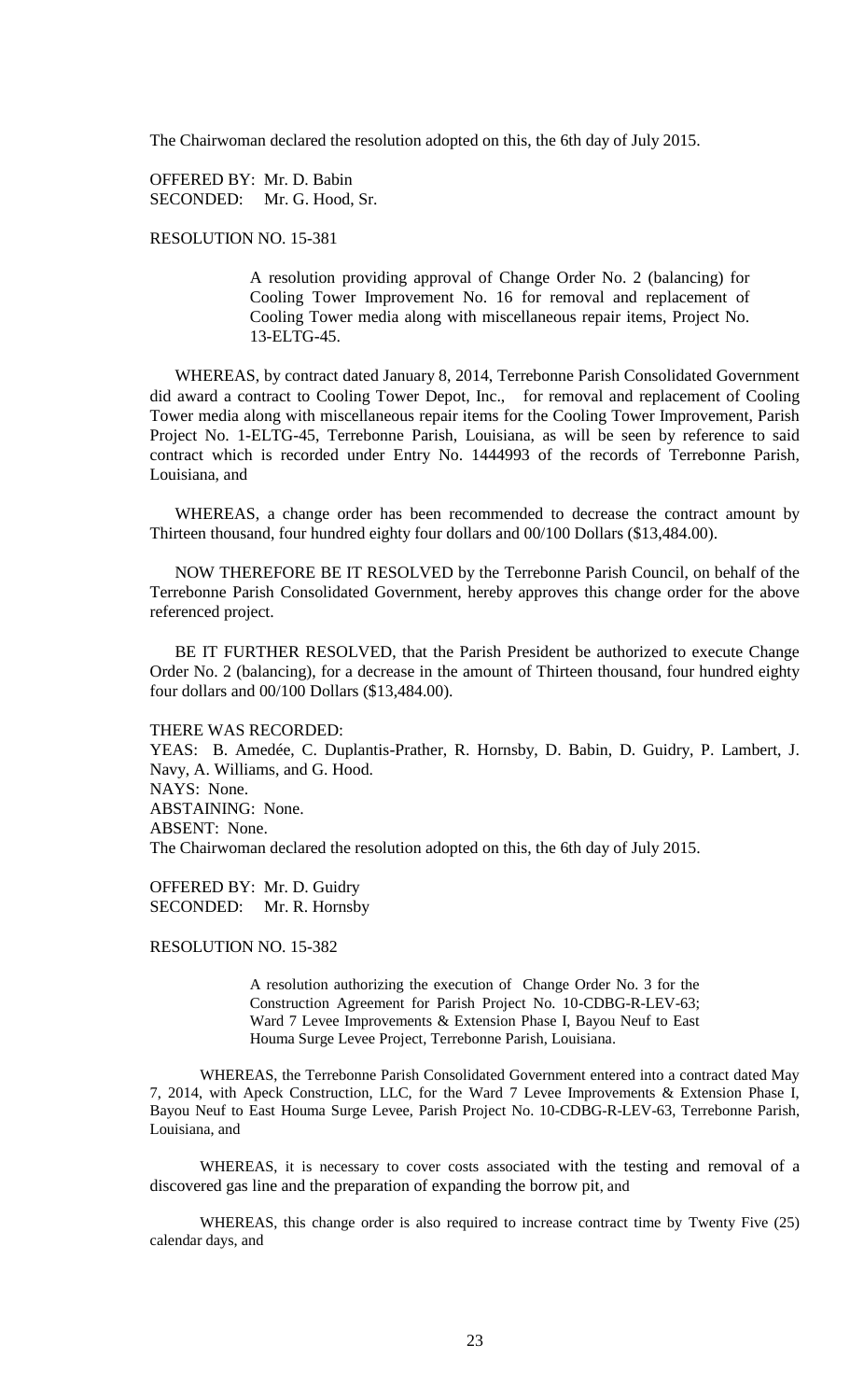WHEREAS, this change order will increase the contract by \$43,918.00, this change order has been approved by the Louisiana Office of Community Development (OCD), and

WHEREAS, this Change Order No. 3 has been recommended by the ENGINEER for this project, CB&I Coastal, Inc.

NOW, THEREFORE BE IT RESOLVED that the Terrebonne Parish Council, on behalf of the Terrebonne Parish Consolidated Government, does hereby approve and authorize the execution by Terrebonne Parish President Michel Claudet of Change Order No. 3 to the construction agreement with Apeck Construction, LLC, increases the construction time by twenty five (25) calendar days and increases the contract amount by Forty Three Thousand Nine Hundred Eighteen Dollars and Zero Cents (\$43,918.00), and

BE IT FURTHER RESOLVED that a certified copy of the resolution be forwarded to the Engineer, CB&I Coastal, Inc.

THERE WAS RECORDED:

YEAS: B. Amedée, C. Duplantis-Prather, R. Hornsby, D. Babin, D. Guidry, P. Lambert, J. Navy, A. Williams, and G. Hood. NAYS: None. ABSTAINING: None. ABSENT: None. The Chairwoman declared the resolution adopted on this, the 6th day of July 2015.

OFFERED BY: Mr. D. Guidry SECONDED: Mr. R. Hornsby

### RESOLUTION NO. 15-383

A resolution authorizing the execution of Change Order No. 1 for the Construction Agreement for Parish Project No. 10-CDBG-R-LEV-63; Ward 7 Levee Improvements & Extension Phase II, Lashbrook Pump Station to Bayou Neuf Pump Station, Terrebonne Parish, Louisiana.

WHEREAS, the Terrebonne Parish Consolidated Government entered into a contract dated May 7, 2014, with Ceres Environmental Services, Inc., for the Ward 7 Levee Improvements & Extension Phase II, Lashbrook Pump Station to Bayou Neuf Pump Station, Parish Project No. 10-CDBG-R-LEV-63, Terrebonne Parish, Louisiana, and

WHEREAS, this change order is required to increase contract time by Twenty Six (26) calendar days with no change in expenditure, and

WHEREAS, this change order has been approved by the Louisiana Office of Community Development (OCD), and

WHEREAS, this Change Order No. 1 has been recommended by the ENGINEER for this project, CB&I Coastal, Inc.

NOW, THEREFORE BE IT RESOLVED that the Terrebonne Parish Council, on behalf of the Terrebonne Parish Consolidated Government, does hereby approve and authorize the execution by Terrebonne Parish President Michel Claudet of Change Order No. 1 to the construction agreement with Ceres Environmental Services, Inc., increases the construction time by twenty six (26) calendar days with no increase in expenditure, and

BE IT FURTHER RESOLVED that a certified copy of the resolution be forwarded to the Engineer, CB&I Coastal, Inc.

### THERE WAS RECORDED: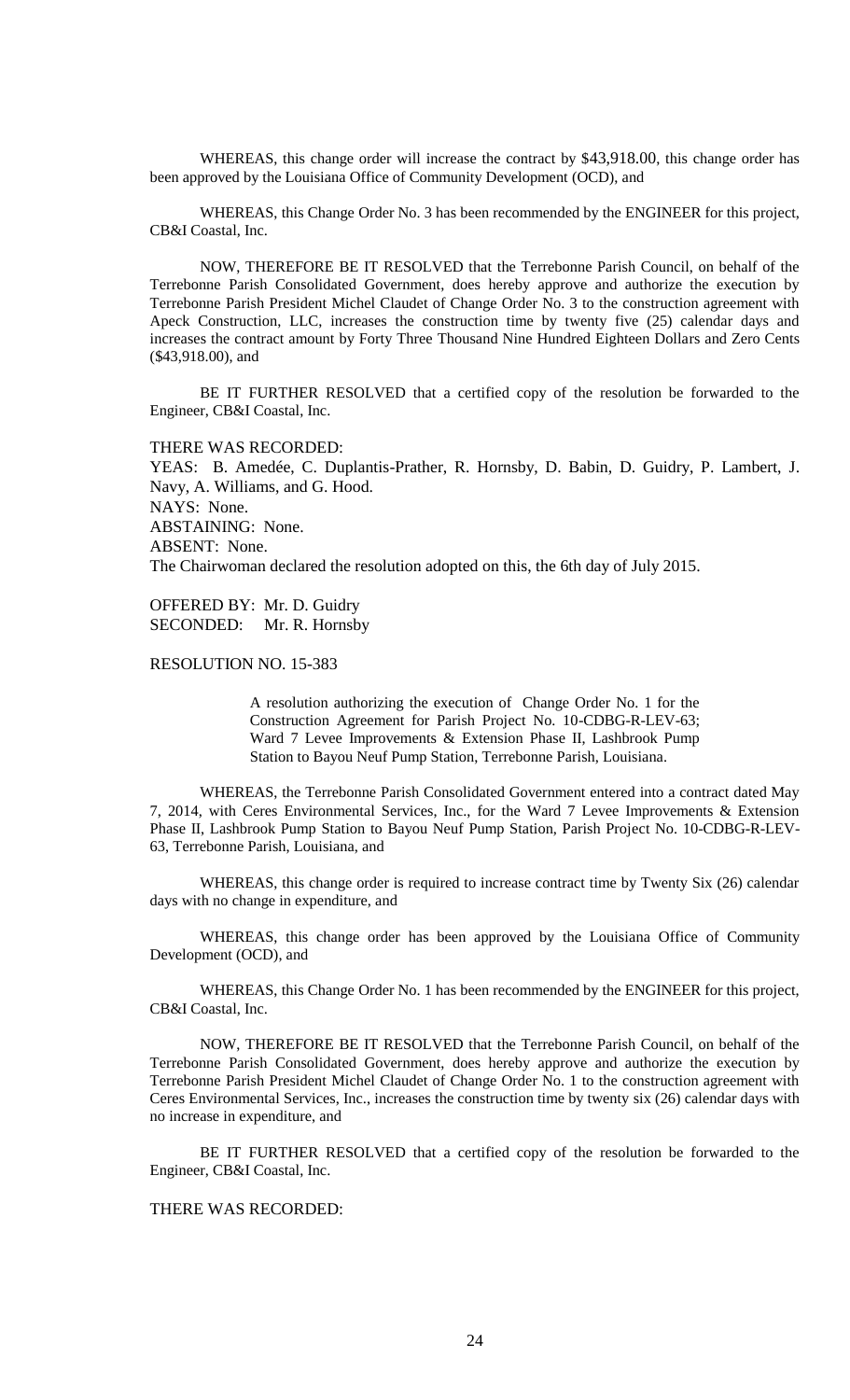YEAS: B. Amedée, C. Duplantis-Prather, R. Hornsby, D. Babin, D. Guidry, P. Lambert, J. Navy, A. Williams, and G. Hood. NAYS: None. ABSTAINING: None. ABSENT: None. The Chairwoman declared the resolution adopted on this, the 6th day of July 2015.

OFFERED BY: Mr. P. Lambert SECONDED: Mr. D. Guidry

RESOLUTION NO. 15-384

WHEREAS, the Pontoon Bridge on LA. Highway 316 in Bayou Blue was damaged and has been out of service for approximately two years, and

WHEREAS, the closure of this bridge has added traffic buildup in all areas of Terrebonne Parish due to motorists needing to find an alternate route, and

WHEREAS, if this bridge was open it would give another Intracoastal Canal crossing for both Terrebonne and Lafourche residents, and could help alleviate traffic buildup, and

WHEREAS, it is unclear when the Houma Navigational Canal Bridge on La. Highway 661 will be fully operational, that also causes heavy buildup to the Houma Twin Spans Bridges and Tunnel.

NOW, THEREFORE BE IT RESOLVED, by the Public Services Committee, that the Terrebonne Parish Council request the State of Louisiana, Department of Transportation, to expedite the repairs to the Pontoon Bridge on Highway 316 in Bayou Blue and/or consider constructing a permanent crossing at this location, and

BE IT FURTHER RESOLVED, that a copy of this resolution will be forwarded to Terrebonne Parish's Legislative Delegation and the Lafourche Parish Council requesting their support.

THERE WAS RECORDED:

YEAS: B. Amedée, C. Duplantis-Prather, R. Hornsby, D. Babin, D. Guidry, P. Lambert, J. Navy, A. Williams, and G. Hood. NAYS: None. ABSTAINING: None. ABSENT: None. The Chairwoman declared the resolution adopted on this, the 6th day of July 2015.

Committee member P. Lambert explained that he placed this item on the agenda because the Pontoon Bridge in Bayou Blue has been out-of-service for approximately two years. He stated that traffic increases by 40% on the Twin Span Bridge and the Houma Tunnel when the Bayou Dularge Navigational Bridge is out-of-service. Mr. Lambert stated that time is of essence in getting a permanent crossing to help alleviate traffic flow.

Committee member B. Amedѐe concurred with Mr. P. Lambert and stated that in the past, when the structure would break or needed repairs, parts for the bridge would take weeks to come in. She suggested that a more modern structure be placed there to help alleviate the traffic and that when repairs need to made, they can be done in a timely fashion.

Committee D. Babin stated Terrebonne Parish is repairing the Dulac Pontoon Bridge because it was in need of repairs; noted that the Parish should reach out to its local state delegation to have the bridges in the area repaired, namely the Houma Navigational Canal Bridge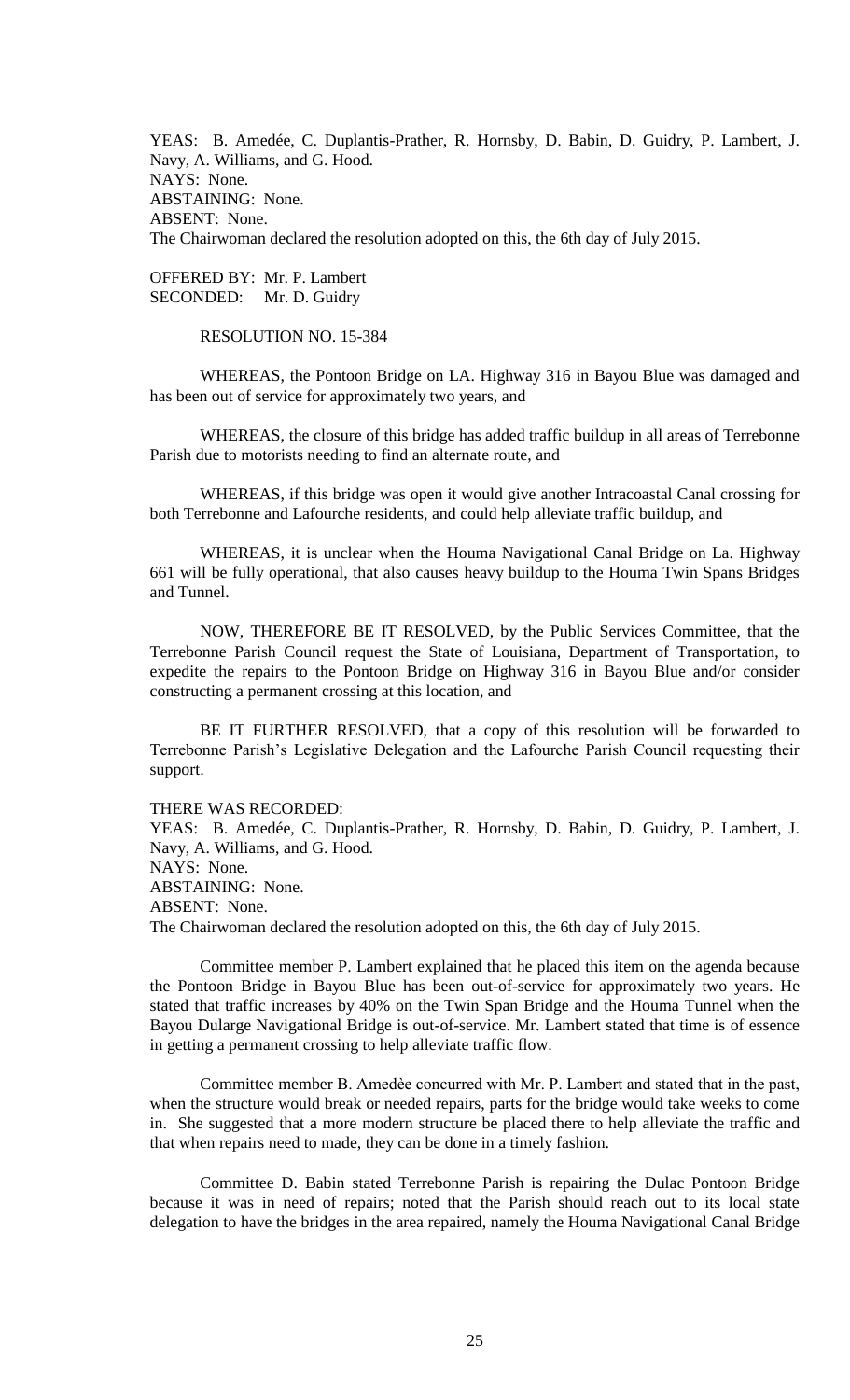which has been out-of-service for approximately 2 ½ years and the Pontoon Bridge in Bayou Blue.

OFFERED BY: Ms. B. Amedẻe SECONDED: Mr. J. Navy

RESOLUTION NO. 15-385

A resolution awarding and authorizing the signing of the construction contract for Parish Project No.12-CDBG-SEW-55 Part 2, Gray Sewerage (CDBG) Extension Project Phase 2, Terrebonne Parish Consolidated Government, Terrebonne Parish, Louisiana, and authorizing the issuance of the Notice to Proceed.

WHEREAS, the Terrebonne Parish Consolidated Government did receive construction bids on Parish Project No. 12-CDBG-SEW-55 Part 2, Gray Sewerage (CDBG) Extension Project Phase 2, 12" force main from the North Campus Development, Terrebonne Parish, Louisiana, and,

WHEREAS, the lowest and best bid was that submitted by LA Contacting Enterprise, LLC, in the overall amount of \$649,250.00 has been reviewed and recommended by the ENGINEER, and

NOW, THEREFORE, BE IT RESOLVED that the Terrebonne Parish Consolidated Government award the construction contract to LA Contacting Enterprise, LLC, in the overall amount of \$649,250.00, and

BE IT FURTHER RESOLVED, that the President of Terrebonne Parish Consolidated Government, be and he is hereby authorized and empowered to sign a construction contract for and on behalf of the Terrebonne Parish Consolidated Government with LA Contacting Enterprise, LLC, upon receipt of the performance bond in the amount of the contract price, and

BE IT FURTHER RESOLVED, that upon receipt of required certificates of insurance evidencing coverage as provided in the project specifications and upon execution and recordation of all contract documents, that the Engineer is hereby authorized to issue the Notice to Proceed to the Contractor to commence construction of the project.

THERE WAS RECORDED:

YEAS: B. Amedée, C. Duplantis-Prather, R. Hornsby, D. Babin, D. Guidry, P. Lambert, J. Navy, A. Williams, and G. Hood. NAYS: None. ABSTAINING: None. ABSENT: None. The Chairwoman declared the resolution adopted on this, the 6th day of July 2015.

OFFERED BY: Mr. D. Babin SECONDED: Mr. P. Lambert

RESOLUTION NO. 15-386

A resolution authorizing the Parish President to sign and submit an amendment to the Terrebonne Parish Gustav/Ike Disaster Recovery Plan Budget to the State of Louisiana and HUD to comply with the Community Development Block Grant Disaster Recovery Program.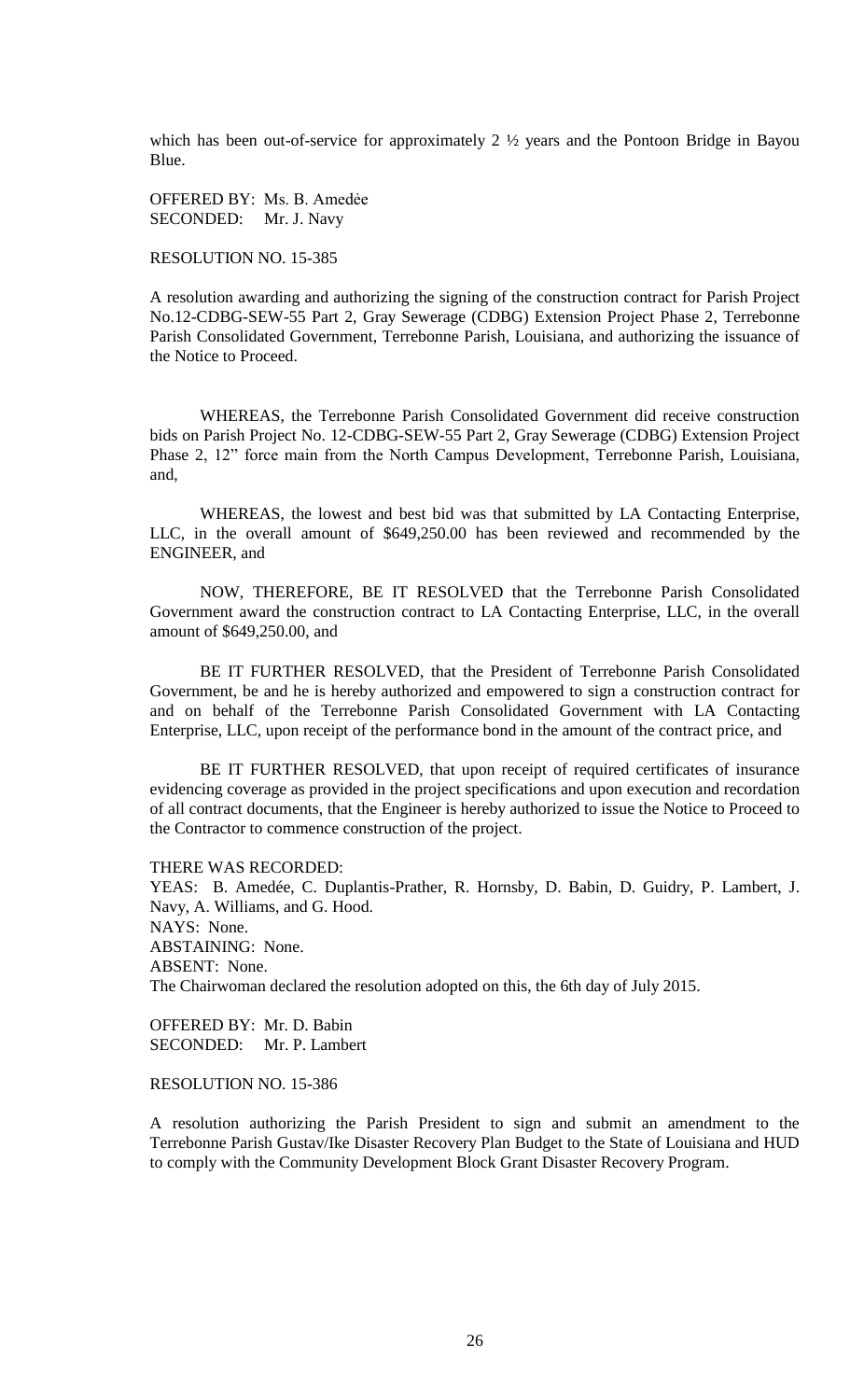WHEREAS, the Terrebonne Parish Consolidated Government has been awarded Community Development Block Grant (CDBG) funding as a result of the damage caused by Hurricanes Gustav and Ike; and

WHEREAS, the Baroid Pump Station Project is completed; and

WHEREAS, the Juvenile Justice Center Project needs additional funding to cover Change Order No. 1 and future change orders; and

WHEREAS, through the proper public approval process the funds can be reallocated from one project to another as reflected in Attachment A.

NOW, THEREFORE BE IT RESOLVED, by the Terrebonne Parish Council, on behalf of the Terrebonne Parish Consolidated Government, that the Parish President, Michel H. Claudet, is authorized to sign, submit and implement the recommended amendment to the Terrebonne Parish Gustav/Ike Disaster Recovery Plan regarding the projects in Attachment A.

THERE WAS RECORDED:

YEAS: B. Amedée, C. Duplantis-Prather, R. Hornsby, D. Babin, D. Guidry, P. Lambert, J. Navy, A. Williams, and G. Hood. NAYS: None. ABSTAINING: None. ABSENT: None. The Chairwoman declared the resolution adopted on this, the 6th day of July 2015.

Upon questioning pertaining to the in-fill housing program, Parish President Michel Claudet explained that funds are received each year through Housing and Human Service to help with certain projects; and noted that funds received for the previous in-fill housing program, through CDBG, were only given after a natural disaster, such as Hurricanes Gustav/Ike.

OFFERED BY: Ms. C. Duplantis-Prather SECONDED: Mr. G. Hood, Sr.

RESOLUTION NO. 15-387

# **A RESOLUTION PROVIDING APPROVAL OF AMENDMENT NO. 1 TO THE ENGINEERING AGREEMENT FOR PARISH PROJECT NO. 14-SEW-25, GUM STREET SEWER LIFT STATION IMPROVEMENTS, TERREBONNE PARISH, LOUISIANA.**

WHEREAS, the Terrebonne Parish Consolidated Government entered into an original Engineering Agreement with Providence/GSE Associates, LLC, dated July 11, 2014, recordation number 1458022, for the project entitled Gum Street Sewer Lift Station Improvements, Parish Project No. 14-SEW-25, Terrebonne Parish, Louisiana, and

WHEREAS, the Engineering Agreement between OWNER and ENGINEER provides for certain limitations for Basic Services, and

WHEREAS, the engineer has informed the Terrebonne Parish Consolidated Government of the additional scope of work related to changes in pump location, programming and associated items of work, and

WHEREAS, the Terrebonne Parish Consolidated Government is desirous of having the services continued with an increase in Basic Services by \$10,500.00, for a Lump Sum total of \$67,500.00, and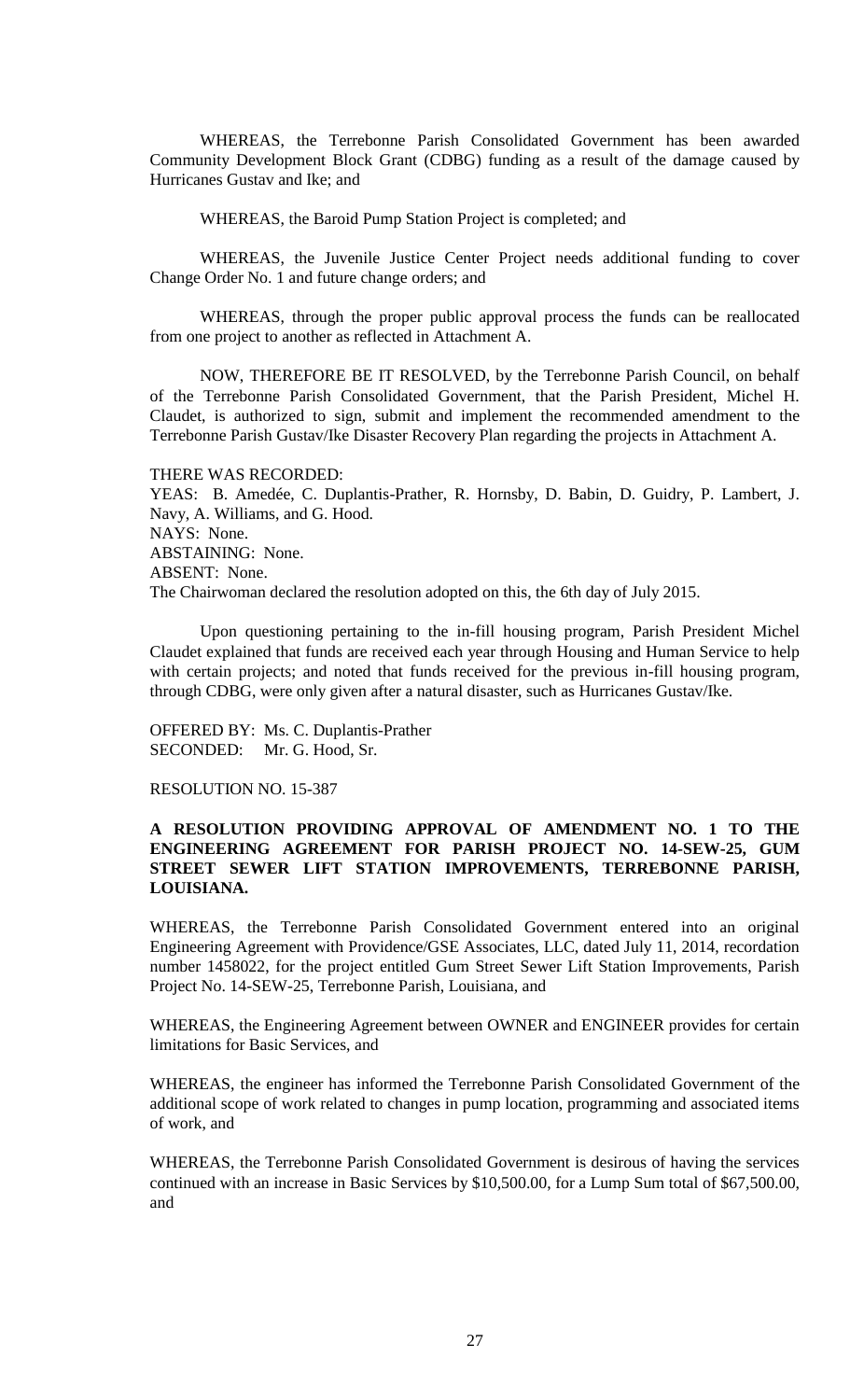NOW, THEREFORE BE IT RESOLVED by the Terrebonne Parish Council (Public Services Committee), on behalf of the Terrebonne Parish Consolidated Government, does hereby approve this Amendment No. 1 to the Engineering Agreement for a net increase in the compensation for Basic Services in the amount of \$10,500.00, and authorizes Parish President Michel Claudet to execute this Amendment No. 1 to the Engineering Agreement for Gum Street Sewer Lift Station Improvements, Parish Project No. 14-SEW-25, Terrebonne Parish, Louisiana, with Providence/GSE Associates, LLC, and

BE IT FURTHER RESOLVED, that a certified copy of the resolution is forwarded to the Engineer, GSE Associates, LLC.

THERE WAS RECORDED:

YEAS: B. Amedée, C. Duplantis-Prather, R. Hornsby, D. Babin, D. Guidry, P. Lambert, J. Navy, A. Williams, and G. Hood. NAYS: None. ABSTAINING: None. ABSENT: None. The Chairwoman declared the resolution adopted on this, the 6th day of July 2015.

Mr. G. Hood, Sr. moved, seconded by Ms. B. Amedѐe, "THAT, there being no further business to come before the Public Services Committee, the meeting be adjourned."

The Chairwoman called for the vote on the motion offered by Mr. G. Hood, Sr. THERE WAS RECORDED:

YEAS: B. Amedee, C. Duplantis-Prather, R. Hornsby, D. Babin ,D. Guidry, P. Lambert,

J. Navy, A. Williams, and G. Hood.

NAYS: None. ABSENT: None.

The Chairwoman declared the motion adopted and the meeting was adjourned at 5:51 p.m.

Arlanda Williams, Chairwoman

Tammy E. Triggs, Minute Clerk

Ms. A. Williams moved, seconded by Mr. D. Guidry, "THAT, the Council accept and ratify the minutes of the Public Services Committee meeting held on 07/06/15."

The Chairman called for a vote on the motion offered by Ms. A. Williams. THERE WAS RECORDED:

YEAS: B. Amedée, C. Duplantis-Prather, R. Hornsby, D. Babin, D. Guidry, P. Lambert, A. Williams and G. Hood, Sr.

NAYS: None.

ABSENT: J. Navy.

The Chairman declared the motion adopted.

The Chairman called for a report on the Community Development and Planning Committee meeting held on 07/06/15, whereupon the Committee Chairwoman rendered the following:

### COMMUNITY DEVELOPMENT & PLANNING COMMITTEE

## JULY 6, 2015

The Chairwoman, C. Duplantis-Prather, called the Community Development & Planning Committee meeting to order at 5:53 p. m. in the Terrebonne Parish Council Meeting Room with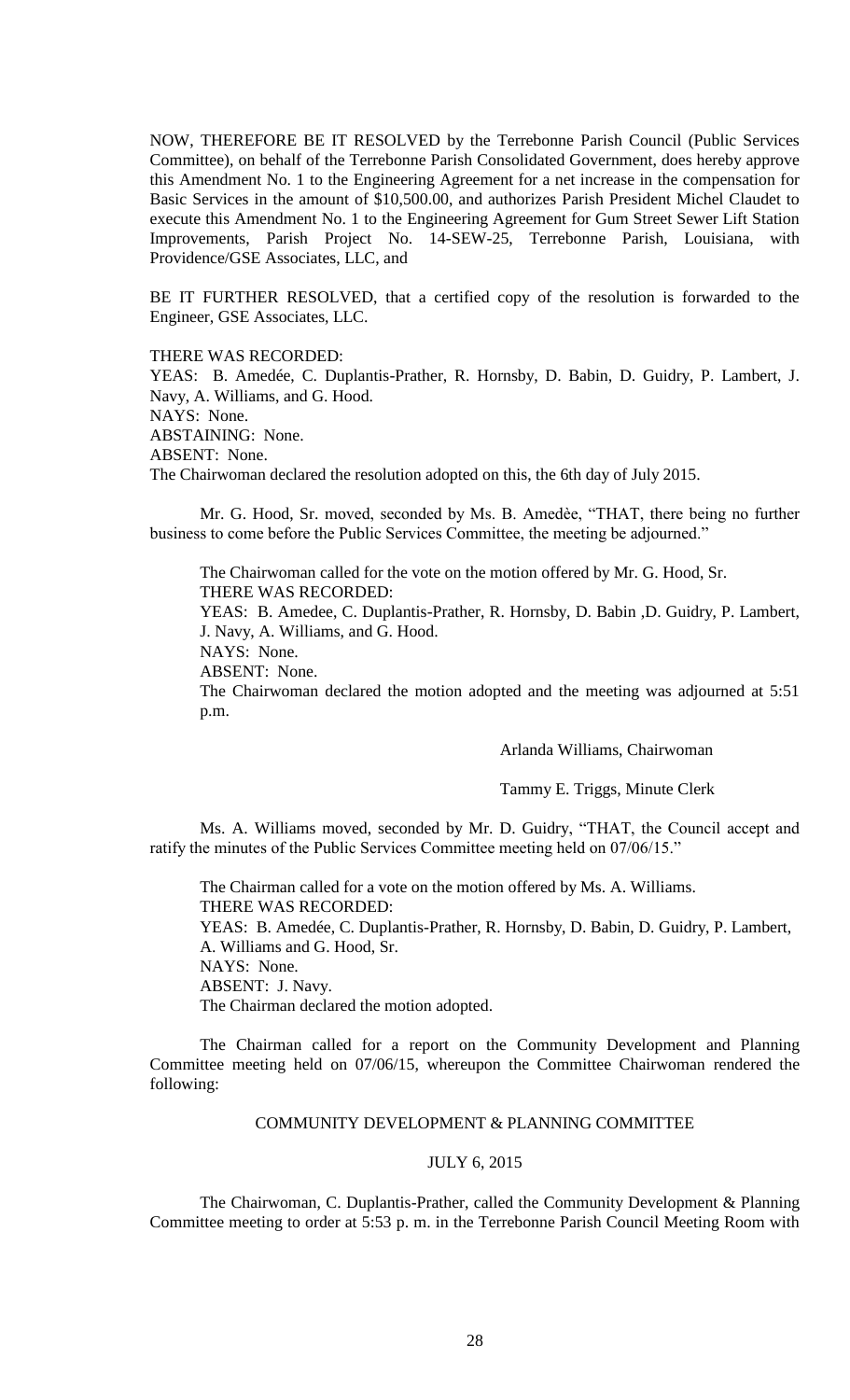an Invocation offered by Committee Member B. Amedèe and the Pledge of Allegiance by Committee Member P. Lambert. Upon roll call, Committee Members recorded as present were: B. Amedẻe, R. Hornsby,

OFFERED BY: Ms. A. Williams SECONDED: Mr. R. Hornsby

RESOLUTION NO. 15-388

A RESOLUTION AUTHORIZING THE PARISH PRESIDENT TO EXECUTE THE APPROPRIATE TASK ORDER FOR PROJECT MANAGEMENT SERVICES BETWEEN TERREBONNE PARISH CONSOLIDATED GOVERNMENT AND SOLUTIENT CORPORATION FOR THE FEMA FLOOD MITIGATION ASSISTANCE AND THE PREDISASTER MITIGATION ASSISTANCE PROGRAM APPLICATIONS AWARDED AND APPLICATION DEVELOPMENT FOR THE FMA/PDM APPLICATION PERIOD OPENED MAY, 2015.

WHEREAS, the Terrebonne Parish Consolidated Government has applied for funding through the FEMA Hazard Mitigation Grant and Pre-disaster Mitigation Programs; and

WHEREAS, the Parish will has additional yearly opportunities to apply for funding under the Flood Mitigation Assistance and Pre-disaster Mitigation Assistance programs; and

WHEREAS, in accordance with federal procurement requirements, the Terrebonne Parish Council approved the president to enter into the appropriate agreement with Solutient Corporation in Resolution 14-245 after a formal procurement process to provide the application development services and/or project management services as needed; and

WHEREAS, the funding for FMA-PJ-06-LA-2014-001 has been awarded, PDMC-PJ-06- LA-2014-002 is anticipated to be awarded; the application period is open to compete for \$180,000,000 in federal funds for flood risk reduction,

NOW, THEREFORE, BE IT RESOLVED by the Terrebonne Parish Council, (Community Development and Planning Committee) on behalf of the Terrebonne Parish Consolidated Government, that the Parish President is hereby authorized to enter into task orders with Solutient Corporation to provide the needed application development, project management and related services for the Flood Mitigation Assistance and Pre-disaster Mitigation Assistance programs referenced above.

THERE WAS RECORDED:

YEAS: B. Amedée, C. Duplantis-Prather, R. Hornsby, D. Babin, D. Guidry, P. Lambert, J. Navy, A. Williams, and G. Hood. NAYS: None. ABSTAINING: None. ABSENT: None. The Chairwoman declared the resolution adopted on this, the 6th day of July 2015.

Ms. A. Williams moved, seconded by Mr. G. Hood, Sr., "THAT, there being no further business to come before the Community Development & Planning Committee, the meeting be adjourned."

The Chairwoman called for the vote on the motion offered by Ms. A. Williams. THERE WAS RECORDED: YEAS: B. Amedẻe, C. Duplantis-Prather, R. Hornsby, D. Babin, D. Guidry, P. Lambert, J. Navy, A. Williams and G. Hood, Sr.

NAYS: None.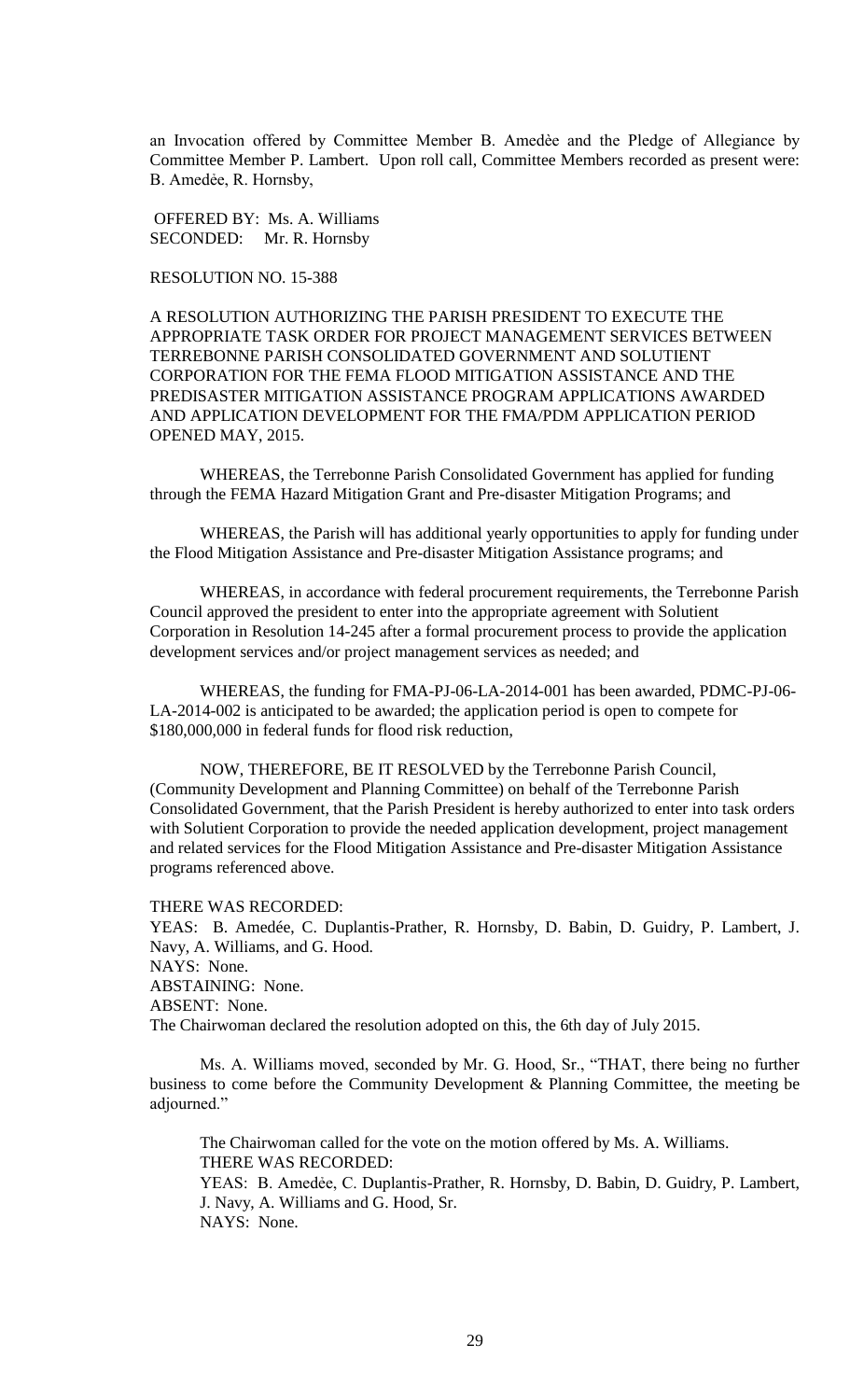ABSENT: None.

The Chairwoman declared the motion adopted and the meeting was adjourned at 5:54 p. m.

C. Duplantis-Prather, Chairwoman

Tammy E. Triggs, Minute Clerk

Ms. C. Duplantis-Prather moved, seconded by Ms. A. Williams, "THAT, the Council accept and ratify the minutes of the Community Development and Planning Committee meeting held on 07/06/15."

The Chairman called for a vote on the motion offered by Ms. C. Duplantis-Prather. THERE WAS RECORDED: YEAS: B. Amedée, C. Duplantis-Prather, R. Hornsby, D. Babin, D. Guidry, P. Lambert, A. Williams and G. Hood, Sr. NAYS: None. ABSENT: J. Navy. The Chairman declared the motion adopted.

The Chairman called for a report on the Policy, Procedure & Legal Committee meeting held on 07/06/15, whereupon the Committee Chairman noting ratification of minutes calls a public hearing on July 22, 2015 at 6:30 p.m. rendered the following:

# POLICY, PROCEDURE, & LEGAL COMMITTEE JULY 6, 2015

The Chairman, Greg Hood, Sr., called the Policy, Procedure, & Legal Committee meeting to order at 6:00 p. m. in the Terrebonne Parish Council Meeting Room with an Invocation offered by Committee Member A. Williams and the Pledge of Allegiance led by Committee Member D. Guidry. Upon roll call, Committee Members recorded as present were: B. Amedee, C. Duplantis-Prather, R. Hornsby, D. Babin, D. Guidry, P. Lambert, A. Williams, J. Navy and Capt. G. Hood, Sr., HPD Ret. A quorum was declared present.

At this time in the proceedings (6:02 p.m.), the Chairman relinquished the chair to Vice-Chairwoman B. Amedѐe.

Committee member G. Hood, Sr. explained that he asked that this item be placed on the agenda because the current ordinances may need to be revised as it pertains to handicap hang tags and disabled veterans license plates. He explained that disabled Veterans have to obtain a handicap hang tags as well as a license plate from Baton Rouge and that some individuals have handicap licenses plates and don't need them. Mr. Hood, Sr. explained that he will contact the State of Louisiana in an effort to have the handicap laws revised as well; and noted that he would like for law enforcement agencies to enforce the laws deemed necessary when an individual has a handicap hang tag and does not need it.

Upon questioning, Parish Attorney C. Alcock explained that the procedure that needs to be done is to edit the current code provision to amend for the new hang tags and state requirements.

 Mr. G. Hood, Sr. moved, seconded by Ms. C. Duplantis-Prather, "THAT, the Policy, Procedure, & Legal Committee introduce an ordinance that will amend the Parish Code, Handicap Parking Zones, to include Disabled Veterans License Plates and Hang Tags and call a public hearing on July 22, 2015 at 6:30 p.m."

The Vice-Chairwoman called for the vote on the motion offered by Mr. G. Hood, Sr.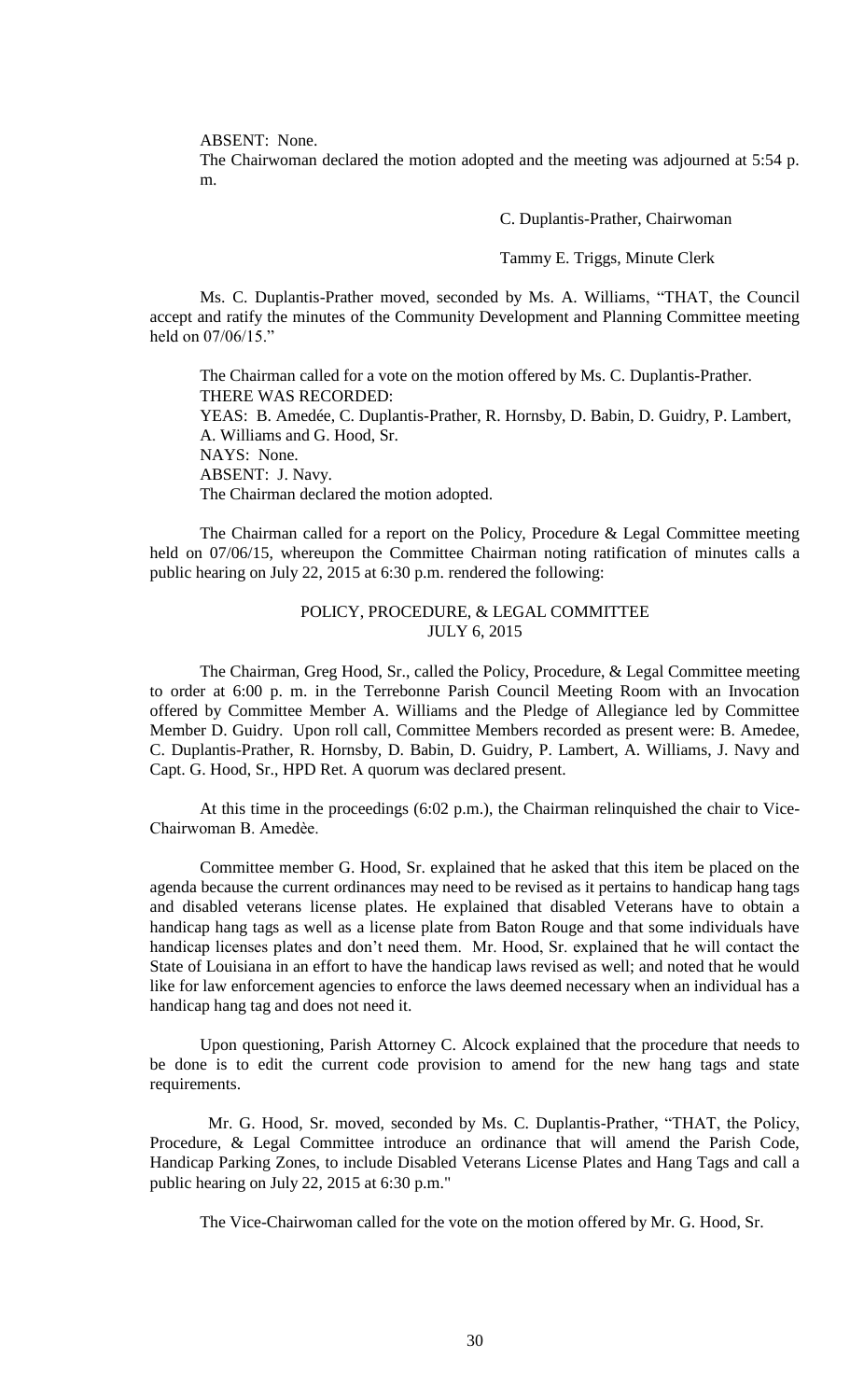THERE WAS RECORDED: YEAS: B. Amedee, C. Duplantis-Prather, R. Hornsby, D. Babin, D. Guidry, P. Lambert, J. Navy, A. Williams and G. Hood, Sr. NAYS: None. ABSENT: None. The Vice-Chairwoman declared the motion adopted.

At this time in the proceedings (6:06 p.m.), the Chair resumed his position.

 Ms. A. Williams moved, seconded by Ms. C. Duplantis-Prather, "THAT, the Policy, Procedure, & Legal Committee, pursuant to LA R.S. 42:16-17, convene into Executive Session with the Parish Attorney C. Alcock, the Terrebonne Parish Council, Parish President M. Claudet, BP Handling Attorneys, Parish Manager A. Levron and Chief Finance Officer J. Elfert, in order to discuss the following litigation:

'Terrebonne Parish Consolidated Government v. BP Exploration & Production, Inc. et al Case No.: 13:01678-USDC'."

The Chairman called for the vote on the motion offered by Ms. A. Williams. THERE WAS RECORDED: YEAS: B. Amedee, C. Duplantis-Prather, R. Hornsby, D. Babin, D. Guidry, P. Lambert, J. Navy, A. Williams and G. Hood, Sr. NAYS: None. ABSENT: None. The Chairman declared the motion adopted.

Ms. A. Williams moved, seconded by Mr. R. Hornsby, "THAT, the Policy, Procedure and Legal Committee reconvene into the regular order of business at 7:12 p.m. as per the written agenda."

The Chairman called for the vote on the motion offered by Ms. A. Williams. THERE WAS RECORDED: YEAS: B. Amedee, C. Duplantis-Prather, R. Hornsby, D. Babin, D. Guidry, P. Lambert, J. Navy, A. Williams and G. Hood, Sr. NAYS: None. ABSENT: None. The Chairman declared the motion adopted.

Mr. D. Babin moved, second unanimously, "THAT, the Policy, Procedure and Legal Committee concur with the recommendations of the legal department to authorize the Parish President to execute a resolution and releases prepared by the Terrebonne Parish legal counsel with regards to litigation titled:

'Terrebonne Parish Consolidated Government v. BP Exploration and Production, Inc, et Al Case No.:13:01678-USDC'."

The Chairman called for the vote on the motion offered by Mr. D. Babin. THERE WAS RECORDED: YEAS: B. Amedee, C. Duplantis-Prather, R. Hornsby, D. Babin, D. Guidry, P. Lambert, J. Navy, A. Williams and G. Hood, Sr. NAYS: None. ABSENT: None. The Chairman declared the motion adopted.

OFFERED BY: Mr. D. Babin SECONDED: Unanimously.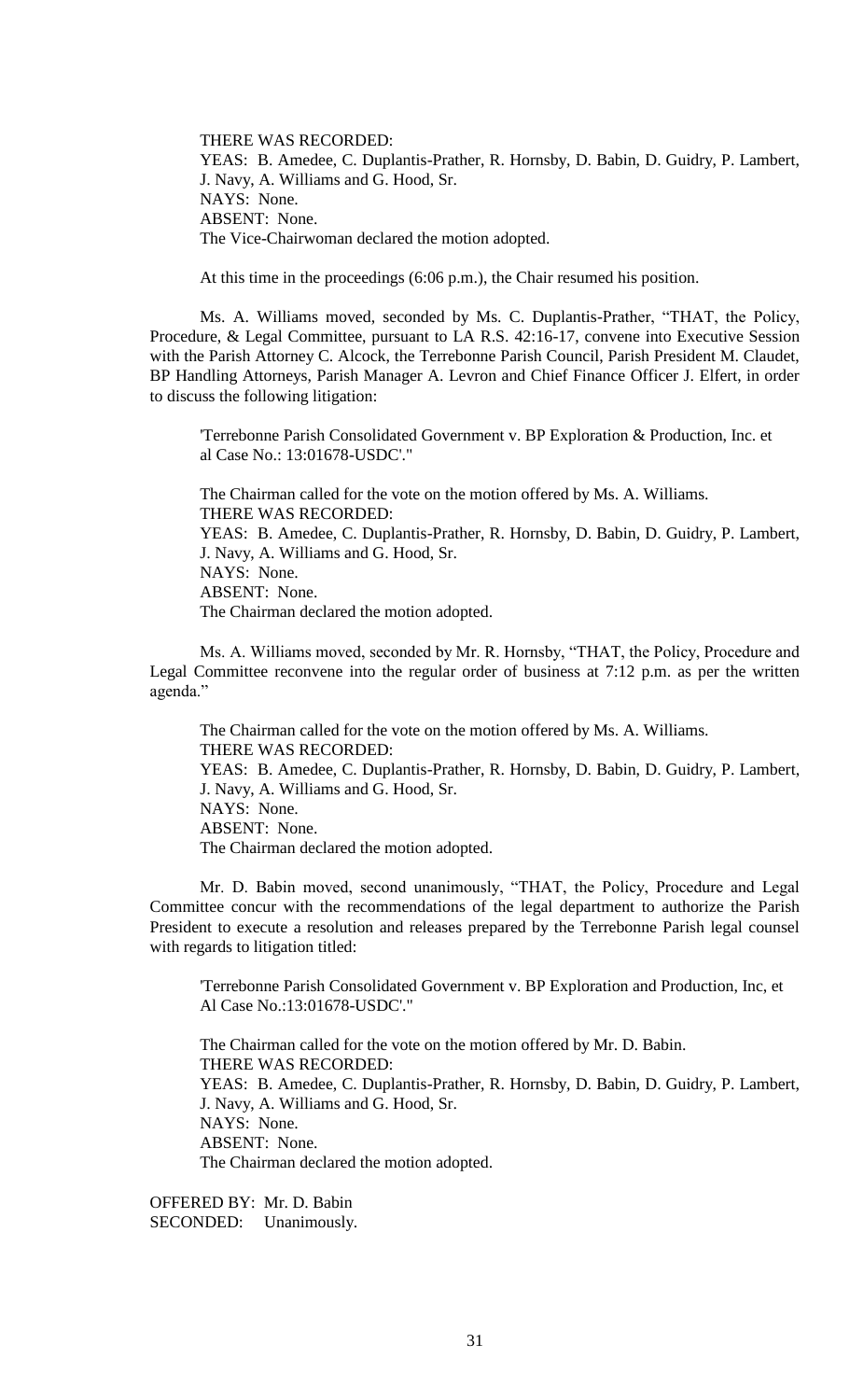## RESOLUTION NO. 15-389

A RESOLUTION OF THE TERREBONNE PARISH CONSOLIDATED GOVERNMENT IN THE STATE OF LOUISIANA ACCEPTING A FULL AND FINAL SETTLEMENT OF ALL CLAIMS AGAINST BP AND OTHERS RESULTING FROM THE DEEPWATER HORIZON OIL SPILL, AUTHORIZING THE EXECUTION AND DELIVERY OF A GENERAL RELEASE AND OTHER NECESSARY DOCUMENTS AND PROVIDING AN IMMEDIATELY EFFECTIVE DATE

**BE IT RESOLVED** by the Terrebonne Parish Consolidated Government in the State of Louisiana that the Terrebonne Parish Consolidated Government hereby accepts BP's offer to pay the amount of \$9,500,000.00 for the Terrebonne Parish Consolidated Government economic losses and as full and final settlement of all claims against BP and others resulting from the Deepwater Horizon Oil Spill; and

**BE IT FURTHER RESOLVED** that the Parish President Michel H. Claudet is authorized and directed to execute and deliver to BP a general release, in the form attached hereto (the "Release"), of all damages resulting from or associated with the Deepwater Horizon Oil Spill, in favor of BP and all entities associated with that incident as listed in the attached Release, which form and substance are hereby approved; and

**BE IT FURTHER RESOLVED** the execution of the Release shall be deemed conclusive evidence of the approval and acceptance of the Release.

**THIS RESOLUTION** shall take effect immediately upon its execution.

THERE WAS RECORDED:

YEAS: B. Amedée, C. Duplantis-Prather, R. Hornsby, D. Babin, D. Guidry, P. Lambert, J. Navy, A. Williams, and G. Hood. NAYS: None.

ABSTAINING: None.

ABSENT: None.

The Chairman of the Terrebonne Parish Council declared this Resolution ADOPTED on this 6 day of July, 2015.

Ms. A. Williams moved, seconded by Mr. R. Hornsby, "THAT, there being no further business to come before the Policy, Procedure, & Legal Committee, the meeting be adjourned."

The Chairman called for the vote on the motion offered by Ms. A. Williams. THERE WAS RECORDED:

YEAS: B. Amedee, C. Duplantis-Prather, R. Hornsby, D. Babin, D. Guidry, P. Lambert, J. Navy, A. Williams and G. Hood, Sr.

NAYS: None.

ABSENT: None.

The Chairman declared the motion adopted and the meeting was adjourned at 7:14 p. m.

Greg Hood, Sr., Chairman

Tammy E. Triggs, Minute Clerk

Mr. G. Hood, Sr. moved, seconded by Ms. A. Williams and Mr. R. Hornsby, "THAT, the Council accept and ratify the minutes of the Policy, Procedure & Legal Committee meeting held on 07/06/15."

The Chairman called for a vote on the motion offered by Mr. G. Hood, Sr.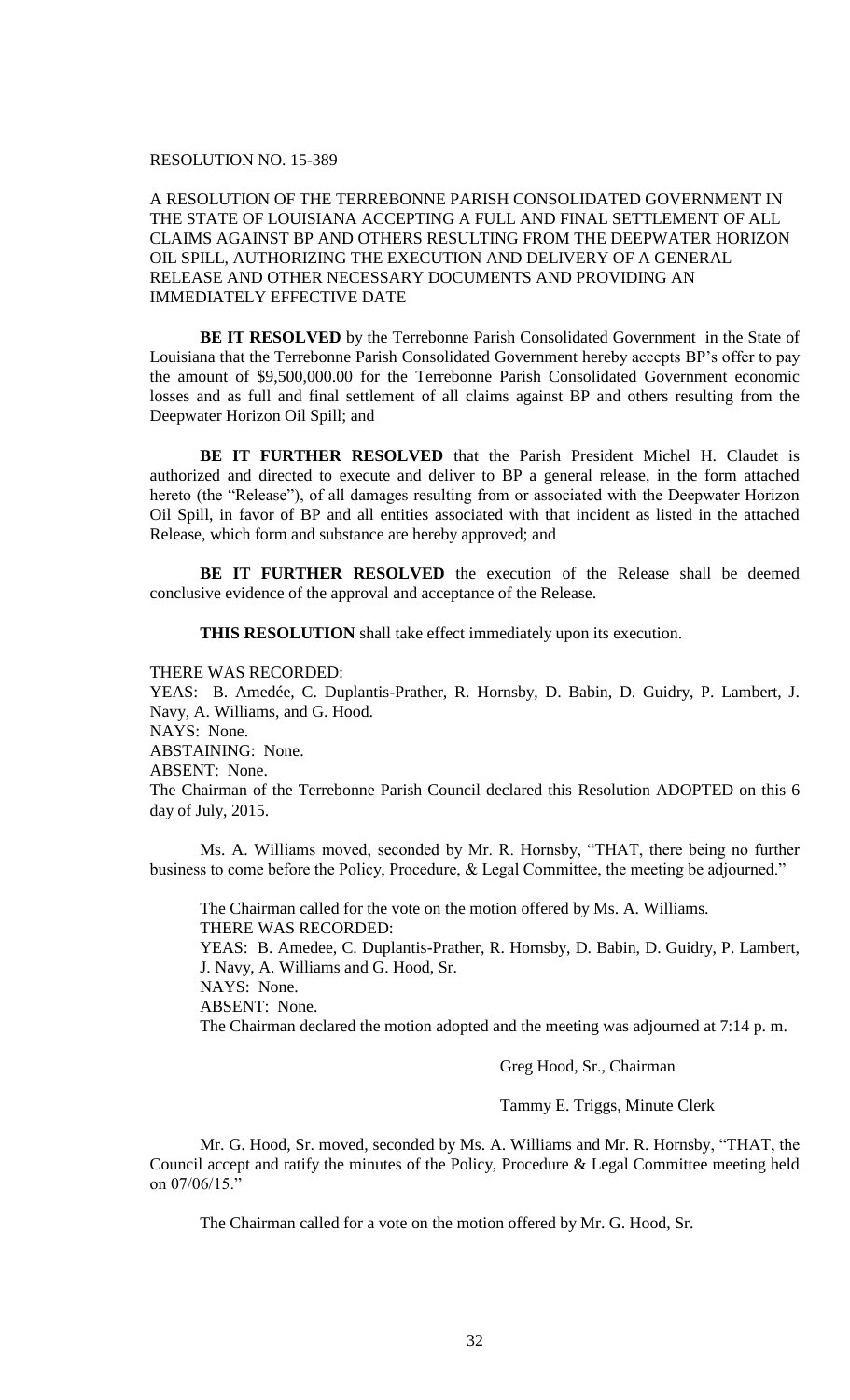THERE WAS RECORDED: YEAS: B. Amedée, C. Duplantis-Prather, R. Hornsby, D. Babin, D. Guidry, P. Lambert, J. Navy, A. Williams and G. Hood, Sr. NAYS: None. ABSENT: None. The Chairman declared the motion adopted.

Mr. G. Hood, Sr. moved, seconded by Mr. R. Hornsby, "THAT, the Council approve the following street light list:

INCREASE THE STREET LIGHT WATTAGE OF EXISTING LIGHTS TO **250-WATT HPS** LIGHTS ON MORNING SIDE DRIVE; USD; TPCG UTILITIES; DISTRICT 1; JOHN NAVY

INCREASE THE STREET LIGHT WATTAGE OF EXISTING LIGHTS TO **250-WATT HPS** LIGHTS ON WILLOW STREET; USD; TPCG UTILITIES; DISTRICT 1; JOHN NAVY INCREASE THE STREET LIGHT WATTAGE OF EXISTING LIGHTS TO **250-WATT HPS** LIGHTS ON SHORT STREET; USD; TPCG UTILITIES; DISTRICT 1; JOHN NAVY

INCREASE THE STREET LIGHT WATTAGE OF EXISTING LIGHTS TO **250-WATT HPS** LIGHTS ON SCHLEY STREET; USD; TPCG UTILITIES; DISTRICT 1; JOHN NAVY

INCREASE THE STREET LIGHT WATTAGE OF EXISTING LIGHTS TO **250-WATT HPS** LIGHTS ON MARGARET STREET; USD; TPCG UTILITIES; DISTRICT 1; JOHN NAVY."

The Chairman called for a vote on the motion offered by Mr. G. Hood, Sr. THERE WAS RECORDED: YEAS: B. Amedée, C. Duplantis-Prather, R. Hornsby, D. Babin, D. Guidry, P. Lambert, J. Navy, A. Williams and G. Hood, Sr. NAYS: None. ABSENT: None. The Chairman declared the motion adopted.

Ms. B. Amedée moved, seconded by Ms. A. Williams, "THAT, the Council hold nominations open for the one long-standing vacancy on the Bayou Blue Fire Protection District Board until the next Council meeting."

The Chairman called for a vote on the motion offered by Ms. B. Amedée. THERE WAS RECORDED: YEAS: B. Amedée, C. Duplantis-Prather, R. Hornsby, D. Babin, D. Guidry, P. Lambert, J. Navy, A. Williams and G. Hood, Sr. NAYS: None. ABSENT: None. The Chairman declared the motion adopted.

Ms. A. Williams moved, seconded by Ms. C. Duplantis-Prather, "THAT, the Council appoint Mr. Jonathan Foret to fill an expired term on the Recreation District No. 11 Board, and to hold the additional available seat until the next Council meeting."

The Chairman called for a vote on the motion offered by Ms. A. Williams. THERE WAS RECORDED: YEAS: B. Amedée, C. Duplantis-Prather, R. Hornsby, D. Babin, D. Guidry, P. Lambert, J. Navy, A. Williams and G. Hood, Sr. NAYS: None. ABSENT: None. The Chairman declared the motion adopted.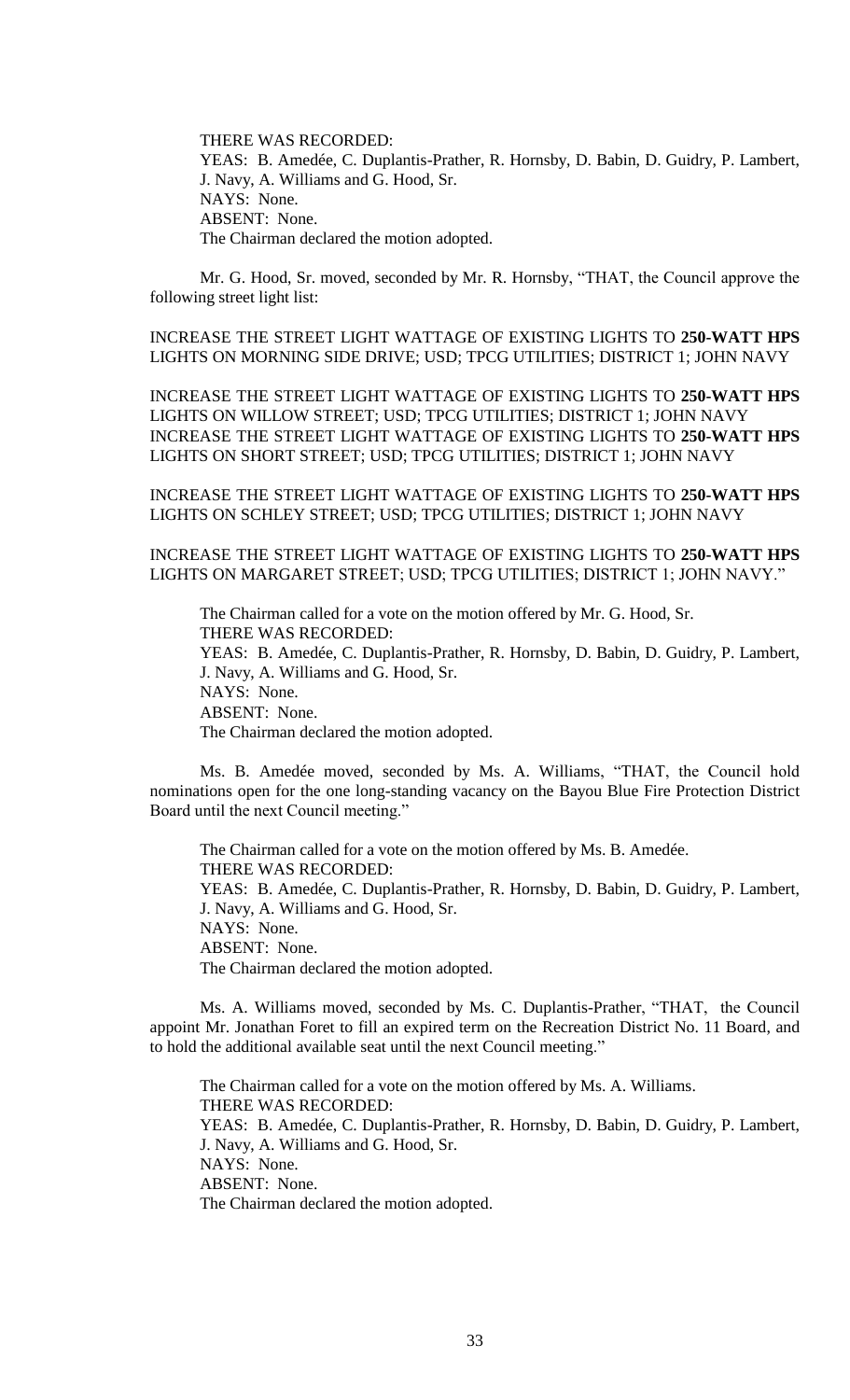The Chairman acknowledged Mr. Jonathan Foret who thanked the Council for his appointment on Recreation District No. 11 Board.

Mr. D. Babin moved, seconded by Mr. G. Hood, Sr., "THAT, the Council hold nominations open for the one vacancy on the Recreation District No. 10 Board until the next Council meeting."

The Chairman called for a vote on the motion offered by Mr. D. Babin. THERE WAS RECORDED: YEAS: B. Amedée, C. Duplantis-Prather, R. Hornsby, D. Babin, D. Guidry, P. Lambert, J. Navy, A. Williams and G. Hood, Sr. NAYS: None. ABSENT: None. The Chairman declared the motion adopted.

Ms. A. Williams moved, seconded by Mr. G. Hood, Sr., "THAT, the Council appoint the following new members to replace students who have graduated: Conner Verdin, Aaliyah Wright, Philip Ruffin, Mathieu Tillman, Bebre' Asha Armani Gray, Sahar Muhawesh, and Emma Claire Foret."

The Chairman called for a vote on the motion offered by Ms. A. Williams. THERE WAS RECORDED: YEAS: B. Amedée, C. Duplantis-Prather, R. Hornsby, D. Babin, D. Guidry, P. Lambert, J. Navy, A. Williams and G. Hood, Sr. NAYS: None. ABSENT: None. The Chairman declared the motion adopted.

Councilwoman A. Williams acknowledged the Chair and Vice-Chair of the Youth Advisory Council, Sasha Patterson and Mr. Tyler Legnon, who were present at tonight's proceedings, and who are representing Terrebonne Parish on the State Youth Advisory Council.

The Chairman announced the following vacancies, which he noted will be handled as per usual procedure:

- Three expiring terms on the TGMC Hospital Service District No. 1 Board. One representing a Civic Organization, one representing the Medical Society and one representing the Terrebonne Bar Association.
- Nine vacancies on the Terrebonne Economic Development Authority (TEDA newly reseated Board as of 8/1/15, Act. 191).

Under Agenda Item 7A - Announcements, Council Members

- Councilman R. Hornsby announced that Terrebonne Parish has entered into an agreement to purchase the remaining acres of property needed for the Bayou Sports Complex.
- Councilwoman C. Duplantis-Prather announced to every pet owner to have their pets spayed or neutered to help control the pet population and asked that if a stray animal is found, please contact the Animal Shelter at (985) 873-6709.
- Councilman D. Babin reminded the public that it is a criminal offense to tamper with any campaign signs.
- Councilman J. Navy announced that the Houma Elementary/Elderly Affordable housing project is moving forward.

Under Agenda Item 7B - Announcements, Parish President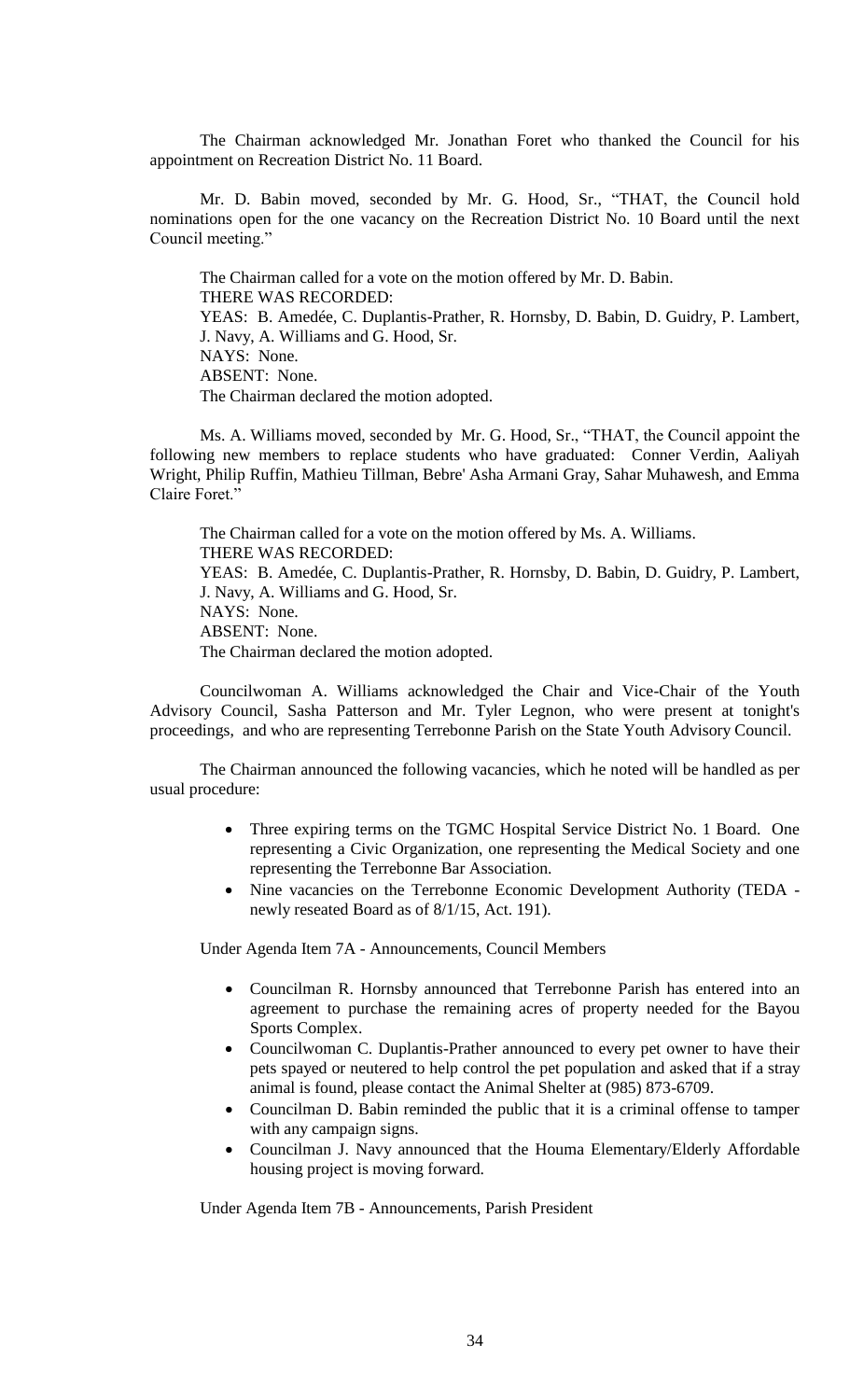- Acknowledged Director of Recreation and Parks and Ground Mr. Sterling Washington who briefly explained new age limitations for sports programs for the Terrebonne Parish Recreation Department which are ages 7-8 and 9-12. Mr. Washington stated that this age change was needed and all his coaches are in support of these changes. Mr. Washington acknowledged several Recreation Department coaches who were in the audience at tonight's proceedings.
- Thanked Councilwoman A. Williams for her hard work and efforts with the Houma Elementary/Elderly Housing Program which is underway; noting that it will house 103 elderly units.
- Bids are in for Sylvia Street Drainage will be on the next Council Agenda.
- Parish is able to purchase property on Valhi side for the Field of Dreams project; Seeding, Drainage and Irrigation for the Field of Dreams is underway.
- 2015 Bike Rodeo and Kids Day will be hosted at the Civic Center on July 18th.

Parish President Claudet announced his Appointment of Chief of Police, Dana Coleman, pursuant to Section 2-98 of the Parish Code. President Claudet thanked Mr. Coleman's family, friends, members of the Houma Police Department, and members of the State Police who were in attendance at tonight's proceedings to support Mr. Coleman on his newly appointed position.

Ms. A. Williams moved, seconded unanimously, "THAT, the Council concur with the Parish President's recommendation for Appointment of Chief of Police, pursuant to Section 2-98 of the Parish Code, and appoint Mr. Dana Coleman as Chief of Police of the Houma Police Department."

The Chairman called for a vote on the motion offered by Ms. A. Williams. THERE WAS RECORDED: YEAS: B. Amedée, C. Duplantis-Prather, R. Hornsby, D. Babin, D. Guidry, P. Lambert, J. Navy, A. Williams and G. Hood, Sr. NAYS: None. ABSENT: None. The Chairman declared the motion adopted.

Mr. Dana Coleman thanked GOD and his family, friends and co-workers who have supported him throughout his career noting that he has accomplished his 20 year goal and that he will not be a disappointment.

Mr. D. Guidry moved, seconded by Mr. D. Babin, "THAT, the Council "add-on" the agenda: Calling Condemnation Hearings on July 20, 2015 at 5:30 p.m. on the following:

- 1.) Residential structure located at 116 Alex Williams Lane, owned by the Estate of Charles Johnson and Hilda Woodley.
- 2.) Residential structure located at 208 Hialeah Avenue, owned by Larry P. Naquin."

The Chairman called for a vote on the motion offered by Mr. D. Guidry. THERE WAS RECORDED: YEAS: B. Amedée, C. Duplantis-Prather, R. Hornsby, D. Babin, D. Guidry, P. Lambert, J. Navy, A. Williams and G. Hood, Sr. NAYS: None. ABSENT: None. The Chairman declared the motion adopted.

There were no comments from the public on the aforementioned add-on.

Mr. G. Hood, Sr. moved, seconded by Mr. D. Guidry, "THAT, the Council close the aforementioned public hearing."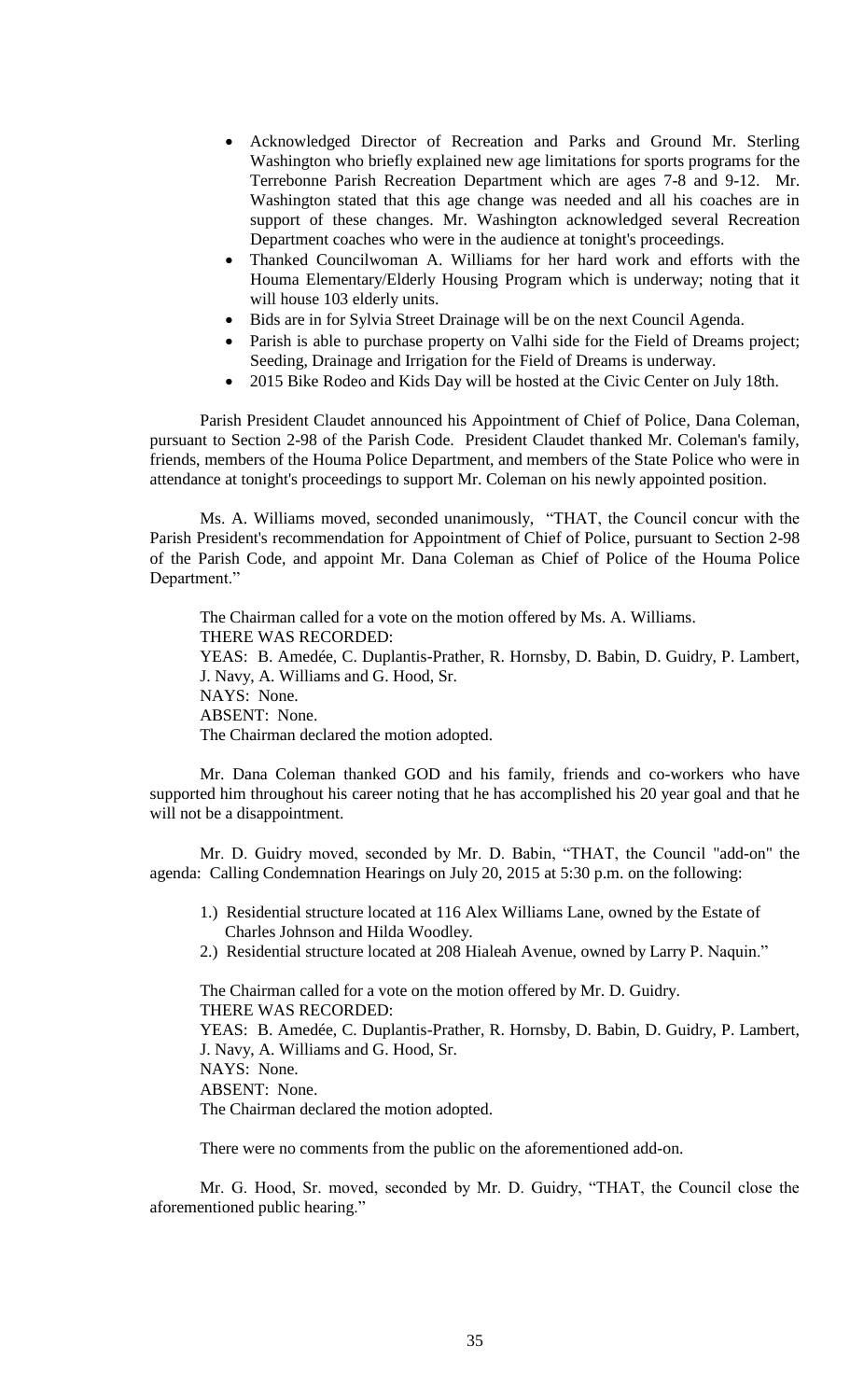The Chairman called for a vote on the motion offered by Mr. G. Hood, Sr. THERE WAS RECORDED: YEAS: B. Amedée, C. Duplantis-Prather, R. Hornsby, D. Babin, D. Guidry, P. Lambert, J. Navy, A. Williams and G. Hood, Sr. NAYS: None. ABSENT: None. The Chairman declared the motion adopted.

OFFERED BY: Ms. C. Duplantis-Prather SECONDED: Mr. G. Hood, Sr.

## RESOLUTION NO. 15-390

A RESOLUTION CALLING A CONDEMNATION HEARING ON THE RESIDENTIAL STRUCTURE SITUATED AT 116 ALEX WILLIAMS LANE, LOT 44' X 84' ON A LANE, FOR MONDAY, JULY 20, 2015, AT 5:30 P.M. AND ADDRESSING OTHER MATTERS RELATIVE THERETO.

WHEREAS, on September 25, 2014 the Department of Planning and Zoning was notified of extensive violations to the Terrebonne Parish Nuisance Abatement Ordinance occurring at 116 Alex Williams Lane; and

WHEREAS, from an inspection of the property conducted by the Department of Planning and Zoning on October 1, 2014 it was found that the structure located at 116 Alex Williams Lane was, in fact, in such condition that it has been formally declared a dilapidated and dangerous structure, as defined under Section 14-26 of the Terrebonne Parish Code of Ordinances and, therefore, constitutes a nuisance; and

WHEREAS, the owner of record has been issued the required warning via certified mail by the Department of Planning and Zoning, of the violations occurring on the property; and

WHEREAS, subsequent to the required notifications and inspections of the property, the last of which occurring on May 22, 2015, no work to remedy the violations has occurred;

NOW, THEREFORE, BE IT RESOLVED by the Terrebonne Parish Council that a condemnation hearing on the residential structure located at 116 Alex Williams Lane be called for Monday, July 20, 2015 at 5:30 p. m.; and

BE IT FURTHER RESOLVED that the appropriate notice be sent to the property owner(s) requiring him/her to show just cause at the hearing as to why the structure should not be condemned; and

BE IT FURTHER RESOLVED that the Parish President is hereby authorized to appoint an attorney ad hoc to ensure that the property owner(s) are given proper notice and representation, if needed.

THERE WAS RECORDED: YEAS: B. Amedée, C. Duplantis-Prather, R. Hornsby, D. Babin, D. Guidry, P. Lambert, J. Navy, A. Williams, and G. Hood. NAYS: None. ABSTAINING: None. ABSENT: None. The Chairwoman declared the resolution adopted on this, the 6th day of July 2015.

THERE WAS RECORDED: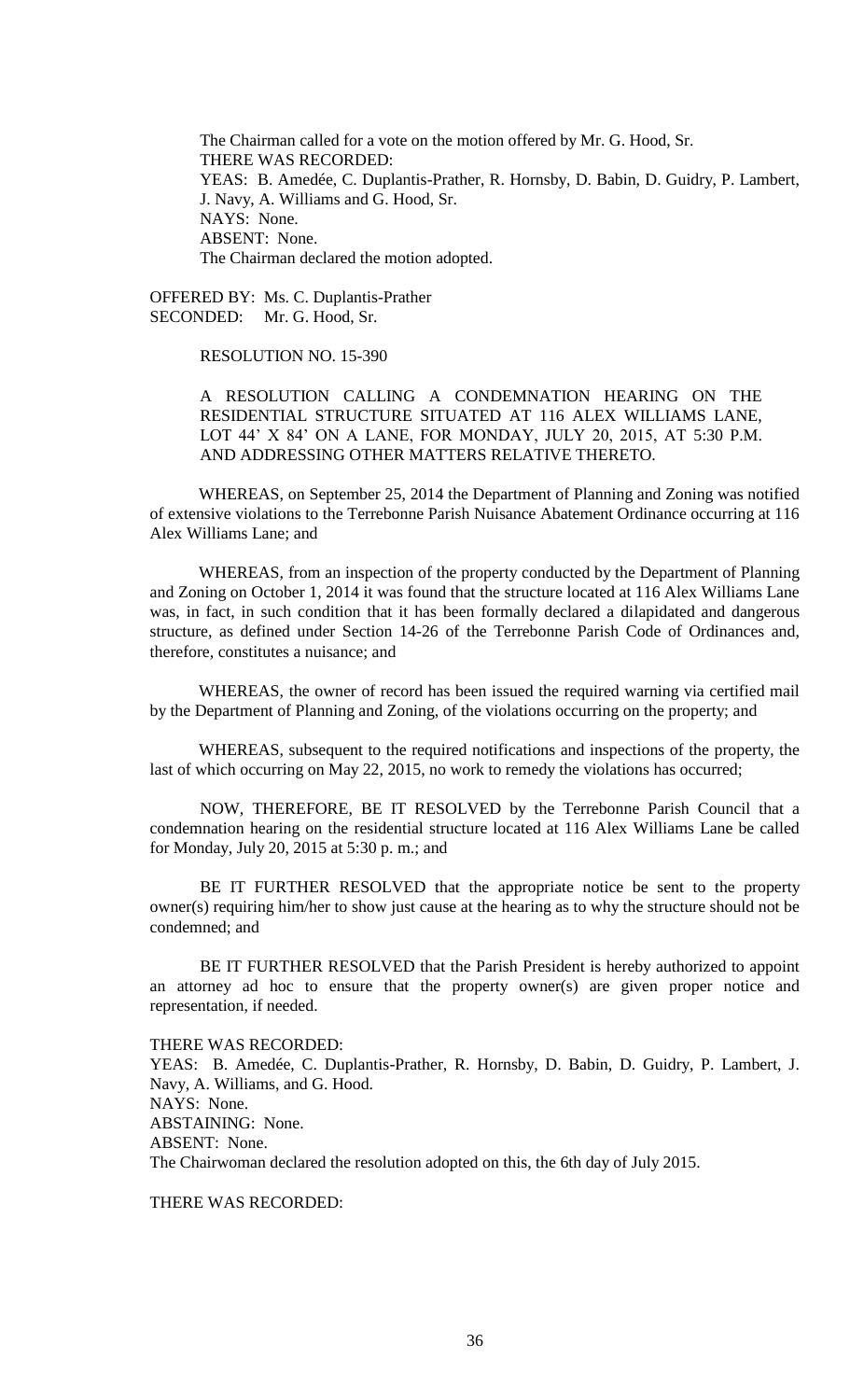YEAS: B. Amedée, C. Duplantis-Prather, R. Hornsby, D. Babin, D. Guidry, P. Lambert, J. Navy, A. Williams, and G Hood, Sr. NAYS: None. ABSTAINING: None. ABSENT: None. The Chairman declared the resolution adopted on this, the 8th day of July 2015.

OFFERED BY: Ms. C. Duplantis-Prather SECONDED: Mr. G. Hood, Sr.

RESOLUTION NO. 15-391

A RESOLUTION CALLING A CONDEMNATION HEARING ON THE RESIDENTIAL STRUCTURE SITUATED AT 208 HIALEAH AVENUE, LOT 9, BLOCK 2, ADDENDUM 1 – WILDWOOD HEIGHTS SUBD., FOR MONDAY, JULY 20, 2015, AT 5:30 P.M. AND ADDRESSING OTHER MATTERS RELATIVE THERETO.

WHEREAS, on March 16, 2015 the Department of Planning and Zoning was notified of extensive violations to the Terrebonne Parish Nuisance Abatement Ordinance occurring at 208 Hialeah Avenue; and

WHEREAS, from an inspection of the property conducted by the Department of Planning and Zoning on March 19, 2015 it was found that the structure located at 208 Hialeah Avenue was, in fact, in such condition that it has been formally declared a dilapidated and dangerous structure, as defined under Section 14-26 of the Terrebonne Parish Code of Ordinances and, therefore, constitutes a nuisance; and

WHEREAS, the owner of record has been issued the required warning via certified mail by the Department of Planning and Zoning, of the violations occurring on the property; and

WHEREAS, subsequent to the required notifications and inspections of the property, the last of which occurring on June 18, 2015, no work to remedy the violations has occurred;

NOW, THEREFORE, BE IT RESOLVED by the Terrebonne Parish Council that a condemnation hearing on the residential structure located at 208 Hialeah Avenue be called for Monday, July 20, 2015 at 5:30 p. m.; and

BE IT FURTHER RESOLVED that the appropriate notice be sent to the property owner(s) requiring him/her to show just cause at the hearing as to why the structure should not be condemned; and

BE IT FURTHER RESOLVED that the Parish President is hereby authorized to appoint an attorney ad hoc to ensure that the property owner(s) are given proper notice and representation, if needed.

THERE WAS RECORDED: YEAS: B. Amedée, C. Duplantis-Prather, R. Hornsby, D. Babin, D. Guidry, P. Lambert, J. Navy, A. Williams, and G Hood, Sr. NAYS: None. ABSTAINING: None. ABSENT: None. The Chairman declared the resolution adopted on this, the 8th day of July 2015.

Ms. A. Williams moved, seconded by Ms. C. Duplantis-Prather, "THAT, the Council approve the following Monthly Engineering Reports: